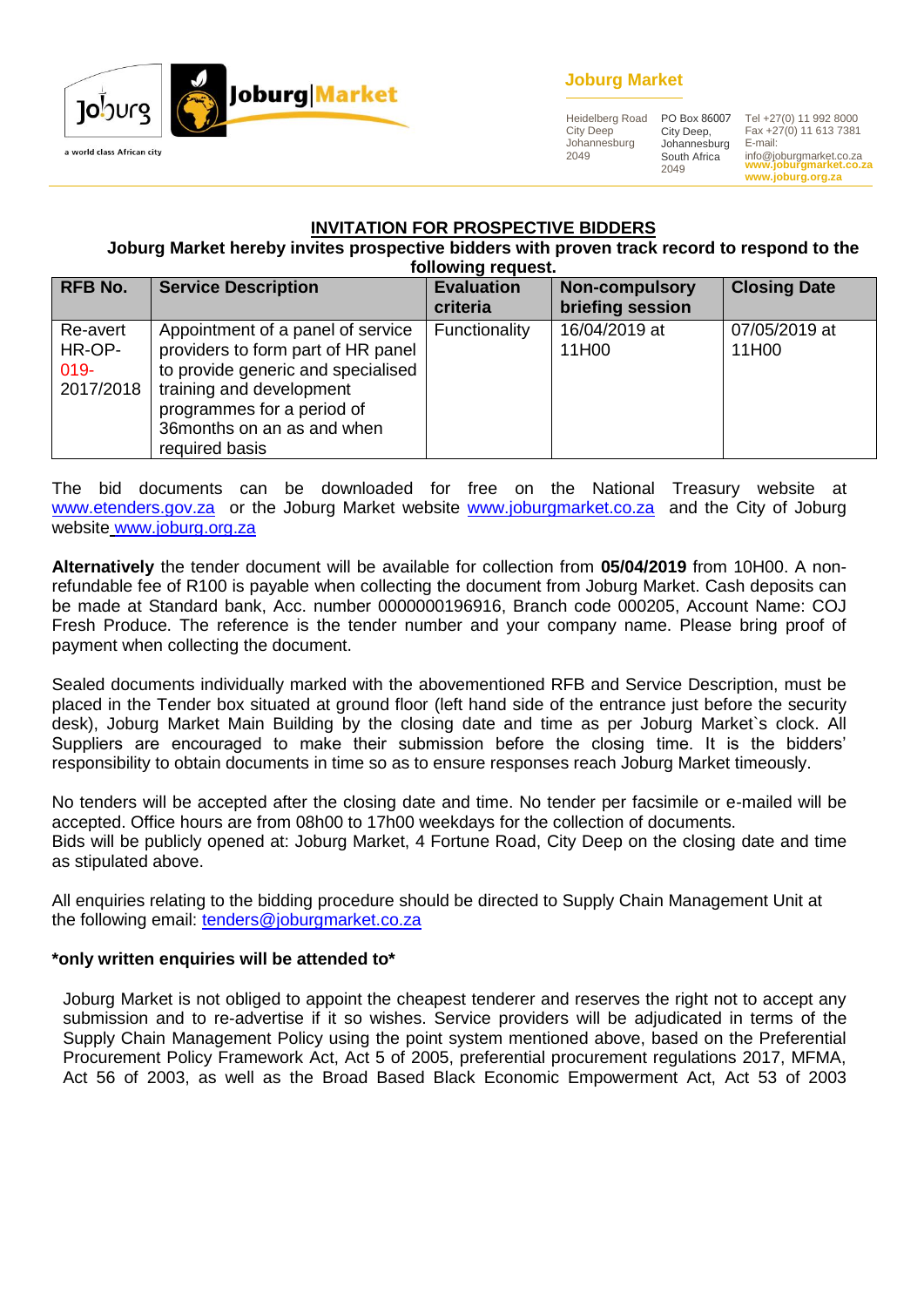#### **IMPORTANT NOTICE**

- 1. Bidders are reminded that for any and all alterations in the bid document must be initialled / signed in full by the bidder's authorised signatory and or provide an accompanying letter on the bidder's official letterhead will indicate such alterations.
- 2. This bid, correctly endorsed, is to be addressed to the Supply Chain Management and must be deposited into the tender/ bid box at the Ground Floor: Main Entrance, Joburg Market, 04 Fortune Street, City Deep, at the time and date shown herein. Under no circumstance will late tenders be accepted.
- 3. Failure to attend the compulsory briefing session (if applicable to the bid l) will result in disqualification of the bid.
- 4. Failure to submit samples, if requested will result in disqualification of the bid.
- 5. The bid document is to be completed in ink and in full. It is not to be re-typed at all.
- 6. The bid document is to be submitted in full in the same order as issued, with all the sections attached.
- 7. In bid where Consortiums and Joint Ventures are involved, an agreement endorsed with signatures of all parties involved, must be submitted.
- 8. Micro Exempted Enterprises (EME's) are required to submit a certificate issued by an Auditor Or Accounting Officer on a letter head with a practise number and contact number clearly Specified on the face of the certificate

### **FAILURE TO COMPLY WITH THE ABOVE REQUIREMENTS MAY DISQUALIFY THE BID**

**Bidder /s:………………………………………………………………………………………………**

| Cell:………………………………………………… E-Mail:………………………………………………… |  |
|-----------------------------------------------------|--|
|                                                     |  |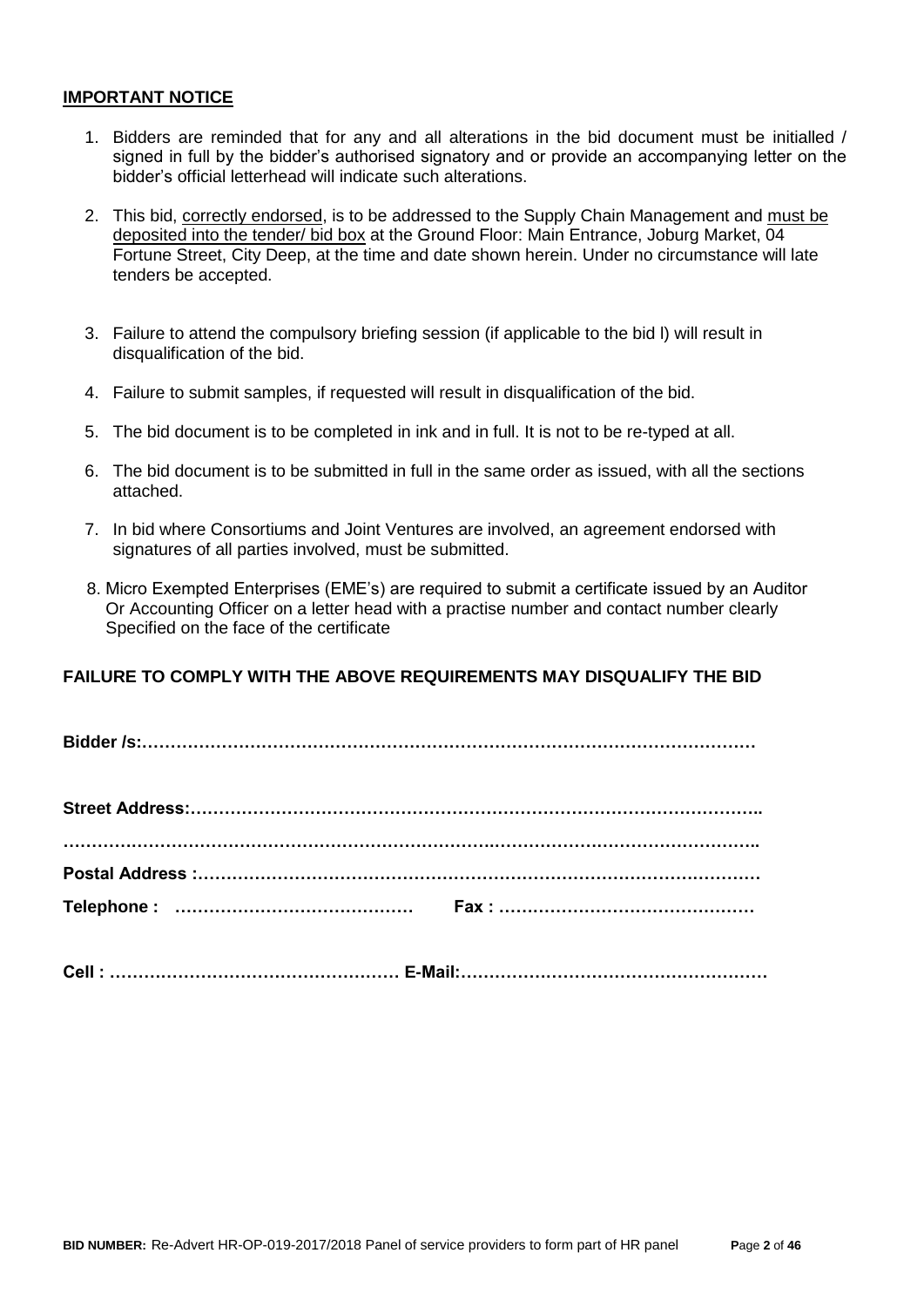## **INDEX**

| No.            | <b>TABLE OF CONTENTS</b>                            | <b>SOURCE DOCUMENT</b> |
|----------------|-----------------------------------------------------|------------------------|
| $\mathbf{1}$ . | <b>INVITATION TO BID</b>                            | MBD <sub>1</sub>       |
| 2.             | <b>DECLARATION OF INTEREST</b>                      | MBD <sub>4</sub>       |
| 3.             | <b>PREFERENCE POINTS CLAIMS</b>                     | <b>MBD 6.1</b>         |
| 4.             | <b>DECLARATION OF BIDDERS PAST SCM PRACTICE</b>     | MBD <sub>8</sub>       |
| 5.             | <b>CERTIFICATE OF INDEPENDENT BID DETERMINATION</b> | MBD <sub>9</sub>       |
| 6.             | <b>GENERAL CONDITIONS OF CONTRACT</b>               |                        |
| 7.             | <b>TERMS OF REFERENCE</b>                           |                        |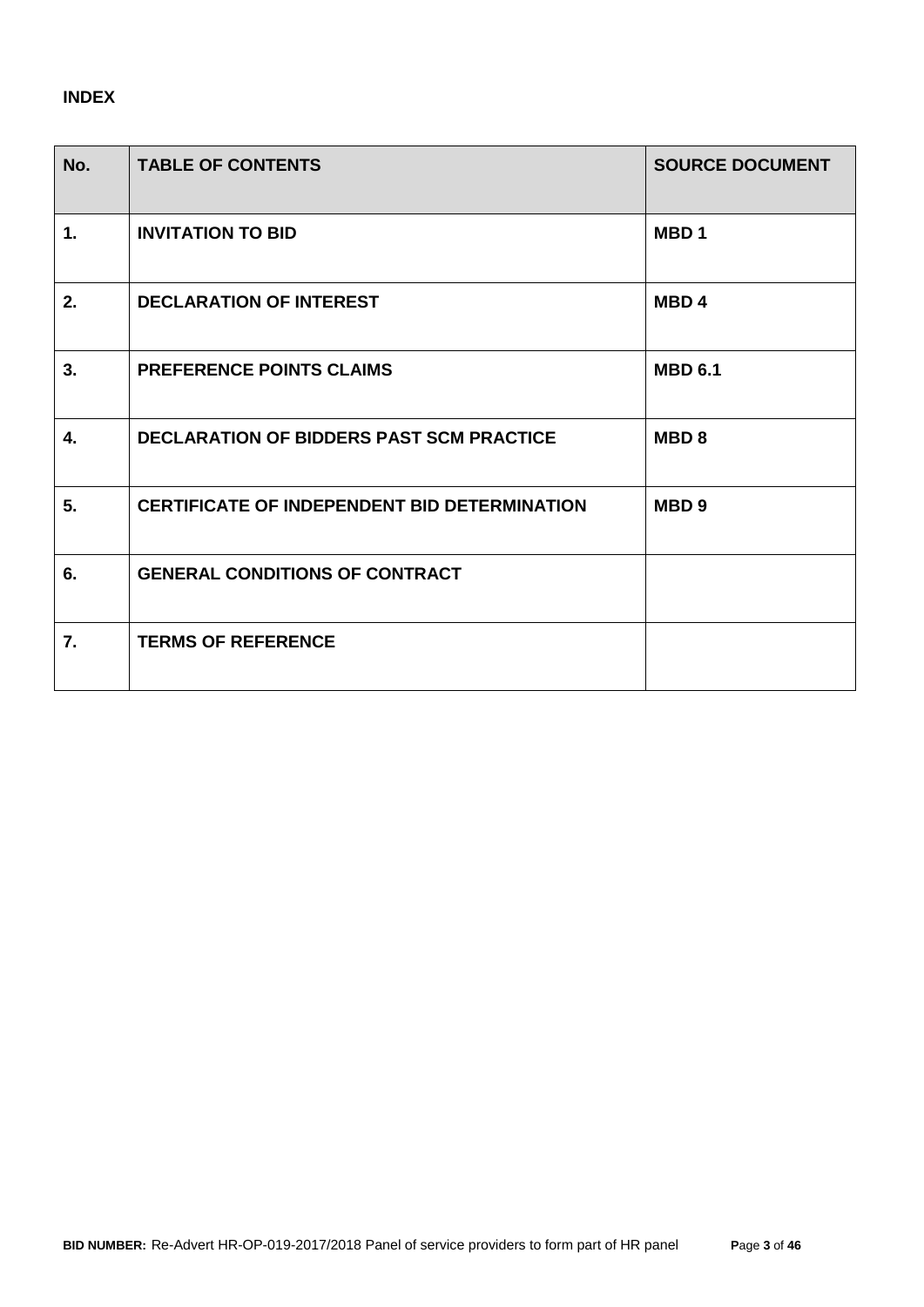### **BID DOCUMENTS CHECK LIST:**

**A completed and signed BID document must be submitted in a sealed envelope. The BID document must be submitted as issued with attachments on a separate file with dividers between every attachment. The dividers must be in the form and numbered according to the numbering stated below. That is:**

| <b>Item</b>     | <b>Description</b>                                                                                                                                                                                                                             | Submitted -         |
|-----------------|------------------------------------------------------------------------------------------------------------------------------------------------------------------------------------------------------------------------------------------------|---------------------|
|                 |                                                                                                                                                                                                                                                | <b>Indicate YES</b> |
|                 |                                                                                                                                                                                                                                                | or NO               |
| $\mathbf{1}$    | Completed Registration on the National Treasury Central Supplier Database                                                                                                                                                                      |                     |
| $\overline{2}$  | Completed and signed MBD 1,4,6.1, 8, 9,                                                                                                                                                                                                        |                     |
| <b>NB</b>       | Failure to fully complete all sections will lead to a disqualification of the bid.                                                                                                                                                             |                     |
| 3               | General Condition of Contract (GCC) to be signed                                                                                                                                                                                               |                     |
| 4               | Rates and taxes account not older than three months or lease agreement                                                                                                                                                                         |                     |
| 5               | ID copies of shareholders / directors and share certificates; certification not older<br>than three months                                                                                                                                     |                     |
| 6               | Signed JV agreement for Joint Venture companies. Separate National Treasury<br>Central Supplier Database registration and consolidated BBBEE certificate(where<br>applicable)                                                                  |                     |
| $\overline{7}$  | Initial / sign for all alterations in the tender document                                                                                                                                                                                      |                     |
| 8               | Registration with CIDB (where applicable)                                                                                                                                                                                                      |                     |
| 9               | Submission of tender documents; thereof including all returnable                                                                                                                                                                               |                     |
| 10 <sup>1</sup> | B-BBEE Status Level of Contribution certificate OR <b>SWORN AFFIDAVIT - B-</b><br><b>BBEE EXEMPTED MICRO ENTERPRISE OR an Accounting Officer as</b><br>contemplated in the Close Corporation Act (CCA) in order to claim preference<br>points. |                     |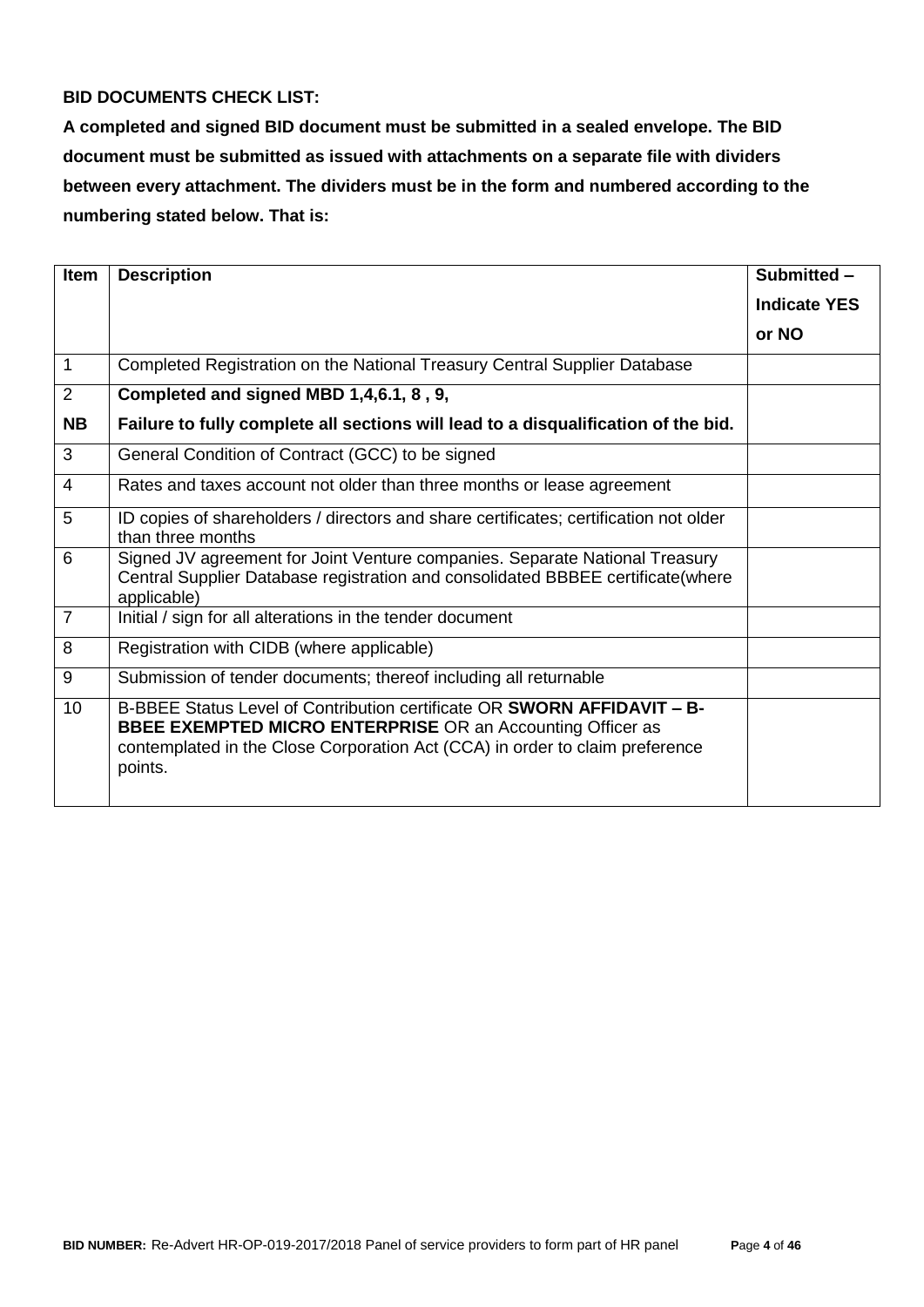# **PART A INVITATION TO BID**

| YOU ARE HEREBY INVITED TO BID FOR REQUIREMENTS OF THE JOBURG MARKET                                                                                                                                     |                                                   |                                                                                                                                                                                                                                                                                               |            |                                  |                |       |
|---------------------------------------------------------------------------------------------------------------------------------------------------------------------------------------------------------|---------------------------------------------------|-----------------------------------------------------------------------------------------------------------------------------------------------------------------------------------------------------------------------------------------------------------------------------------------------|------------|----------------------------------|----------------|-------|
|                                                                                                                                                                                                         | <b>HR-OP-019-</b>                                 |                                                                                                                                                                                                                                                                                               |            |                                  |                |       |
| <b>BID NUMBER:</b>                                                                                                                                                                                      | 2017/2018                                         | <b>CLOSING DATE:</b>                                                                                                                                                                                                                                                                          | 07/05/2018 |                                  | <b>CLOSING</b> | 11:00 |
|                                                                                                                                                                                                         | (Re-Advert)                                       |                                                                                                                                                                                                                                                                                               |            |                                  | TIME:          |       |
|                                                                                                                                                                                                         |                                                   | Appointment of a panel of service providers to form part of HR panel to provide generic and                                                                                                                                                                                                   |            |                                  |                |       |
| <b>DESCRIPTION:</b>                                                                                                                                                                                     |                                                   | specialised training and development programmes for a period of 36months on an as and                                                                                                                                                                                                         |            |                                  |                |       |
|                                                                                                                                                                                                         | when required basis                               |                                                                                                                                                                                                                                                                                               |            |                                  |                |       |
|                                                                                                                                                                                                         |                                                   | THE SUCCESSFUL BIDDER WILL BE REQUIRED TO FILL IN AND SIGN A WRITTEN CONTRACT FORM (MBD7).                                                                                                                                                                                                    |            |                                  |                |       |
|                                                                                                                                                                                                         |                                                   | BID RESPONSE DOCUMENTS MAY BE DEPOSITED IN THE BID BOX SITUATED AS FOLLOWS                                                                                                                                                                                                                    |            |                                  |                |       |
| PO BOX 86007<br><b>City Deep</b><br>Johannesburg<br>2049                                                                                                                                                | <b>Attention: Head of Supply Chain Management</b> |                                                                                                                                                                                                                                                                                               |            |                                  |                |       |
| <b>OR</b>                                                                                                                                                                                               |                                                   |                                                                                                                                                                                                                                                                                               |            |                                  |                |       |
|                                                                                                                                                                                                         |                                                   | DEPOSITED IN THE BID BOX SITUATED AT GROUND FLOOR (left hand side of the entrance just before the<br>security desk), Joburg Market Main Building by the closing date and time as per Joburg Market's clock. All<br>Suppliers are encouraged to make their submission before the closing time. |            |                                  |                |       |
| <b>4 Fortune Road</b><br><b>City Deep</b><br>Johannesburg                                                                                                                                               |                                                   |                                                                                                                                                                                                                                                                                               |            |                                  |                |       |
| Bidders should ensure that bids are delivered timeously to the correct address. If the bid is late, it will not be<br>accepted for consideration.<br>The bid box is open 24 hours a day, 7 days a week. |                                                   |                                                                                                                                                                                                                                                                                               |            |                                  |                |       |
|                                                                                                                                                                                                         |                                                   |                                                                                                                                                                                                                                                                                               |            |                                  |                |       |
| <b>SUPPLIER INFORMATION</b>                                                                                                                                                                             |                                                   |                                                                                                                                                                                                                                                                                               |            |                                  |                |       |
| <b>NAME OF BIDDER</b>                                                                                                                                                                                   |                                                   |                                                                                                                                                                                                                                                                                               |            |                                  |                |       |
|                                                                                                                                                                                                         |                                                   |                                                                                                                                                                                                                                                                                               |            |                                  |                |       |
| POSTAL ADDRESS                                                                                                                                                                                          |                                                   |                                                                                                                                                                                                                                                                                               |            |                                  |                |       |
| AND / OR                                                                                                                                                                                                |                                                   |                                                                                                                                                                                                                                                                                               |            |                                  |                |       |
| <b>STREET ADDRESS</b>                                                                                                                                                                                   |                                                   |                                                                                                                                                                                                                                                                                               |            |                                  |                |       |
|                                                                                                                                                                                                         |                                                   | CODE                                                                                                                                                                                                                                                                                          |            | <b>NUMBER</b>                    |                |       |
| <b>TELEPHONE NUMBER</b><br>AND / OR<br><b>CELLPHONE NUMBER</b>                                                                                                                                          |                                                   |                                                                                                                                                                                                                                                                                               |            |                                  |                |       |
| <b>FACSIMILE NUMBER</b>                                                                                                                                                                                 |                                                   |                                                                                                                                                                                                                                                                                               |            |                                  |                |       |
| (If applicable)                                                                                                                                                                                         |                                                   | CODE                                                                                                                                                                                                                                                                                          |            | <b>NUMBER</b>                    |                |       |
| <b>E-MAIL ADDRESS</b>                                                                                                                                                                                   |                                                   |                                                                                                                                                                                                                                                                                               |            |                                  |                |       |
| (If VAT registered)                                                                                                                                                                                     | VAT REGISTRATION NUMBER                           |                                                                                                                                                                                                                                                                                               |            |                                  |                |       |
| TAX COMPLIANCE STATUS                                                                                                                                                                                   |                                                   | <b>TCS PIN:</b>                                                                                                                                                                                                                                                                               |            | CSD No:<br><b>OR</b>             |                |       |
|                                                                                                                                                                                                         |                                                   |                                                                                                                                                                                                                                                                                               |            | <b>B-BBEE</b>                    |                |       |
| <b>B-BBEE STATUS LEVEL</b>                                                                                                                                                                              |                                                   |                                                                                                                                                                                                                                                                                               |            | <b>STATUS</b>                    |                |       |
| <b>VERIFICATION CERTIFICATE</b>                                                                                                                                                                         |                                                   | $\Box$ Yes                                                                                                                                                                                                                                                                                    |            | <b>LEVEL</b>                     | $\Box$ Yes     |       |
| <b>[TICK APPLICABLE BOX]</b>                                                                                                                                                                            |                                                   | No                                                                                                                                                                                                                                                                                            |            | <b>SWORN</b><br><b>AFFIDAVIT</b> | No             |       |
|                                                                                                                                                                                                         |                                                   |                                                                                                                                                                                                                                                                                               |            |                                  |                |       |
| A B-BBEE STATUS LEVEL VERIFICATION CERTIFICATE/ SWORN AFFIDAVIT (FOR EMES & QSEs) MUST BE SUBMITTED IN<br><b>ORDER TO QUALIFY FOR PREFERENCE POINTS FOR B-BBEET</b>                                     |                                                   |                                                                                                                                                                                                                                                                                               |            |                                  |                |       |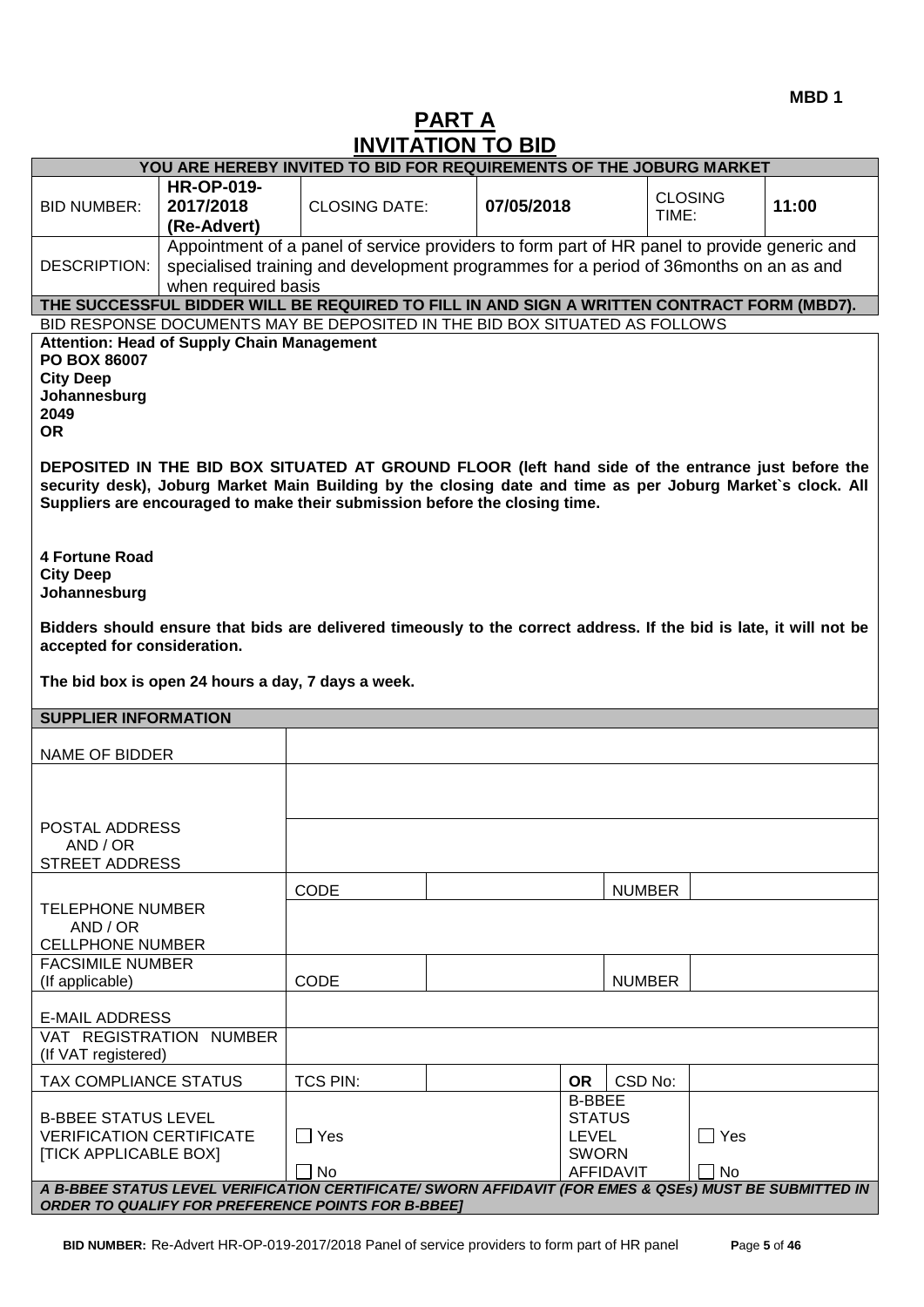| ARE YOU THE<br><b>ACCREDITED</b><br>REPRESENTATIVE IN<br><b>SOUTH AFRICA FOR THE</b><br><b>GOODS/SERVICES</b><br><b><i>NORKS OFFERED?</i></b> | Yes<br>   No<br>[IF YES ENCLOSE PROOF]                                                                  | ARE YOU A<br><b>FOREIGN</b><br><b>BASED</b><br><b>SUPPLIER</b><br>FOR THE<br><b>GOODS</b><br><b>/SERVICES</b><br><b><i>NORKS</i></b><br><b>OFFERED?</b> | $\Box$ Yes<br>$\Box$ No<br><b>IF YES, ANSWER</b><br><b>PART B:3 ]</b> |
|-----------------------------------------------------------------------------------------------------------------------------------------------|---------------------------------------------------------------------------------------------------------|---------------------------------------------------------------------------------------------------------------------------------------------------------|-----------------------------------------------------------------------|
| <b>TOTAL NUMBER OF</b><br><b>ITEMS OFFERED</b>                                                                                                |                                                                                                         | <b>TOTAL BID</b><br><b>PRICE</b>                                                                                                                        | R                                                                     |
| <b>SIGNATURE OF BIDDER</b>                                                                                                                    |                                                                                                         | <b>DATE</b>                                                                                                                                             |                                                                       |
| <b>E-MAIL ADDRESS</b>                                                                                                                         | BIDDING PROCEDURE ENQUIRIES AND TECHNICAL INFORMATION MAY BE DIRECTED TO:<br>tenders@joburgmarket.co.za |                                                                                                                                                         |                                                                       |
|                                                                                                                                               |                                                                                                         |                                                                                                                                                         |                                                                       |

**\*only written enquiries will be attended to.**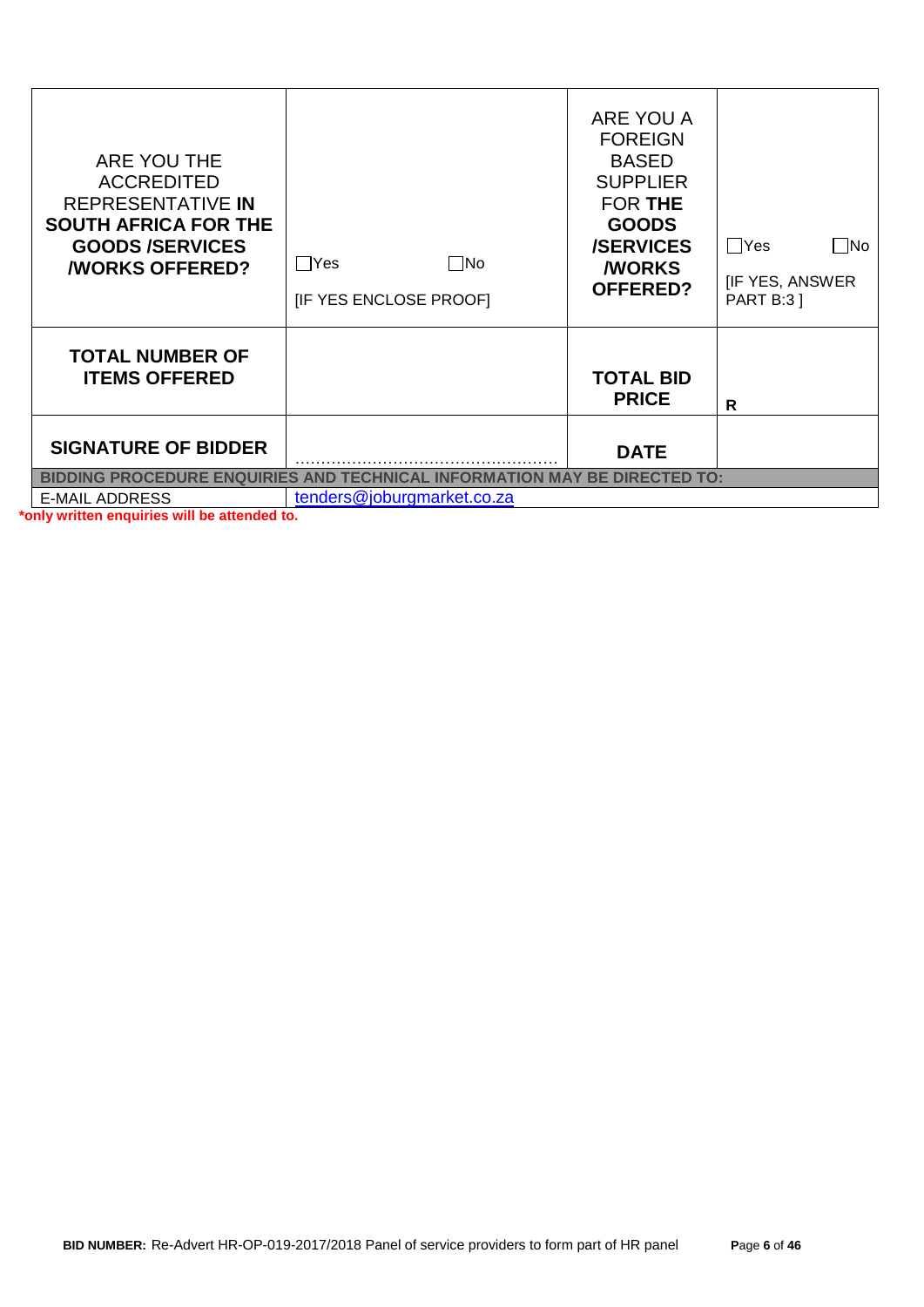#### **PART B TERMS AND CONDITIONS FOR BIDDING**

| 1. BID SUBMISSION:                                                                                                                                                                                                                             |
|------------------------------------------------------------------------------------------------------------------------------------------------------------------------------------------------------------------------------------------------|
| 1.1. BIDS MUST BE DELIVERED BY THE STIPULATED TIME TO THE CORRECT ADDRESS. LATE BIDS<br>WILL NOT BE ACCEPTED FOR CONSIDERATION.                                                                                                                |
| 1.2. ALL BIDS MUST BE SUBMITTED ON THE OFFICIAL FORMS PROVIDED-(NOT TO BE RE-TYPED) OR<br><b>ONLINE</b>                                                                                                                                        |
| 1.3. THIS BID IS SUBJECT TO THE PREFERENTIAL PROCUREMENT POLICY FRAMEWORK ACT AND THE<br>PREFERENTIAL PROCUREMENT REGULATIONS, 2017, THE GENERAL CONDITIONS OF CONTRACT<br>(GCC) AND, IF APPLICABLE, ANY OTHER SPECIAL CONDITIONS OF CONTRACT. |
| 2. TAX COMPLIANCE REQUIREMENTS                                                                                                                                                                                                                 |
| 2.1 BIDDERS MUST ENSURE COMPLIANCE WITH THEIR TAX OBLIGATIONS.                                                                                                                                                                                 |
| 2.2 BIDDERS ARE REQUIRED TO SUBMIT THEIR UNIQUE PERSONAL IDENTIFICATION NUMBER (PIN)<br>ISSUED BY SARS TO ENABLE THE ORGAN OF STATE TO VIEW THE TAXPAYER'S PROFILE AND<br><b>TAX STATUS.</b>                                                   |
| 2.3 APPLICATION FOR THE TAX COMPLIANCE STATUS (TCS) CERTIFICATE OR PIN MAY ALSO BE MADE<br>VIA E-FILING. IN ORDER TO USE THIS PROVISION, TAXPAYERS WILL NEED TO REGISTER WITH<br>SARS AS E-FILERS THROUGH THE WEBSITE WWW.SARS.GOV.ZA.         |
| 2.4 FOREIGN SUPPLIERS MUST COMPLETE THE PRE-AWARD QUESTIONNAIRE IN PART B:3.                                                                                                                                                                   |
| 2.5 BIDDERS MAY ALSO SUBMIT A PRINTED TCS CERTIFICATE TOGETHER WITH THE BID.                                                                                                                                                                   |
| 2.6 IN BIDS WHERE CONSORTIA / JOINT VENTURES / SUB-CONTRACTORS ARE INVOLVED, EACH<br>PARTY MUST SUBMIT A SEPARATE TCS CERTIFICATE / PIN / CSD NUMBER.                                                                                          |
| 2.7 WHERE NO TCS IS AVAILABLE BUT THE BIDDER IS REGISTERED ON THE CENTRAL SUPPLIER<br>DATABASE (CSD), A CSD NUMBER MUST BE PROVIDED.                                                                                                           |
| 3. QUESTIONNAIRE TO BIDDING FOREIGN SUPPLIERS                                                                                                                                                                                                  |
| 3.1. IS THE ENTITY A RESIDENT OF THE REPUBLIC OF SOUTH AFRICA (RSA)?<br>YES $\Box$ NO                                                                                                                                                          |
| <b>YES</b><br>3.2. DOES THE ENTITY HAVE A BRANCH IN THE RSA?<br>NO.                                                                                                                                                                            |
| 3.3. DOES THE ENTITY HAVE A PERMANENT ESTABLISHMENT IN THE RSA?<br>YES $\Box$ NO                                                                                                                                                               |
| 3.4. DOES THE ENTITY HAVE ANY SOURCE OF INCOME IN THE RSA?<br>YES $\Box$ NO                                                                                                                                                                    |
| 3.5. IS THE ENTITY LIABLE IN THE RSA FOR ANY FORM OF TAXATION?<br>YES $\Box$ NO                                                                                                                                                                |
| IF THE ANSWER IS "NO" TO ALL OF THE ABOVE, THEN IT IS NOT A REQUIREMENT TO REGISTER FOR<br>A TAX COMPLIANCE STATUS SYSTEM PIN CODE FROM THE SOUTH AFRICAN REVENUE SERVICE<br>(SARS) AND IF NOT REGISTER AS PER 2.3 ABOVE.                      |
| NB: FAILURE TO PROVIDE ANY OF THE ABOVE PARTICULARS MAY RENDER THE BID INVALID.<br>NO BIDS WILL BE CONSIDERED FROM PERSONS IN THE SERVICE OF THE STATE.                                                                                        |
| <b>SIGNATURE OF BIDDER:</b>                                                                                                                                                                                                                    |
|                                                                                                                                                                                                                                                |
| <b>DATE:</b>                                                                                                                                                                                                                                   |
|                                                                                                                                                                                                                                                |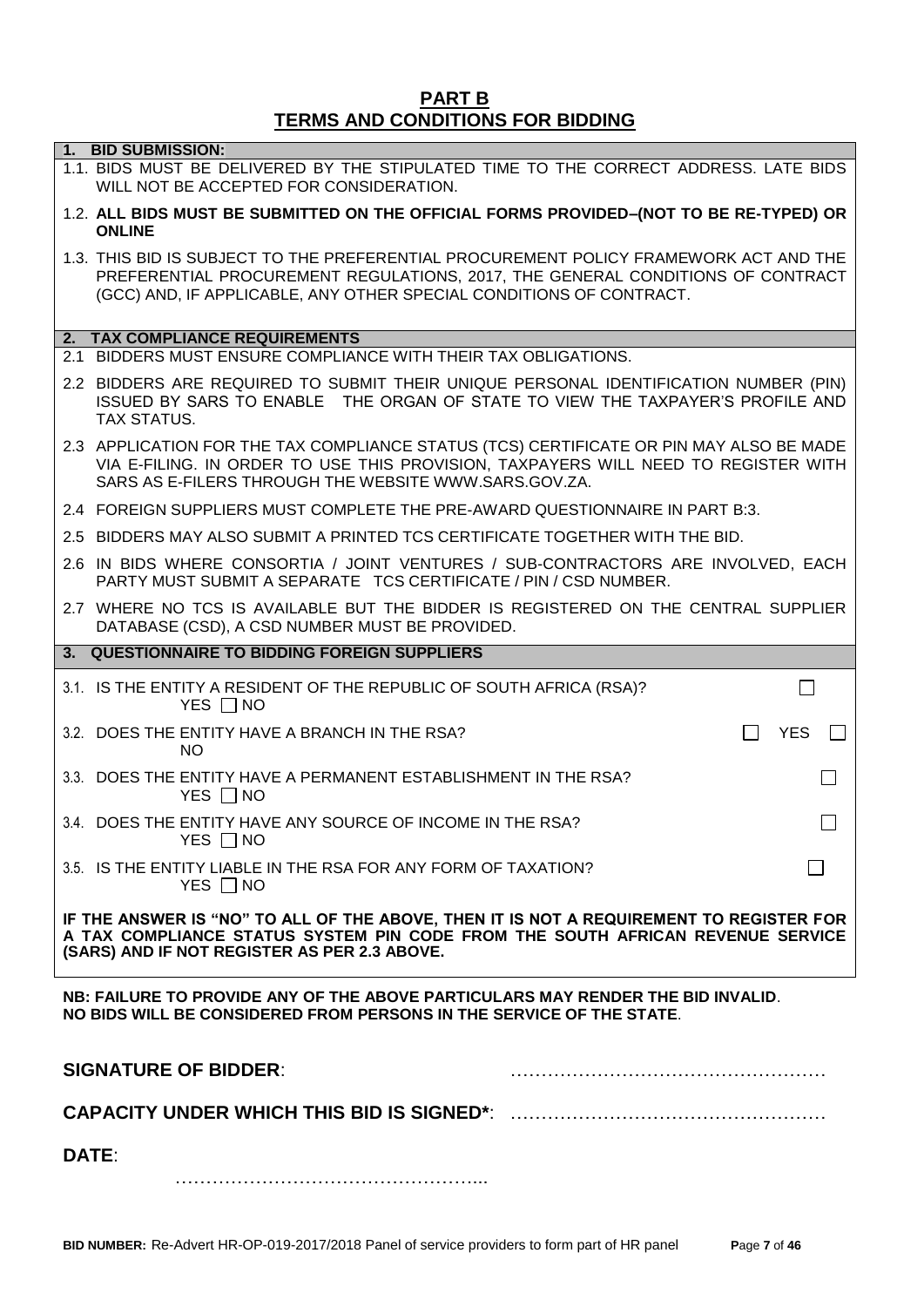#### **DECLARATION OF INTEREST**

- 1. No bid will be accepted from persons in the service of the state<sup>1</sup>.
- 2. Any person, having a kinship with persons in the service of the state, including a blood relationship, may make an offer or offers in terms of this invitation to bid. In view of possible allegations of favouritism, should the resulting bid, or part thereof, be awarded to persons connected with or related to persons in service of the state, it is required that the bidder or their authorised representative declare their position in relation to the evaluating/adjudicating authority.
- 3. In order to give effect to the above, the following questionnaire must be completed and submitted with the bid.

 3.1. Full Name of bidder or his or her representative:………………………………….. 3.2.Identity Number: …………………………………………………………………………. 3.3. Position occupied in the Company (director, trustee, hareholder²):…………… . 3.4.CompanyRegistrationNumber: …………………………………………………………. 3.5.TaxReference Number:…………………………………………………………………… 3.6.VATRegistrationNumber: ………………………………………………………………

3.7. The names of all directors / trustees / shareholders members, their individual identity numbers and state employee numbers must be indicated in paragraph 4 below.

3.8. Are you presently in the service of the state?

YES INO

3.8.1. If yes, furnish particulars. ….…………………………………………………  $1$ MSCM Regulations: "in the service of the state" means to be  $-$ 

- (a) a member of –
- (i) any municipal council;
- (ii) any provincial legislature; or
- (iii) the national Assembly or the national Council of provinces;
- (b) a member of the board of directors of any municipal entity;
- (c) an official of any municipality or municipal entity;
- (d) an employee of any national or provincial department, national or provincial public entity or constitutional institution within the meaning of the Public Finance Management Act, 1999 (Act No.1 of 1999);
- (e) a member of the accounting authority of any national or provincial public entity; or
- (f) an employee of Parliament or a provincial legislature.

² Shareholder" means a person who owns shares in the company and is actively involved in the management of the company or business and exercises control over the company.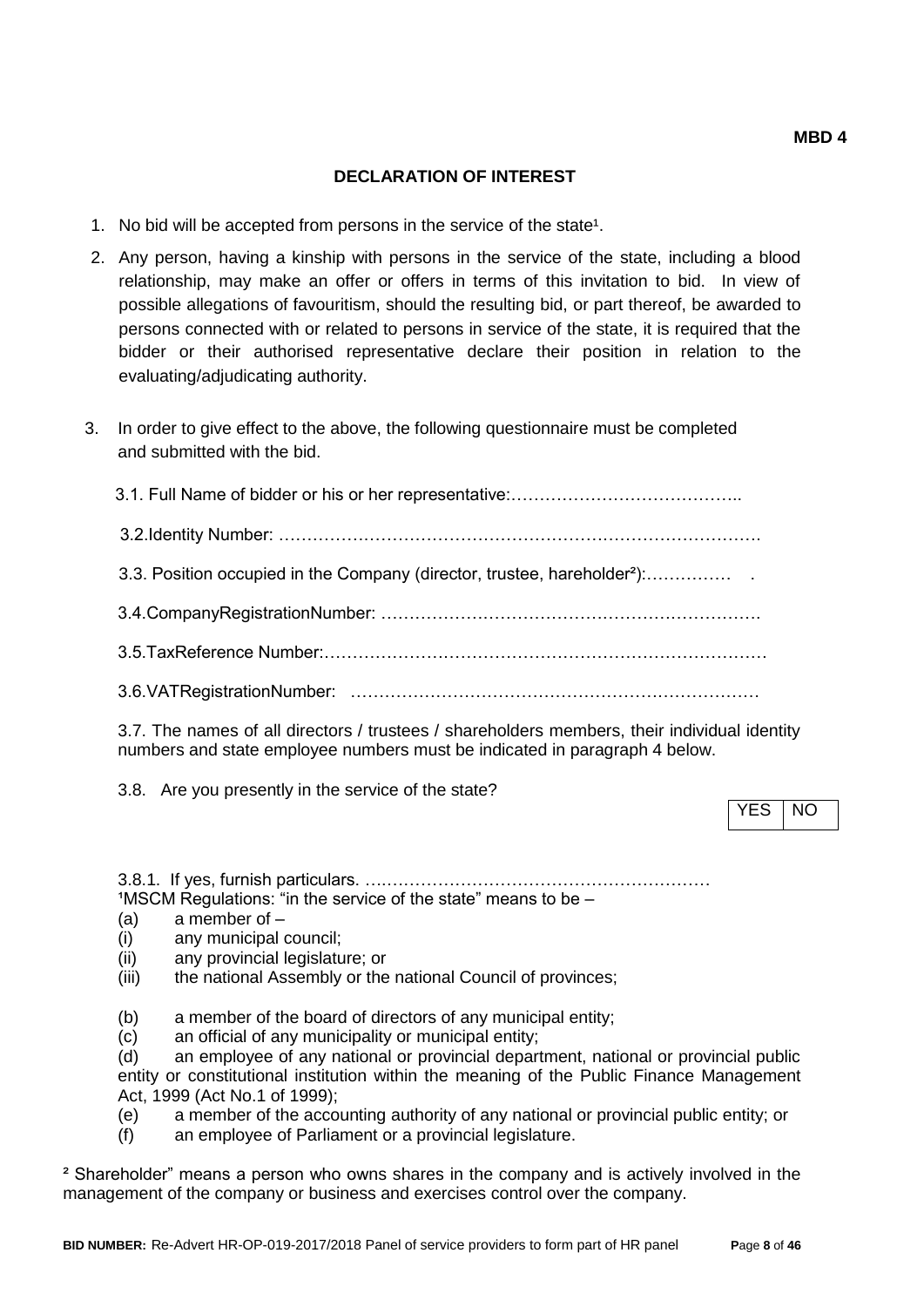| 3.9  | Have you been in the service of the state for the past twelve months?                                                                                                                                          |            |           |
|------|----------------------------------------------------------------------------------------------------------------------------------------------------------------------------------------------------------------|------------|-----------|
|      |                                                                                                                                                                                                                | <b>YES</b> | NO        |
|      |                                                                                                                                                                                                                |            |           |
| 3.10 | Do you have any relationship (family, friend, other) with persons in the service<br>of the state and who may be involved with the evaluation and or adjudication of<br>this bid?                               |            |           |
|      |                                                                                                                                                                                                                | <b>YES</b> | <b>NO</b> |
|      | 3.10.1. If yes, furnish particulars.                                                                                                                                                                           |            |           |
| 3.11 | Are you, aware of any relationship (family, friend, other) between any other<br>bidder and any persons in the service of the state who may be involved with the<br>evaluation and or adjudication of this bid? |            |           |
|      |                                                                                                                                                                                                                | <b>YES</b> | <b>NO</b> |
|      |                                                                                                                                                                                                                |            |           |
|      | 3.11.1. If yes, furnish particulars                                                                                                                                                                            |            |           |
|      | 3.12 Are any of the company's directors, trustees, managers, principle shareholders<br>or stakeholders in service of the state?                                                                                |            |           |
|      |                                                                                                                                                                                                                | <b>YES</b> | <b>NO</b> |
|      |                                                                                                                                                                                                                |            |           |
|      |                                                                                                                                                                                                                |            |           |
|      | 3.13 Are any spouse, child or parent of the company's directors trustees, managers,<br>principle shareholders or stakeholders in service of the state?                                                         |            |           |
|      |                                                                                                                                                                                                                | YES        | <b>NO</b> |
|      |                                                                                                                                                                                                                |            |           |
|      |                                                                                                                                                                                                                |            |           |
|      | 3.14 Do you or any of the directors, trustees, managers, principle shareholders, or<br>stakeholders of this company have any interest in any other related companies                                           |            |           |
|      | or business whether or not they are bidding for this contract.                                                                                                                                                 | YES        | <b>NO</b> |
|      |                                                                                                                                                                                                                |            |           |
|      |                                                                                                                                                                                                                |            |           |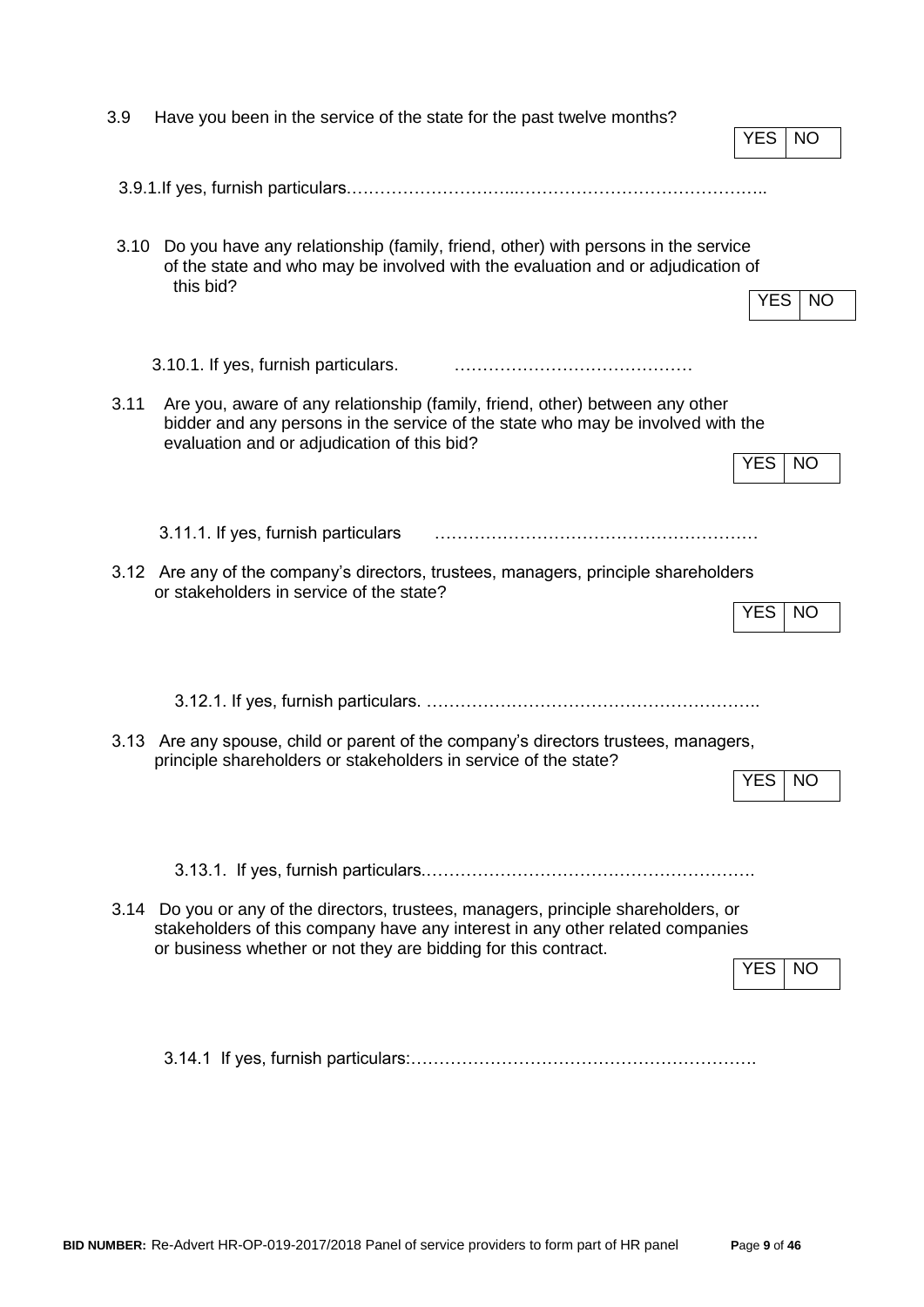| <b>Full Name</b> | <b>Identity Number</b> | <b>State Employee Number (If</b><br>employed by the state) |
|------------------|------------------------|------------------------------------------------------------|
|                  |                        |                                                            |
|                  |                        |                                                            |
|                  |                        |                                                            |
|                  |                        |                                                            |
|                  |                        |                                                            |
|                  |                        |                                                            |
|                  |                        |                                                            |
|                  |                        |                                                            |
|                  |                        |                                                            |

#### 4. **Full details of directors / trustees / members / shareholders (if applicable)**

 **……………………………. …………………………………** Signature **Date Date Date** 

 **…………………………..... ……………………………………**

**Capacity Capacity Capacity Capacity Name of Bidder**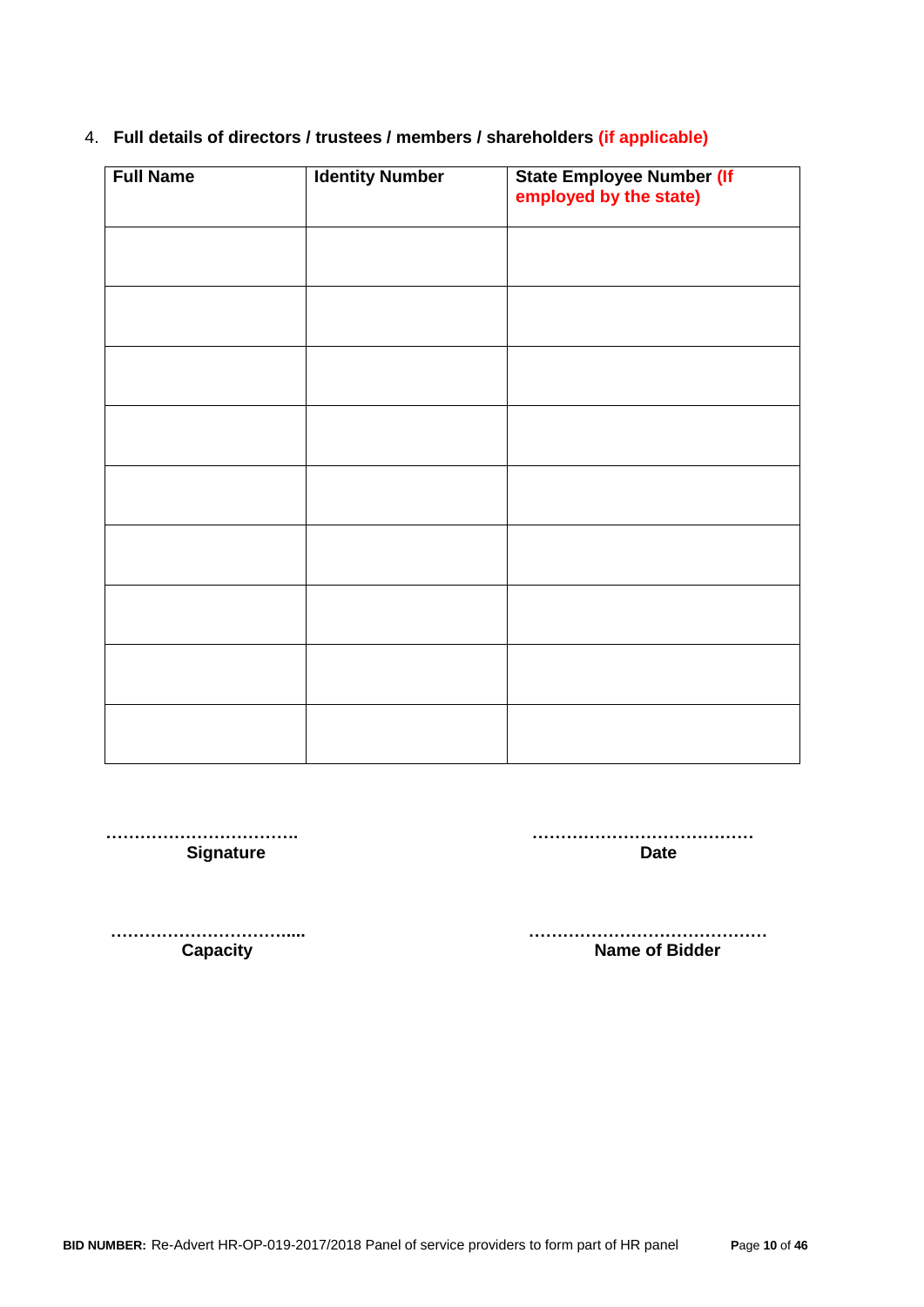#### **PREFERENCE POINTS CLAIM FORM IN TERMS OF THE PREFERENTIAL PROCUREMENT REGULATIONS 2017**

This preference form must form part of all bids invited. It contains general information and serves as a claim form for preference points for Broad-Based Black Economic Empowerment (B-BBEE) Status Level of Contribution

#### **NB: BEFORE COMPLETING THIS FORM, BIDDERS MUST STUDY THE GENERAL CONDITIONS, DEFINITIONS AND DIRECTIVES APPLICABLE IN RESPECT OF B-BBEE, AS PRESCRIBED IN THE PREFERENTIAL PROCUREMENT REGULATIONS, 2017.**

#### **1. GENERAL CONDITIONS**

- 1.1 The following preference point systems are applicable to all bids:
	- the 80/20 system for requirements with a Rand value of up to R50 000 000 (all applicable taxes included); and
	- the 90/10 system for requirements with a Rand value above R50 000 000 (all applicable taxes included).
- 1.2 The value of this bid is estimated to not exceed R50 000 000 (all applicable taxes included) and therefore the 80/20 preference point system shall be applicable;
- 1.3 Points for this bid shall be awarded for:
	- (a) Price; and
	- (b) B-BBEE Status Level of Contributor.
- 1.4 The maximum points for this bid are allocated as follows:

|                                                      | <b>POINTS</b> |
|------------------------------------------------------|---------------|
| <b>PRICE</b>                                         | 80            |
| <b>B-BBEE STATUS LEVEL OF CONTRIBUTOR</b>            | 20            |
| Total points for Price and B-BBEE must not<br>exceed | 100           |

- 1.5 Failure on the part of a bidder to submit proof of B-BBEE Status level of contributor together with the bid, will be interpreted to mean that preference points for B-BBEE status level of contribution are not claimed.
- 1.6 The purchaser reserves the right to require of a bidder, either before a bid is adjudicated or at any time subsequently, to substantiate any claim in regard to preferences, in any manner required by the purchaser.

#### **2. DEFINITIONS**

(a) **"B-BBEE"** means broad-based black economic empowerment as defined in section 1 of the Broad-Based Black Economic Empowerment Act;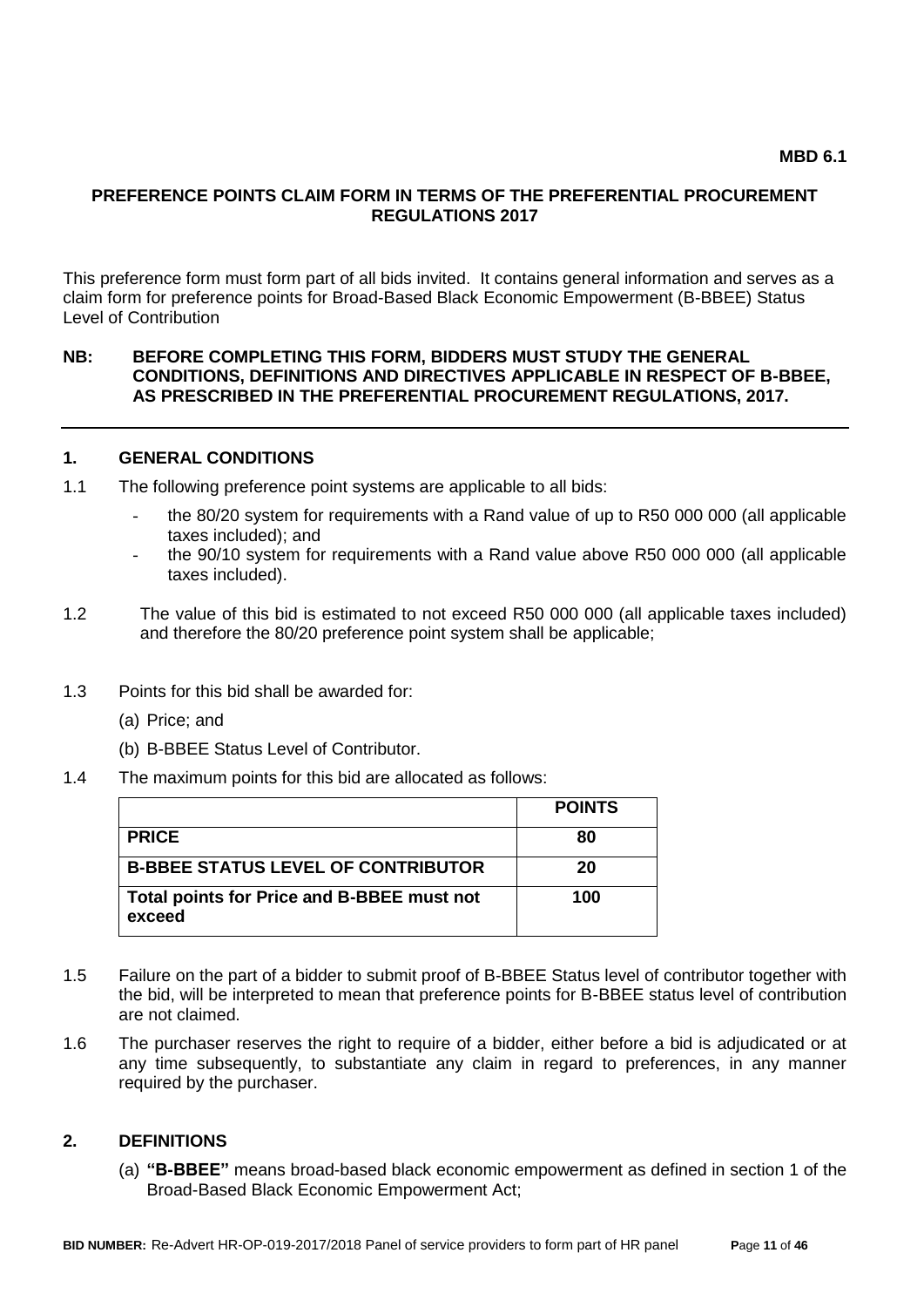- (b) "**B-BBEE status level of contributor"** means the B-BBEE status of an entity in terms of a code of good practice on black economic empowerment, issued in terms of section 9(1) of the Broad-Based Black Economic Empowerment Act;
- (c) **"bid"** means a written offer in a prescribed or stipulated form in response to an invitation by an organ of state for the provision of goods or services, through price quotations, advertised competitive bidding processes or proposals;
- (d) **"Broad-Based Black Economic Empowerment Act"** means the Broad-Based Black Economic Empowerment Act, 2003 (Act No. 53 of 2003);
- **(e) "EME"** means an Exempted Micro Enterprise in terms of a code of good practice on black economic empowerment issued in terms of section 9 (1) of the Broad-Based Black Economic Empowerment Act;
- (f) **"functionality"** means the ability of a tenderer to provide goods or services in accordance with specifications as set out in the tender documents.
- (g) **"prices"** includes all applicable taxes less all unconditional discounts;
- (h) **"proof of B-BBEE status level of contributor"** means:
	- **1)** B-BBEE Status level certificate issued by an authorized body or person;
	- **2)** A sworn affidavit as prescribed by the B-BBEE Codes of Good Practice;
	- **3)** Any other requirement prescribed in terms of the B-BBEE Act;
- (i) **"QSE"** means a qualifying small business enterprise in terms of a code of good practice on black economic empowerment issued in terms of section 9 (1) of the Broad-Based Black Economic Empowerment Act;
- *(j)* **"rand value"** means the total estimated value of a contract in Rand, calculated at the time of bid invitation, and includes all applicable taxes;

#### **3. POINTS AWARDED FOR PRICE**

#### **3.1 THE 80/20 OR 90/10 PREFERENCE POINT SYSTEMS**

A maximum of 80 or 90 points is allocated for price on the following basis: **80/20 or 90/10**

$$
\begin{array}{c}\n 0.00000 \\
0.00000\n \end{array}
$$

$$
Ps = 80\left(1 - \frac{Pt - P \min P}{ \min}\right) \qquad \text{or} \qquad \qquad Ps = 90\left(1 - \frac{Pt - P \min P}{ \min}\right)
$$

**Where** 

Ps = Points scored for price of bid under consideration

 $Pt =$  Price of bid under consideration

Pmin = Price of lowest acceptable bid

#### **4. POINTS AWARDED FOR B-BBEE STATUS LEVEL OF CONTRIBUTOR**

4.1 In terms of Regulation 6 (2) and 7 (2) of the Preferential Procurement Regulations, preference points must be awarded to a bidder for attaining the B-BBEE status level of contribution in accordance with the table below:

| <b>B-BBEE Status Level of</b><br><b>Contributor</b> | <b>Number of points</b> | <b>Number of points</b><br>(80/20 system) |
|-----------------------------------------------------|-------------------------|-------------------------------------------|
|                                                     |                         |                                           |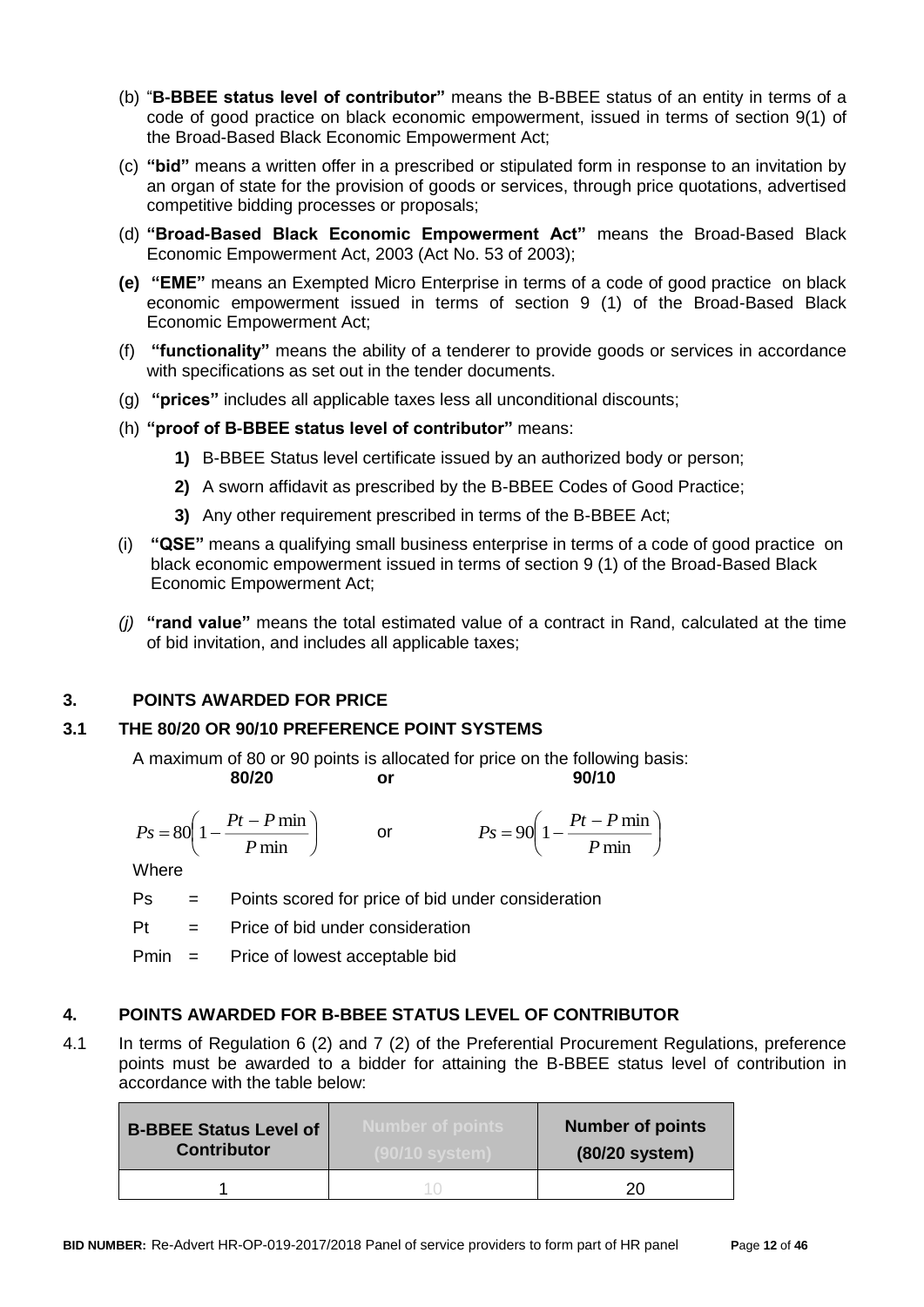| 2                            | 18 |
|------------------------------|----|
| 3                            | 14 |
|                              | 12 |
| 5                            |    |
| 6                            |    |
|                              |    |
|                              |    |
| Non-compliant<br>contributor |    |

#### **5. BID DECLARATION**

5.1 Bidders who claim points in respect of B-BBEE Status Level of Contribution must complete the following:

### **6. B-BBEE STATUS LEVEL OF CONTRIBUTOR CLAIMED IN TERMS OF PARAGRAPHS 1.4 AND 4.1**

6.1 B-BBEE Status Level of Contributor: . = ………(maximum of 20 points)

(Points claimed in respect of paragraph 7.1 must be in accordance with the table reflected in paragraph 4.1 and must be substantiated by relevant proof of B-BBEE status level of contributor. **(Attach B-BBEE certificate or CSD)**

#### **7. SUB-CONTRACTING**

7.1 Will any portion of the contract be sub-contracted?

(*Tick applicable box*)



- 7.1.1 If yes, indicate:
	- i) What percentage of the contract will be subcontracted............…………….…………%
	- ii) The name of the sub-contractor…………………………………………………………..
	- iii) The B-BBEE status level of the sub-contractor......................................……………..
	- iv) Whether the sub-contractor is an EME or QSE *(Tick applicable box*)
		- YES NO
	- v) Specify, by ticking the appropriate box, if subcontracting with an enterprise in terms of Preferential Procurement Regulations,2017:

| Designated Group: An EME or QSE which is at last 51% owned<br>by: | <b>EME</b><br>$\sqrt{ }$ | QSE<br>V |
|-------------------------------------------------------------------|--------------------------|----------|
| <b>Black people</b>                                               |                          |          |
| Black people who are youth                                        |                          |          |
| Black people who are women                                        |                          |          |
| Black people with disabilities                                    |                          |          |
| Black people living in rural or underdeveloped areas or townships |                          |          |
| Cooperative owned by black people                                 |                          |          |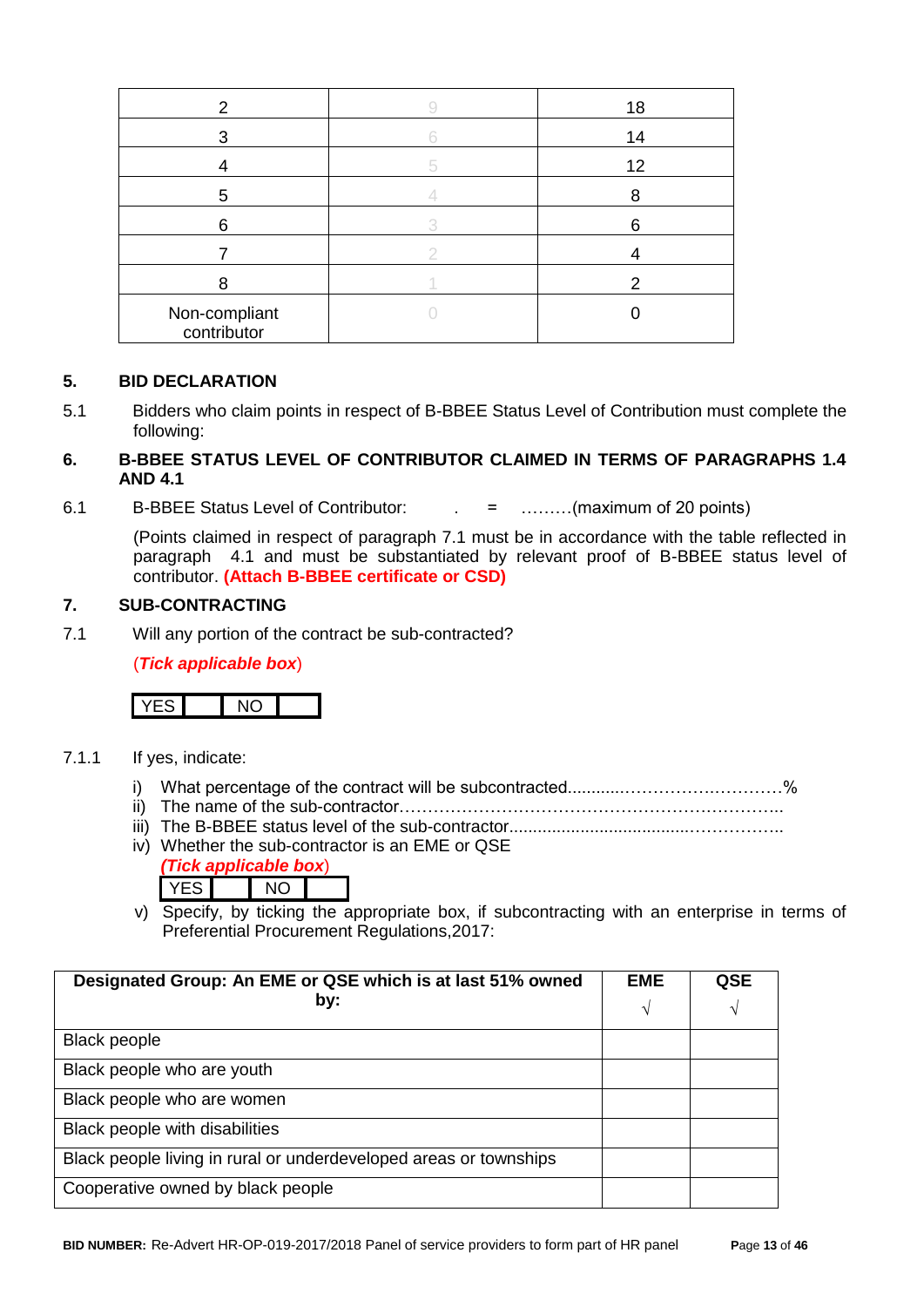|         | Black people who are military veterans                                                                                                                                                                                                                                                                                                      |
|---------|---------------------------------------------------------------------------------------------------------------------------------------------------------------------------------------------------------------------------------------------------------------------------------------------------------------------------------------------|
|         | <b>OR</b>                                                                                                                                                                                                                                                                                                                                   |
| Any EME |                                                                                                                                                                                                                                                                                                                                             |
| Any QSE |                                                                                                                                                                                                                                                                                                                                             |
|         |                                                                                                                                                                                                                                                                                                                                             |
| 8.      | <b>DECLARATION WITH REGARD TO COMPANY/FIRM</b>                                                                                                                                                                                                                                                                                              |
| 8.1     |                                                                                                                                                                                                                                                                                                                                             |
| 8.2     |                                                                                                                                                                                                                                                                                                                                             |
| 8.3     |                                                                                                                                                                                                                                                                                                                                             |
| 8.4     | <b>TYPE OF COMPANY/ FIRM</b>                                                                                                                                                                                                                                                                                                                |
|         | Partnership/Joint Venture / Consortium<br>Н<br>One person business/sole propriety<br>П<br>Close corporation<br>П<br>Company<br>$\mathbf{L}$<br>(Pty) Limited<br>П<br><b>TICK APPLICABLE BOX</b>                                                                                                                                             |
| 8.5     | MAY DESCRIBE PRINCIPAL BUSINESS ACTIVITIES                                                                                                                                                                                                                                                                                                  |
|         |                                                                                                                                                                                                                                                                                                                                             |
| 8.6     | <b>COMPANY CLASSIFICATION</b>                                                                                                                                                                                                                                                                                                               |
|         | Manufacturer<br>$\mathbf{L}$<br>□<br>Supplier<br>Professional service provider<br>П<br>Other service providers, e.g. transporter, etc.<br>П<br><b>TICK APPLICABLE BOXI</b>                                                                                                                                                                  |
| 8.7     | <b>MUNICIPAL INFORMATION</b>                                                                                                                                                                                                                                                                                                                |
|         | Registered Account Number:                                                                                                                                                                                                                                                                                                                  |
| 8.8     |                                                                                                                                                                                                                                                                                                                                             |
| 8.9     | I/we, the undersigned, who is / are duly authorised to do so on behalf of the company/firm,<br>certify that the points claimed, based on the B-BBE status level of contributor indicated in<br>paragraphs 1.4 and 6.1 of the foregoing certificate, qualifies the company/ firm for the<br>preference(s) shown and I / we acknowledge that: |
|         | The information furnished is true and correct;<br>i)                                                                                                                                                                                                                                                                                        |

ii) The preference points claimed are in accordance with the General Conditions as indicated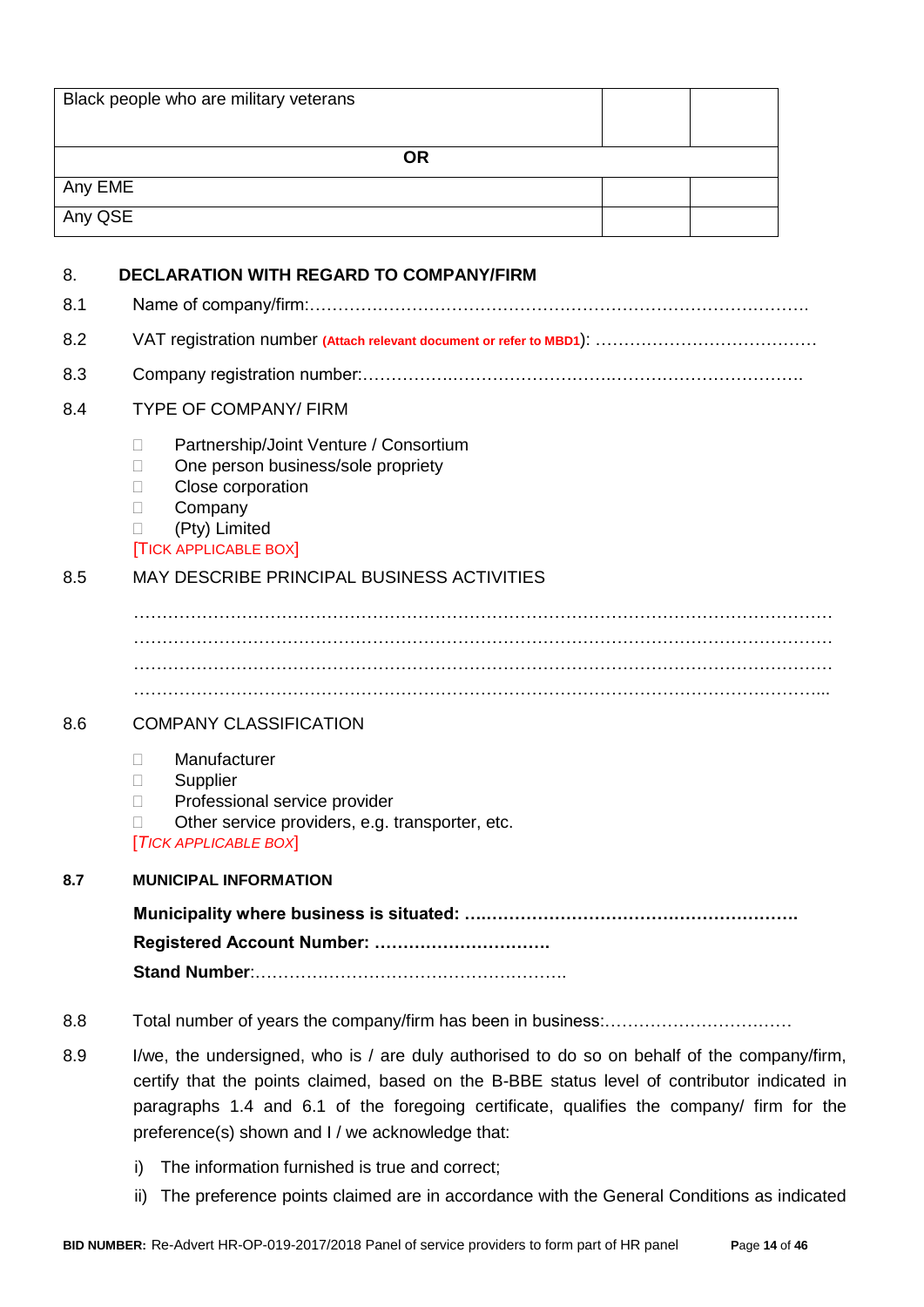in paragraph 1 of this form;

- iii) In the event of a contract being awarded as a result of points claimed as shown in paragraphs 1.4 and 6.1, the contractor may be required to furnish documentary proof to the satisfaction of the purchaser that the claims are correct;
- iv) If the B-BBEE status level of contributor has been claimed or obtained on a fraudulent basis or any of the conditions of contract have not been fulfilled, the purchaser may, in addition to any other remedy it may have –
	- (a) disqualify the person from the bidding process;
	- (b) recover costs, losses or damages it has incurred or suffered as a result of that person's conduct;
	- (c) cancel the contract and claim any damages which it has suffered as a result of having to make less favourable arrangements due to such cancellation;
	- (d) recommend that the bidder or contractor, its shareholders and directors, or only the shareholders and directors who acted on a fraudulent basis, be restricted by the National Treasury from obtaining business from any organ of state for a period not exceeding 10 years, after the *audi alteram partem* (hear the other side) rule has been applied; and
	- (e) forward the matter for criminal prosecution.

| <b>WITNESSES</b> |                            |
|------------------|----------------------------|
|                  | SIGNATURE(S) OF BIDDERS(S) |
| ົ                | DATE:                      |
|                  | <b>ADDRESS</b><br>.        |
|                  |                            |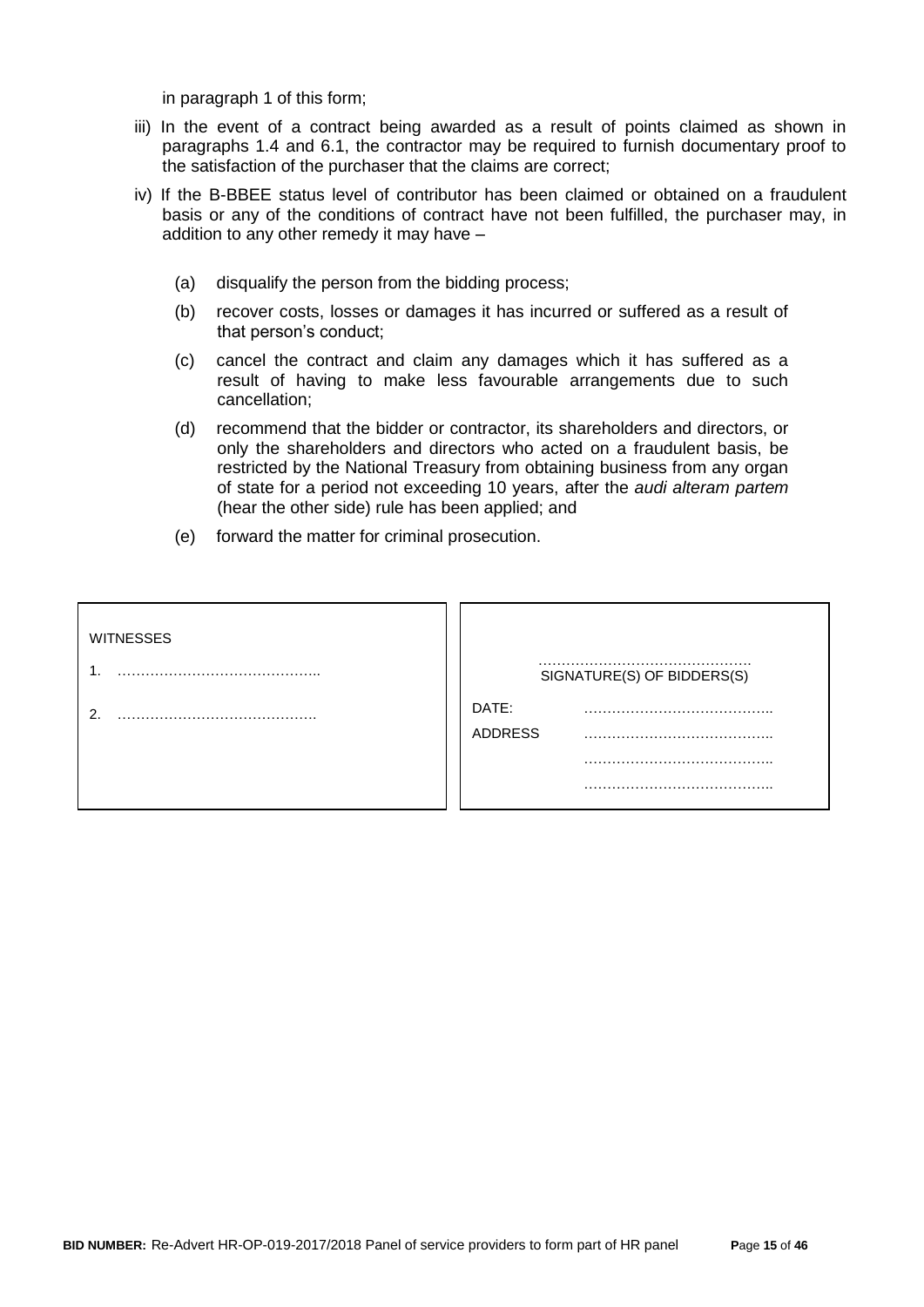### **9. AUTHORITY FOR SIGNATORY**

Signatories for close corporations and companies shall confirm their authority **by singing or attaching to this form** a duly signed and dated copy of the relevant resolution of their members or their board of directors, as the case may be.

| No <sub>__________________________________</sub> and any Contract, which may arise there from on behalf of                                                                                                                           |                                                                                          |
|--------------------------------------------------------------------------------------------------------------------------------------------------------------------------------------------------------------------------------------|------------------------------------------------------------------------------------------|
| Signed on behalf of the company: example and the company of the company of the company of the company of the company of the company of the company of the company of the company of the company of the company of the company        |                                                                                          |
| In his capacity as: <u>example and a set of the set of the set of the set of the set of the set of the set of the set of the set of the set of the set of the set of the set of the set of the set of the set of the set of the </u> |                                                                                          |
|                                                                                                                                                                                                                                      |                                                                                          |
|                                                                                                                                                                                                                                      |                                                                                          |
| As witnesses:                                                                                                                                                                                                                        |                                                                                          |
|                                                                                                                                                                                                                                      |                                                                                          |
|                                                                                                                                                                                                                                      |                                                                                          |
| 11.                                                                                                                                                                                                                                  | I/we, the undersigned, who warrants that he/she is duly authorised to do so on behalf of |

- the firm certify that points claimed, based on the equity ownership, indicated in paragraph 8 of the foregoing certificate, qualifies the firm for the preference(s) shown and I / we acknowledge that:
	- (i) The information furnished is true and correct.
	- (ii) The Equity ownership claimed is in accordance with the General Conditions as indicated in paragraph 1 of this form.
		- In the event of a contract being awarded as a result of points claimed as shown in paragraph 8, the contractor may be required to furnish documentary proof to the
		- satisfaction of the purchaser that the claims are correct.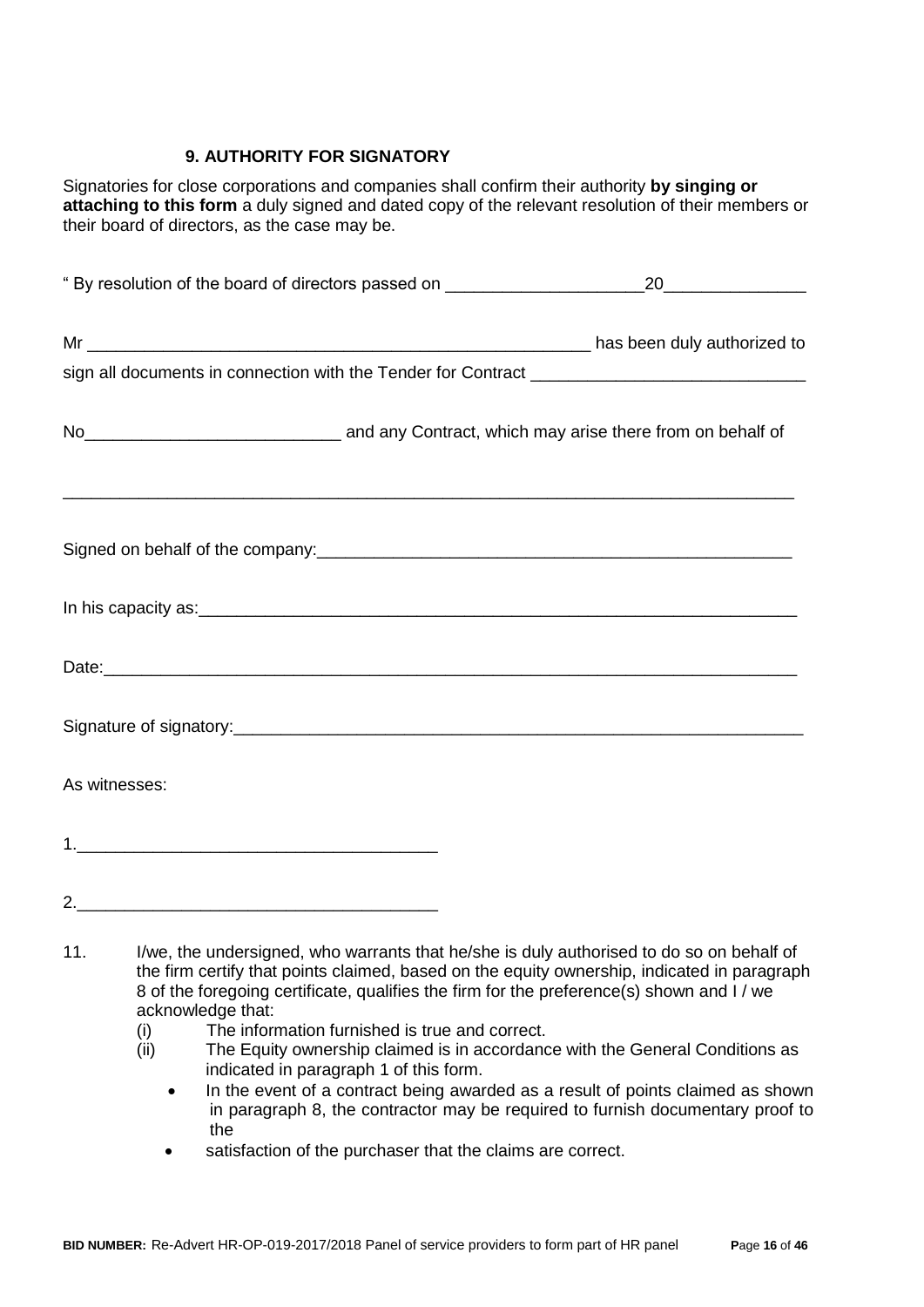- (iv) If the claims are found to be incorrect, the purchaser may, in addition to any other remedy it may have -
	- (a) recover costs, losses or damages it has incurred or suffered as a result of that person's conduct; and
	- (b) cancel the contract and claim any damages which it has suffered as a result of having to make less favourable arrangements due to such cancellation

#### **WITNESSES:**

1. \_\_\_\_\_\_\_\_\_\_\_\_\_\_\_\_\_\_\_\_\_\_\_\_\_\_\_\_

2. \_\_\_\_\_\_\_\_\_\_\_\_\_\_\_\_\_\_\_\_\_\_\_\_\_\_\_\_

**SIGNATURE (S) OF BIDDER (S)**

**DATE: \_\_\_\_\_\_\_\_\_\_\_\_\_\_\_\_\_\_\_\_\_\_\_\_\_\_\_\_\_**

**ADDRESS: \_\_\_\_\_\_\_\_\_\_\_\_\_\_\_\_\_\_\_\_\_\_\_\_\_**

\_\_\_\_\_\_\_\_\_\_\_\_\_\_\_\_\_\_\_\_\_\_\_\_\_\_\_\_\_\_\_\_\_\_\_

\_\_\_\_\_\_\_\_\_\_\_\_\_\_\_\_\_\_\_\_\_\_\_\_\_\_\_\_\_\_\_\_\_\_\_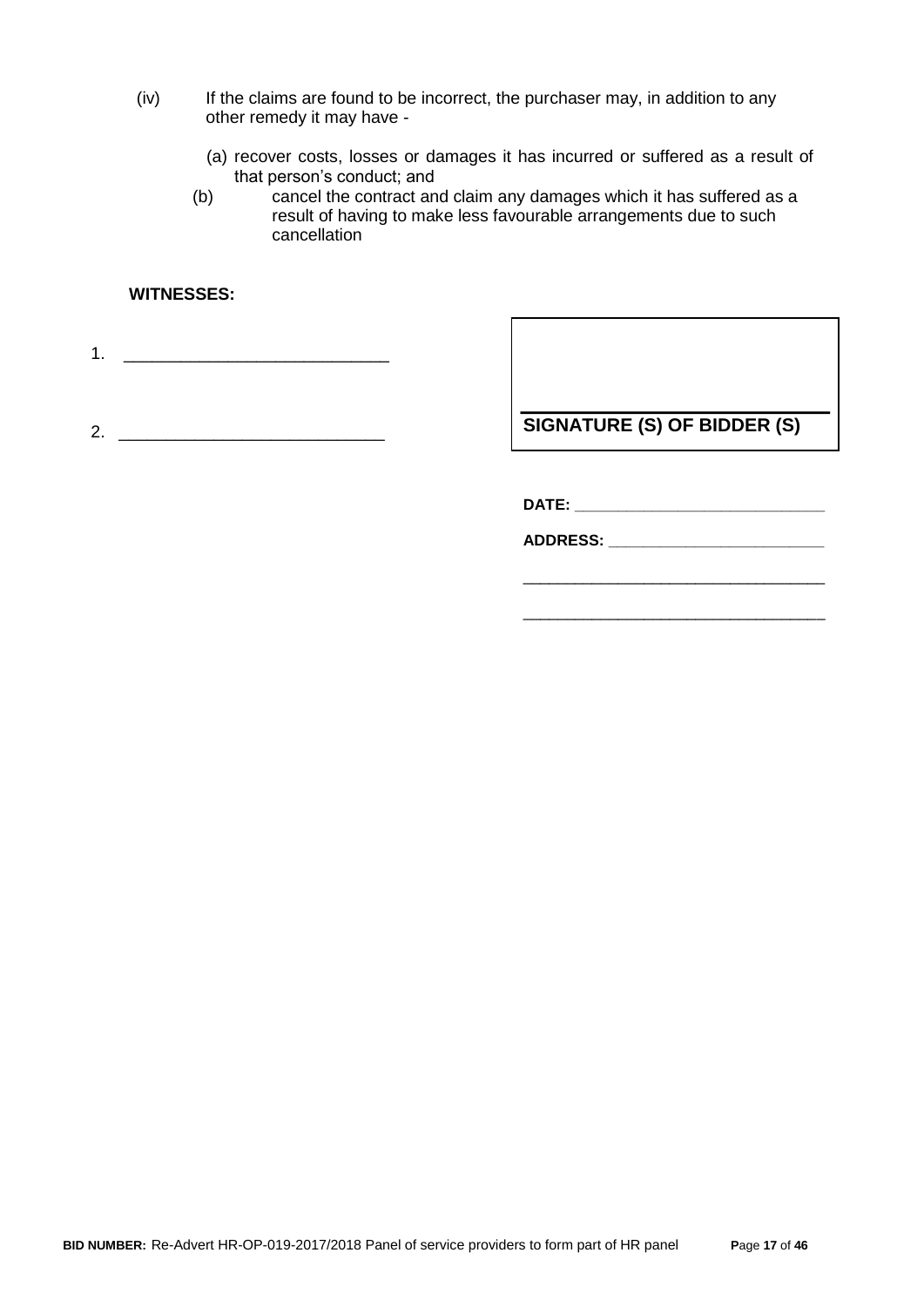#### **DECLARATION OF BIDDER'S PAST SUPPLY CHAIN MANAGEMENT PRACTICES**

- 1 This Municipal Bidding Document must form part of all bids invited.
- 2 It serves as a declaration to be used by municipalities and municipal entities in ensuring that when goods and services are being procured, all reasonable steps are taken to combat the abuse of the supply chain management system.
- 3 The bid of any bidder may be rejected if that bidder, or any of its directors have:
	- a. abused the municipality's / municipal entity's supply chain management system or committed any improper conduct in relation to such system;
	- b. been convicted for fraud or corruption during the past five years;
	- c. willfully neglected, reneged on or failed to comply with any government, municipal or other public sector contract during the past five years; or
	- d. been listed in the Register for Tender Defaulters in terms of section 29 of the Prevention and Combating of Corrupt Activities Act (No 12 of 2004).

#### **4 In order to give effect to the above, the following questionnaire must be completed and submitted with the bid.**

| Item  | Question                                                                                                                                                                                                                                                                                                                                                              | Yes | <b>No</b> |
|-------|-----------------------------------------------------------------------------------------------------------------------------------------------------------------------------------------------------------------------------------------------------------------------------------------------------------------------------------------------------------------------|-----|-----------|
| 4.1   | Is the bidder or any of its directors listed on the National Treasury's<br>$\bullet$<br>Database of Restricted Suppliers as companies or persons prohibited<br>from doing business with the public sector?                                                                                                                                                            | Yes | <b>No</b> |
|       | (Companies or persons who are listed on this Database<br>were informed in writing of this restriction by the Accounting<br>Officer/Authority of the institution that imposed the restriction<br>after the audi alteram partem rule was applied). The Database<br>of Restricted Suppliers now resides on the<br><b>National</b>                                        |     |           |
|       | Treasury's website(www.treasury.gov.za)<br>and<br>can<br>be<br>accessed by clicking on its link at the bottom of the home<br>page.                                                                                                                                                                                                                                    |     |           |
| 4.1.1 | If so, furnish particulars:                                                                                                                                                                                                                                                                                                                                           |     |           |
| 4.2   | Is the bidder or any of its directors listed on the Register for Tender<br>Defaulters in terms of section 29 of the Prevention and Combating of<br>Corrupt Activities Act (No 12 of 2004)? The Register for Tender<br>Defaulters can be accessed on the National Treasury's<br>websitewww.treasury.gov.za) by clicking on its link at the bottom<br>of the home page. | Yes | No        |
| 4.2.1 | If so, furnish particulars:                                                                                                                                                                                                                                                                                                                                           |     |           |
| 4.3   | Was the bidder or any of its directors convicted by a court of law<br>(including a court of law outside the Republic of South Africa) for fraud<br>or corruption during the past five years?                                                                                                                                                                          | Yes | No.       |
| 4.3.1 | If so, furnish particulars:                                                                                                                                                                                                                                                                                                                                           |     |           |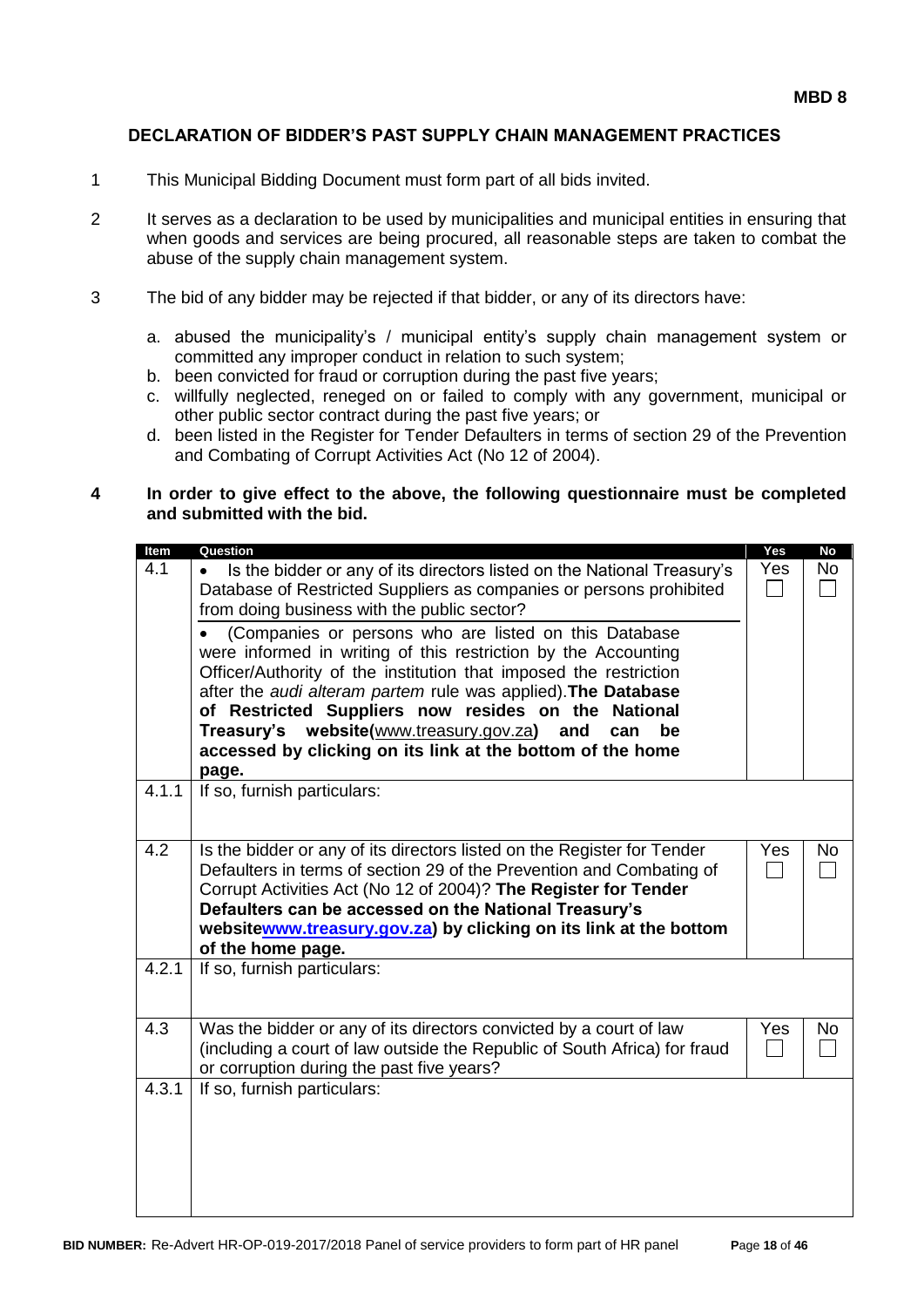| <b>Item</b> | Question                                                                                                                                                                                                                                        | Yes | <b>No</b> |
|-------------|-------------------------------------------------------------------------------------------------------------------------------------------------------------------------------------------------------------------------------------------------|-----|-----------|
| 4.4         | Does the bidder or any of its directors owe any municipal rates and<br>taxes or municipal charges to the municipality / municipal entity, or to<br>any other municipality / municipal entity, that is in arrears for more<br>than three months? | Yes | <b>No</b> |
| 4.4.1       | If so, furnish particulars:                                                                                                                                                                                                                     |     |           |
| 4.5         | Was any contract between the bidder and the municipality / municipal<br>entity or any other organ of state terminated during the past five years<br>on account of failure to perform on or comply with the contract?                            | Yes | No.       |
| 4.7.1       | If so, furnish particulars:                                                                                                                                                                                                                     |     |           |

### **CERTIFICATION**

#### **I, THE UNDERSIGNED (FULL NAME) \_\_\_\_\_\_\_\_\_\_\_\_\_\_\_\_\_\_\_\_\_\_\_\_\_\_\_\_\_\_\_\_\_\_\_\_\_\_\_\_\_\_\_\_\_\_**

**CERTIFY THAT THE INFORMATION FURNISHED ON THIS DECLARATION FORM TRUE AND CORRECT.**

**\_\_\_\_\_\_\_\_\_\_\_\_\_\_\_\_\_\_\_\_\_\_\_\_\_\_\_\_\_\_ \_\_\_\_\_\_\_\_\_\_\_\_\_\_\_\_\_\_\_\_\_\_\_\_\_**

**\_\_\_\_\_\_\_\_\_\_\_\_\_\_\_\_\_\_\_\_\_\_\_\_\_\_\_\_\_\_ \_\_\_\_\_\_\_\_\_\_\_\_\_\_\_\_\_\_\_\_\_\_\_\_\_**

**I ACCEPT THAT, IN ADDITION TO CANCELLATION OF A CONTRACT, ACTION MAY BE TAKEN AGAINST ME SHOULD THIS DECLARATION PROVE TO BE FALSE.**

**Signature Date** 

**Position Name of Bidder**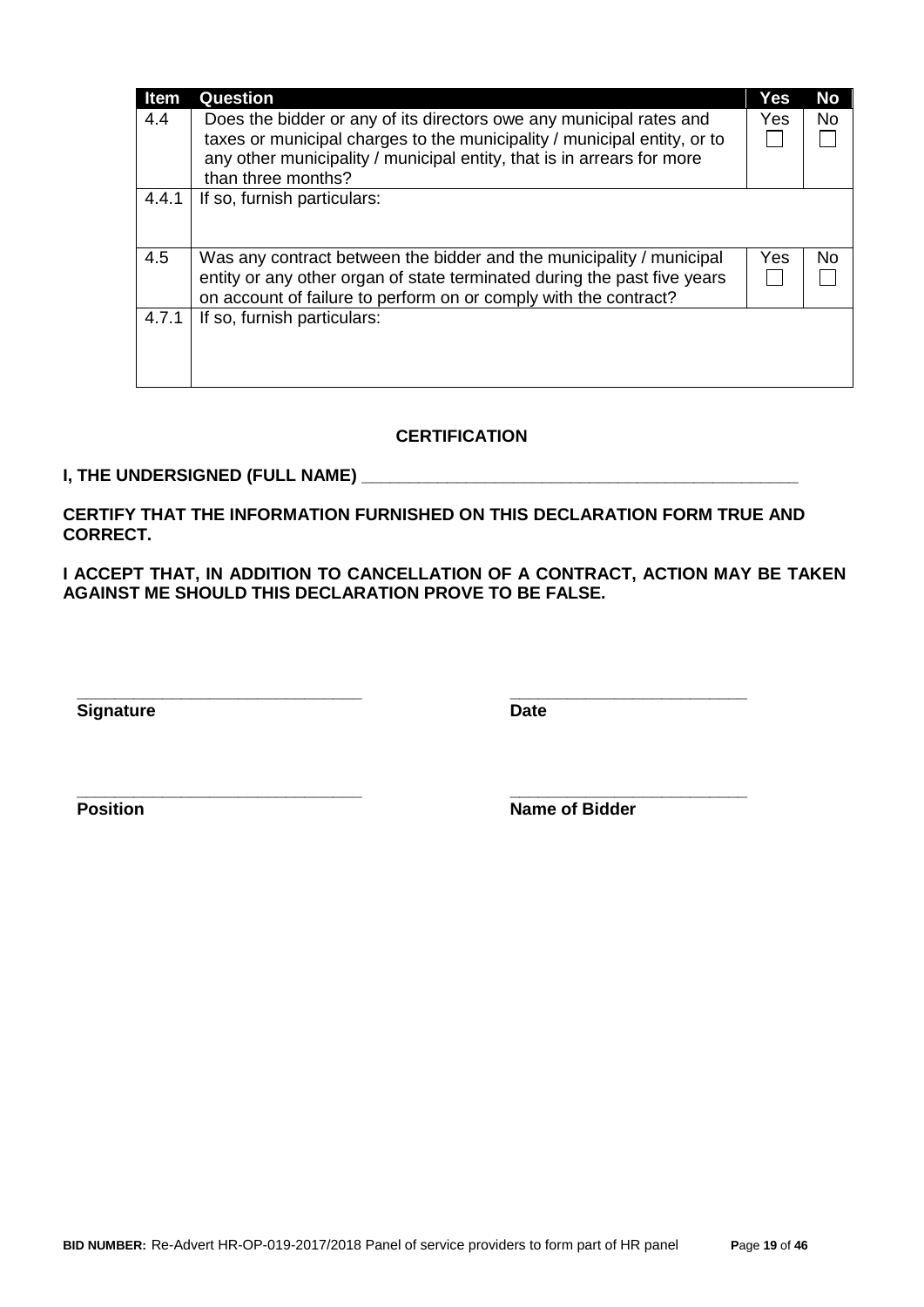#### **CERTIFICATE OF INDEPENDENT BID DETERMINATION**

- 1 This Municipal Bidding Document (MBD) must form part of all bids<sup>1</sup> invited.
- 2 Section 4 (1) (b) (iii) of the Competition Act No. 89 of 1998, as amended, prohibits an agreement between, or concerted practice by, firms, or a decision by an association of firms, if it is between parties in a horizontal relationship and if it involves collusive bidding (or bid rigging).² Collusive bidding is a *pe se* prohibition meaning that it cannot be justified under any grounds.
- 3 Municipal Supply Regulation 38 (1) prescribes that a supply chain management policy must provide measures for the combating of abuse of the supply chain management system, and must enable the accounting officer, among others, to:
	- a. take all reasonable steps to prevent such abuse;
	- b. reject the bid of any bidder if that bidder or any of its directors has abused the supply chain management system of the municipality or municipal entity or has committed any improper conduct in relation to such system; and
	- c. cancel a contract awarded to a person if the person committed any corrupt or fraudulent act during the bidding process or the execution of the contract.
- 4 This MBD serves as a certificate of declaration that would be used by institutions to ensure that, when bids are considered, reasonable steps are taken to prevent any form of bid-rigging.
- 5 In order to give effect to the above, the attached Certificate of Bid Determination (MBD 9) must be completed and submitted with the bid:

**¹ Includes price quotations, advertised competitive bids, limited bids and proposals.**

**² Bid rigging (or collusive bidding) occurs when businesses, that would otherwise be expected to compete, secretly conspire to raise prices or lower the quality of goods and / or services for purchasers who wish to acquire goods and / or services through a bidding process. Bid rigging is, therefore, an agreement between competitors not to compete.**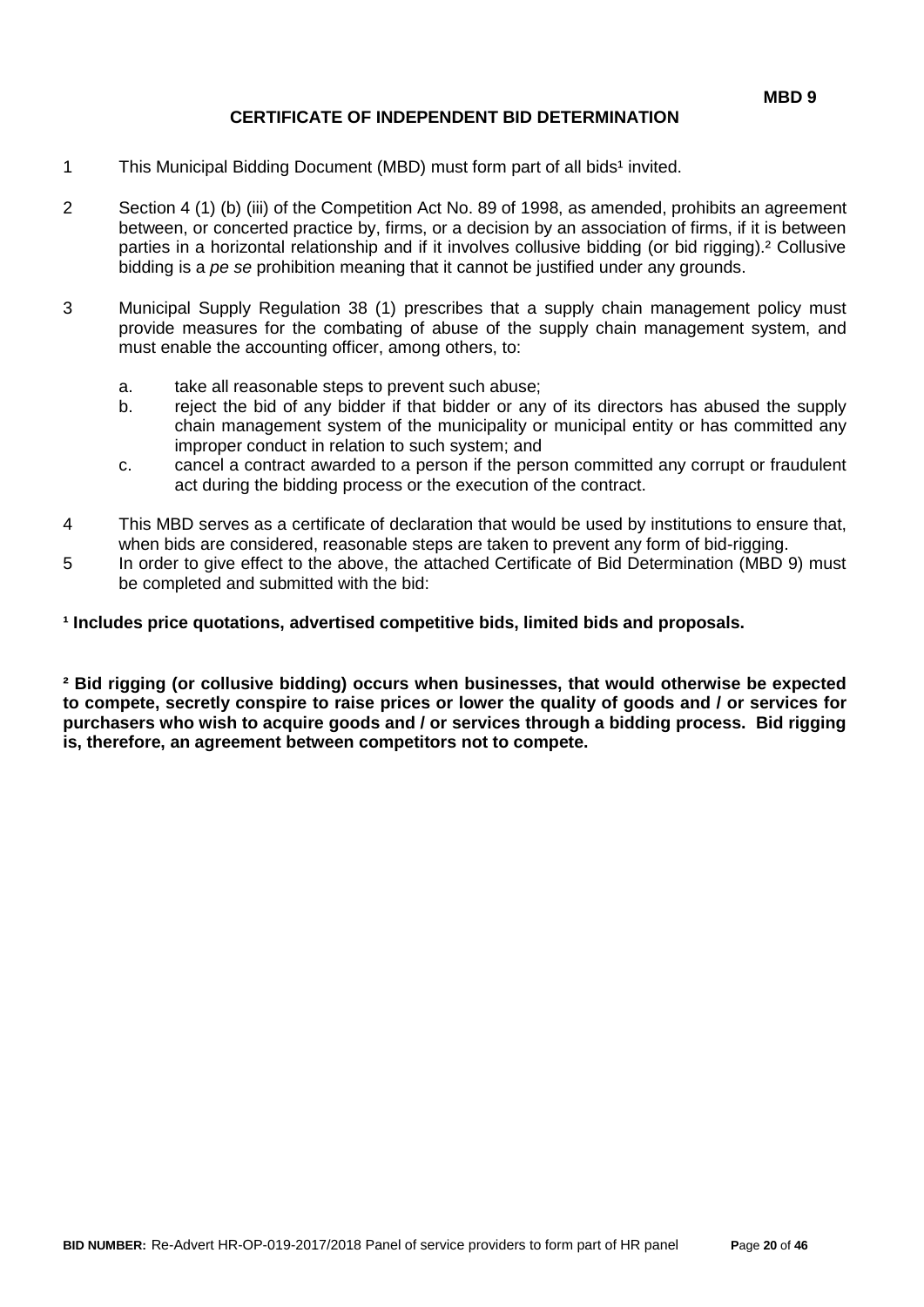### **CERTIFICATE OF INDEPENDENT BID DETERMINATION**

I, the undersigned, in submitting the accompanying bid:

(Bid Number and Description)

\_\_\_\_\_\_\_\_\_\_\_\_\_\_\_\_\_\_\_\_\_\_\_\_\_\_\_\_\_\_\_\_\_\_\_\_\_\_\_\_\_\_\_\_\_\_\_\_\_\_\_\_\_\_\_\_\_\_\_\_\_\_\_\_\_\_\_\_\_\_\_\_\_\_\_\_\_\_

\_\_\_\_\_\_\_\_\_\_\_\_\_\_\_\_\_\_\_\_\_\_\_\_\_\_\_\_\_\_\_\_\_\_\_\_\_\_\_\_\_\_\_\_\_\_\_\_\_\_\_\_\_\_\_\_\_\_\_\_\_\_\_\_\_\_\_\_\_\_\_\_\_\_\_\_\_\_

in response to the invitation for the bid made by:

(Name of Municipality / Municipal Entity)

do hereby make the following statements that I certify to be true and complete in every respect:

I certify, on behalf of: the same of the same of the same of the same of the same of the same of the same of the same of the same of the same of the same of the same of the same of the same of the same of the same of the s

(Name of Bidder)

1. I have read and I understand the contents of this Certificate;

- 2. I understand that the accompanying bid will be disqualified if this Certificate is found not to be true and complete in every respect;
- 3. I am authorized by the bidder to sign this Certificate, and to submit the accompanying bid, on behalf of the bidder;
- 4. Each person whose signature appears on the accompanying bid has been authorized by the bidder to determine the terms of, and to sign, the bid, on behalf of the bidder;
- 5. For the purposes of this Certificate and the accompanying bid, I understand that the word "competitor" shall include any individual or organization, other than the bidder, whether or not affiliated with the bidder, who:
	- (a) has been requested to submit a bid in response to this bid invitation;
	- (b) could potentially submit a bid in response to this bid invitation, based on their qualifications, abilities or experience; and
	- (c) provides the same goods and services as the bidder and/or is in the same line of business as the bidder
- 6. The bidder has arrived at the accompanying bid independently from, and without consultation, communication, agreement or arrangement with any competitor. However communication between partners in a joint venture or consortium<sup>3</sup> will not be construed as collusive bidding.
- 7. In particular, without limiting the generality of paragraphs 6 above, there has been no consultation, communication, agreement or arrangement with any competitor regarding:
	- (a) prices;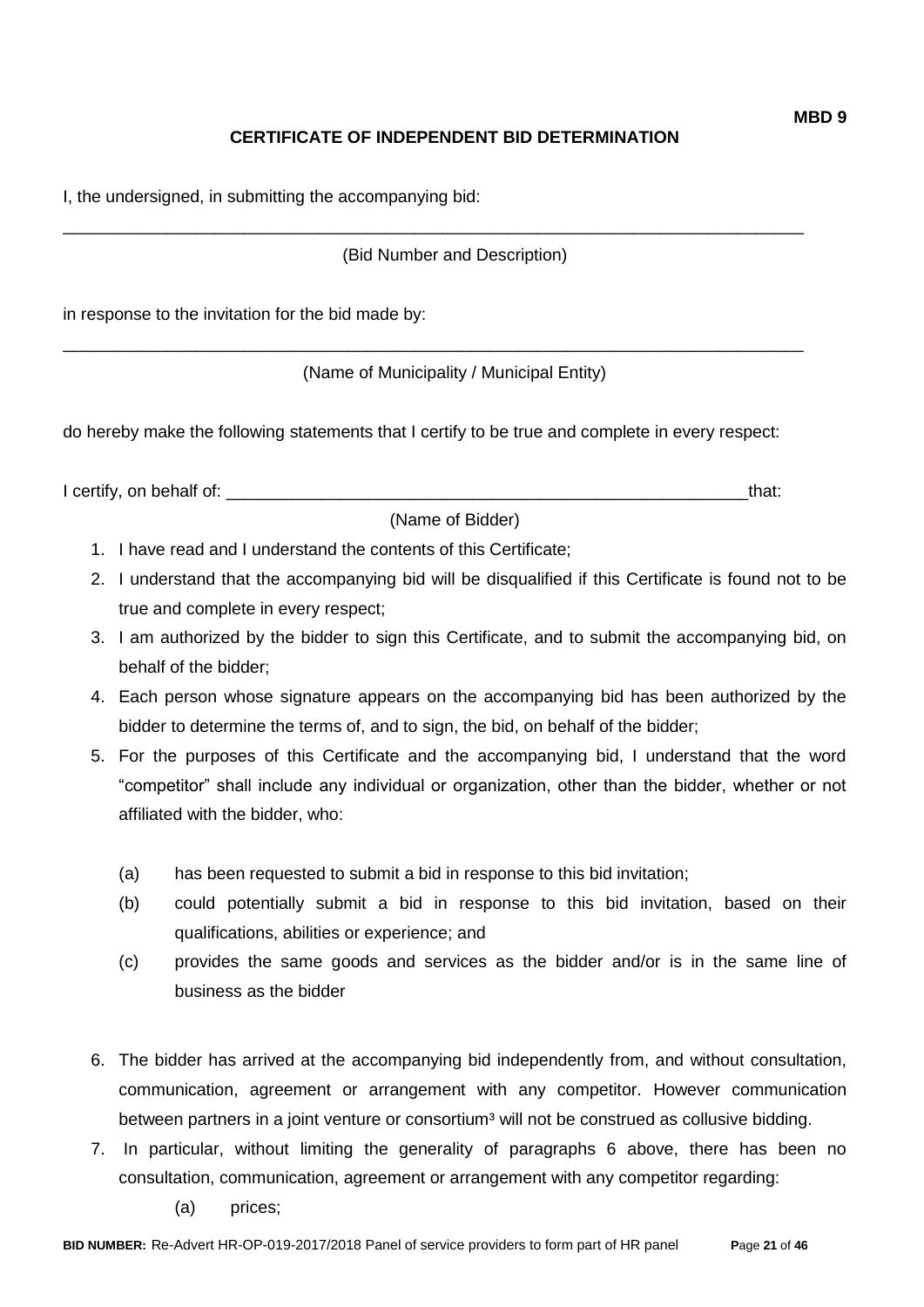- (b) geographical area where product or service will be rendered (market allocation)
- (c) methods, factors or formulas used to calculate prices;
- (d) the intention or decision to submit or not to submit, a bid;
- (e) the submission of a bid which does not meet the specifications and conditions of the bid; or
- (f) bidding with the intention not to win the bid.
- 8. In addition, there have been no consultations, communications, agreements or arrangements with any competitor regarding the quality, quantity, specifications and conditions or delivery particulars of the products or services to which this bid invitation relates.
- 9. The terms of the accompanying bid have not been, and will not be, disclosed by the bidder, directly or indirectly, to any competitor, prior to the date and time of the official bid opening or of the awarding of the contract.

#### **³ Joint venture or Consortium means an association of persons for the purpose of combining their expertise, property, capital, efforts, skill and knowledge in an activity for the execution of a contract.**

10. I am aware that, in addition and without prejudice to any other remedy provided to combat any restrictive practices related to bids and contracts, bids that are suspicious will be reported to the Competition Commission for investigation and possible imposition of administrative penalties in terms of section 59 of the Competition Act No 89 of 1998 and or may be reported to the National Prosecuting Authority (NPA) for criminal investigation and or may be restricted from conducting business with the public sector for a period not exceeding ten (10) years in terms of the Prevention and Combating of Corrupt Activities Act No 12 of 2004 or any other applicable legislation.

\_\_\_\_\_\_\_\_\_\_\_\_\_\_\_\_\_\_\_\_\_\_\_\_\_\_\_\_\_\_\_\_\_\_\_\_\_\_\_ \_\_\_\_\_\_\_\_\_\_\_\_\_\_\_\_\_\_\_\_\_\_\_

**Signature Date**

\_\_\_\_\_\_\_\_\_\_\_\_\_\_\_\_\_\_\_\_\_\_\_\_\_\_\_\_\_\_\_\_\_\_\_\_\_\_\_ \_\_\_\_\_\_\_\_\_\_\_\_\_\_\_\_\_\_\_\_\_\_\_ **Position Position Name of Bidder**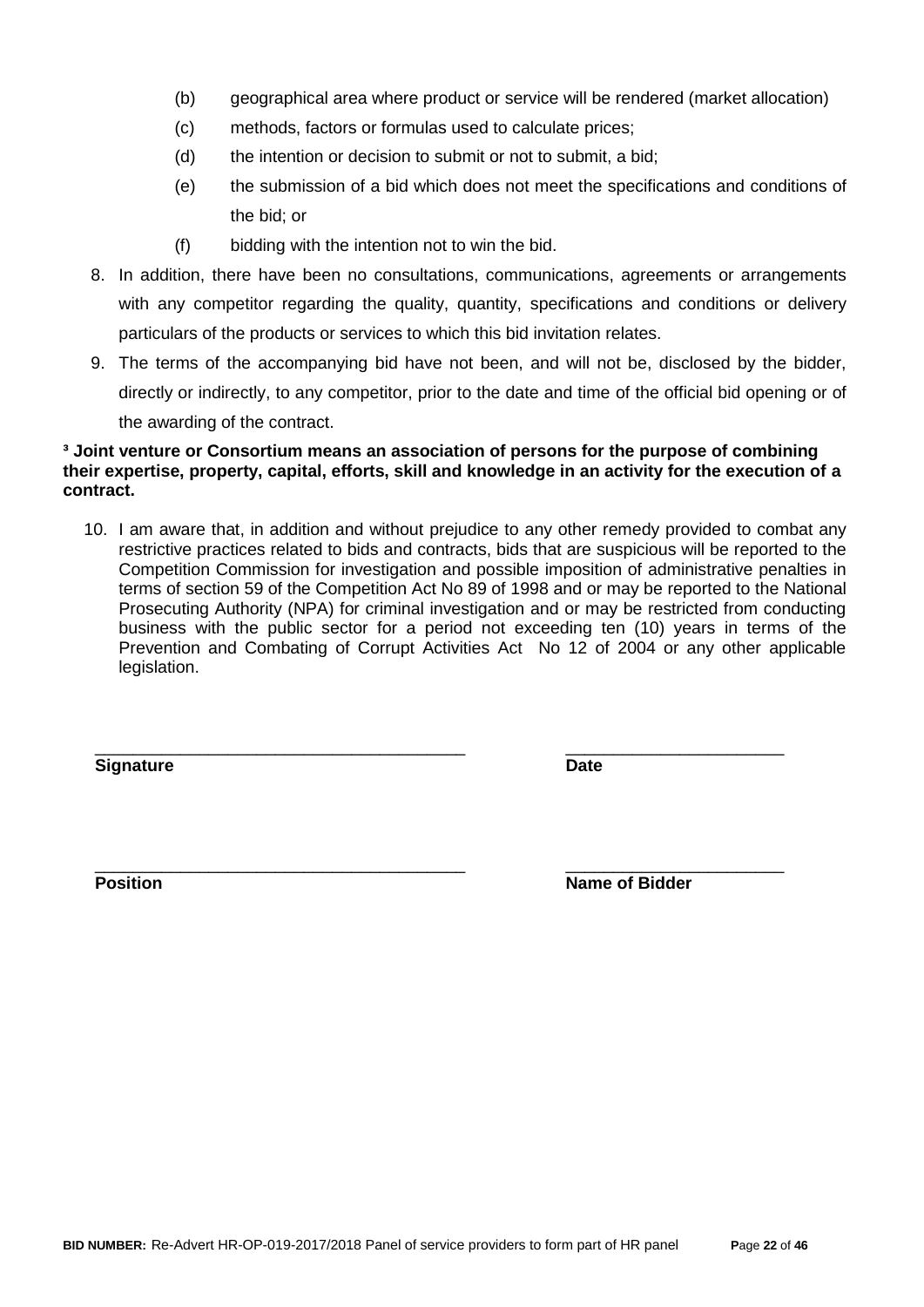## **GENERAL CONDITIONS OF CONTRACT**

| 1.         |  |
|------------|--|
|            |  |
|            |  |
|            |  |
|            |  |
| 2.         |  |
| 3.         |  |
|            |  |
| 4.         |  |
| 5.         |  |
| 6.         |  |
| 7.         |  |
|            |  |
| 8.         |  |
| 9.         |  |
|            |  |
| 10.        |  |
|            |  |
|            |  |
|            |  |
| 11.        |  |
| 12.        |  |
| 13.<br>14. |  |
| 15.        |  |
| 16.        |  |
| 17.        |  |
| 18.        |  |
| 19.        |  |
| 20.        |  |
| 21.        |  |
| 22.        |  |
| 23.        |  |
|            |  |
|            |  |
|            |  |
|            |  |
| 24.        |  |
| 25.        |  |

Page 23 of 46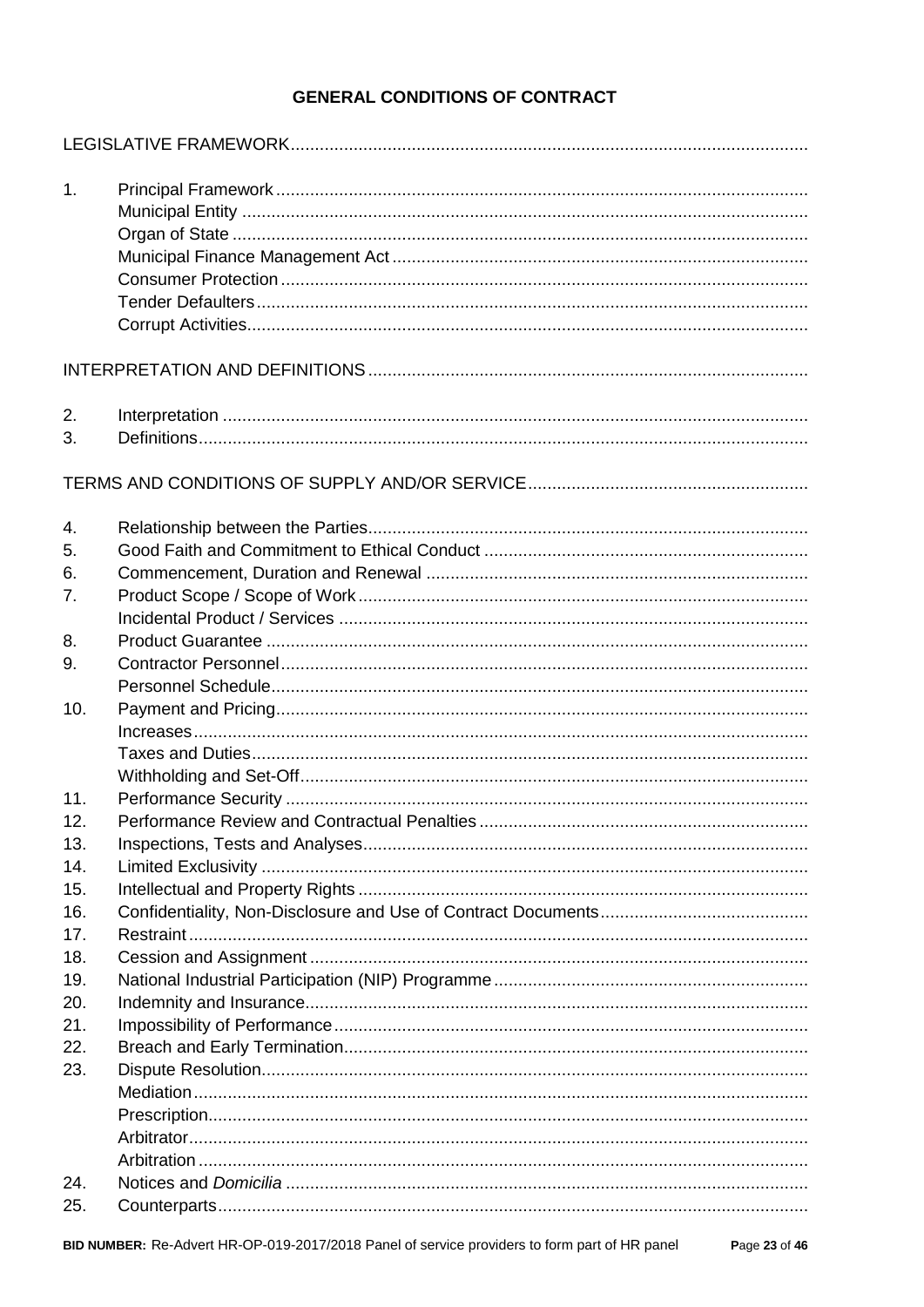| 26. |  |
|-----|--|
| 27  |  |

### LEGISLATIVE FRAMEWORK

1. Principal Framework

The information contained under this heading summarises certain of the principal statutory provisions applicable to the transaction concluded between the Parties. It is included for information purposes only and should not be regarded as legal advice, it being incumbent upon the Contractor to familiarise itself with the legislative framework. These provisions apply at law and the Parties are not competent to exclude the operation thereof by mutual agreement. As such, no agreement, transaction or series of transactions concluded outside of or in contravention of the legislative framework and the procedures provided for therein shall be binding on the Parties notwithstanding the capacity or office held or undertakings given, in writing or otherwise, by the persons contracting on behalf of either Party.

### Municipal Entity

1.1 Joburg Market is a municipal entity contemplated in section 1, read with sections 86B(1)(a)(i) and 86D(1)(a), of the Municipal Systems Act (32 of 2000), ("MSA"). It was established as such by the Greater Johannesburg Metropolitan Council (predecessor to the City of Johannesburg Metropolitan Municipality or "COJ") who procured, by virtue of the provisions of section 17D of the Promotion of Local Government Affairs Act (91 of 1983) the formation, registration and incorporation of its fresh produce market as the Joburg Market (SOC) Limited in terms of the Companies Act, with the COJ as its sole shareholder. Upon the foregoing and as required by the MSA, Joburg Market entered into a Service Delivery Agreement with the COJ in terms of which Joburg Market was appointed as an external mechanism for the delivery of a municipal service with the mandate to manage and operate the business of the fresh produce market and its assets.

#### Organ of State

1.2 As a municipal entity Joburg Market is an "organ of state" as defined in section 239 of the Constitution of South Africa (108 of 1996) read with section 1 of the Institution of Legal Proceedings Against Organs of State Act (40 of 2002).

#### Municipal Finance Management Act

1.3 Contracting with Joburg Market is subject, amongst others, to the Municipal Finance Management Act (56 of 2003) ("MFMA"), the MFMA Supply Chain Management Regulations (GN 868 in GG 27636 of 30 May 2005) ("SCM Regulations") and, specifically, Joburg Market's Supply Chain Management Policy made in terms of section 111 of the MFMA and regulation 2 of the SCM Regulations (collectively referred to as the "SCM Regulatory Framework"). In terms of the irregular expenditure provisions of the SCM Regulatory Framework, Joburg Market is prohibited from making any payment in relation to goods or services unlawfully or irregularly procured and/or rendered, notwithstanding that value might have been received.

#### Consumer Protection

1.4 The Consumer Protection Act (68 of 2008) does not, in terms of section 5(2)(a), apply to any transaction in terms of which goods or services are supplied to the State. However, section 5(5) stipulates that notwithstanding the foregoing exemption, those goods, and the importer or producer, distributor and retailer of those goods are nevertheless subject to, amongst others, the provisions of section 61. Section 61 sets out the liability of the producer and/or supplier for any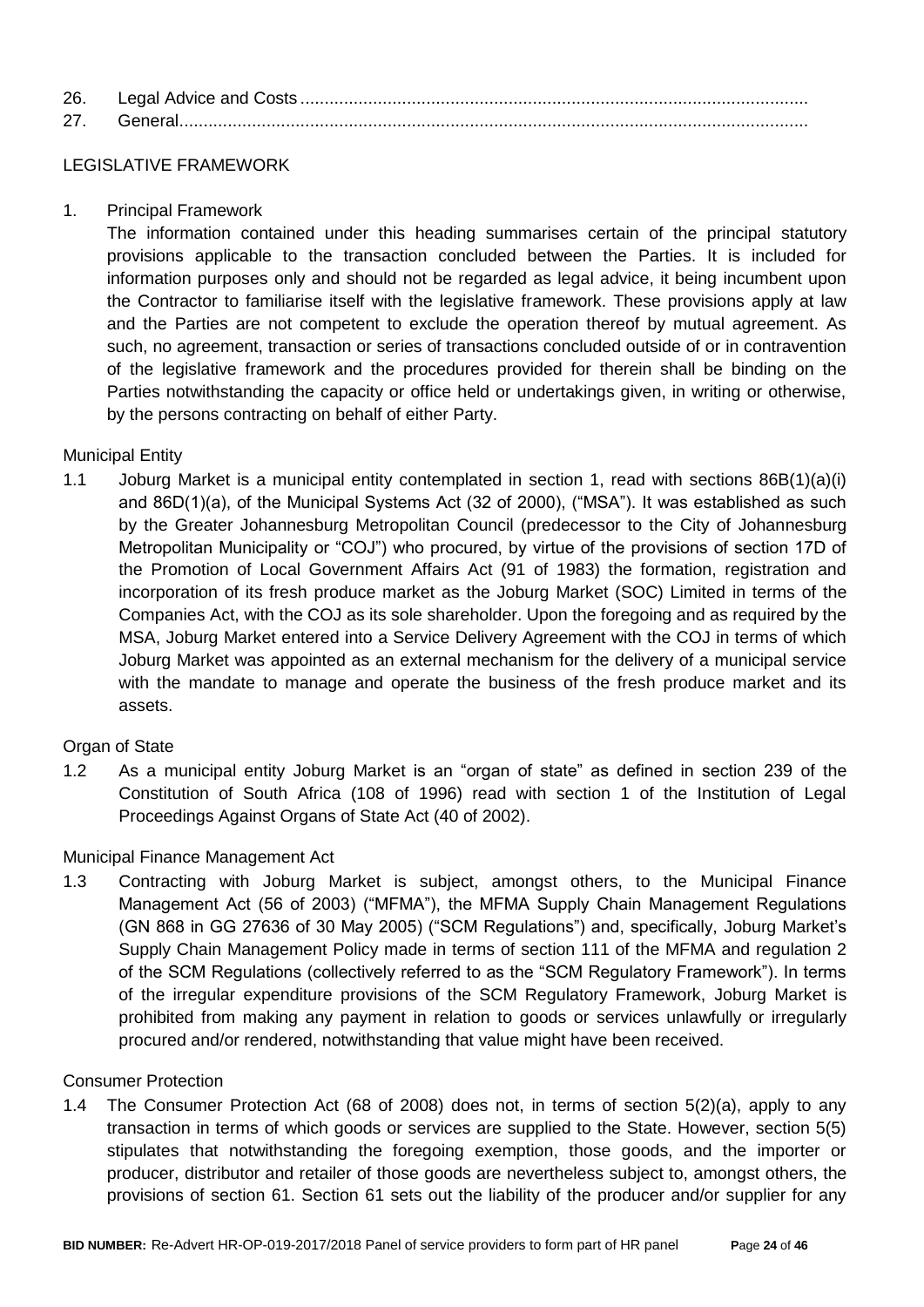harm caused wholly or partly as a consequence of a product failure, defect or hazard in any goods, irrespective of whether the harm resulted from any negligence on the part of the producer, importer, distributor or retailer, as the case may be. In terms of subsections 61(5)(c) and (d), harm for which the Contractor may be held liable includes any loss of, or physical damage to, any property of Joburg Market irrespective of whether it is movable or immovable including economic loss occasioned by such harm.

#### Competitive Behaviour

1.5 In terms of section 4(1)(b)(iii) of the Competition Act (89 of 1998) an agreement between, or concerted practice by, firms, or a decision by an association of firms, is prohibited if it is between parties in a horizontal relationship and if bidders was involved in collusive bidding (or bid rigging). If bidders, based on reasonable grounds or evidence obtained by Joburg Market, have engaged such restrictive practices, Joburg Market may refer the matter to the Competition Commission for investigation and possible imposition of administrative penalties. If a bidders are found guilty by the Competition Commission Joburg Market may, in addition and without prejudice to any other remedy provided for in this Agreement or at law, invalidate the bid and/or terminate this Agreement in whole or part, and/or restrict the bidders from conducting business with the public sector for a period not exceeding ten (10) years.

#### Tender Defaulters

- 1.6 Where Joburg Market terminates this Agreement in whole or in part, it may decide to impose a restriction penalty on the Contractor by prohibiting the Contractor from doing business with the public sector for a period not exceeding 10 years. If Joburg Market intends imposing a restriction on a Contractor or any person associated with the Contractor, the Contractor will be allowed a period of not more than fourteen (14) days to provide reasons why the envisaged restriction should not be imposed. Should the Contractor fail to respond within the stipulated fourteen (14) days, Joburg Market might regard the intended penalty as not objected against and may impose it. Any restriction imposed on any person by the Accounting Officer of Joburg Market will, at the discretion of the Accounting Officer, also be applicable to any other enterprise or any partner, manager, director or other person who wholly or partly exercises, exercised or may exercise control over the enterprise of the first-mentioned person.
- 1.7 If a restriction is imposed, Joburg Market must, within five (5) working days of such imposition, furnish the National Treasury, with the following information:
	- 1.7.1 the name and address of the Contractor and/or person restricted by Joburg Market;
	- 1.7.2 the date of commencement of the restriction;
	- 1.7.3 the period of restriction; and
	- 1.7.4 the reasons for the restriction.
- 1.8 These details will be loaded in the National Treasury's central database of suppliers or persons prohibited from doing business with the public sector.

#### Corrupt Activities

1.9 If a court of law convicts a person of an offence under sections 12 or 13 of the Prevention and Combating of Corrupt Activities Act (12 of 2004), the court may also rule that such person's name be endorsed on the Register for Tender Defaulters. When a person's name has been endorsed on the Register, the person will be prohibited from doing business with the public sector for a period not less than five years and not more than 10 years.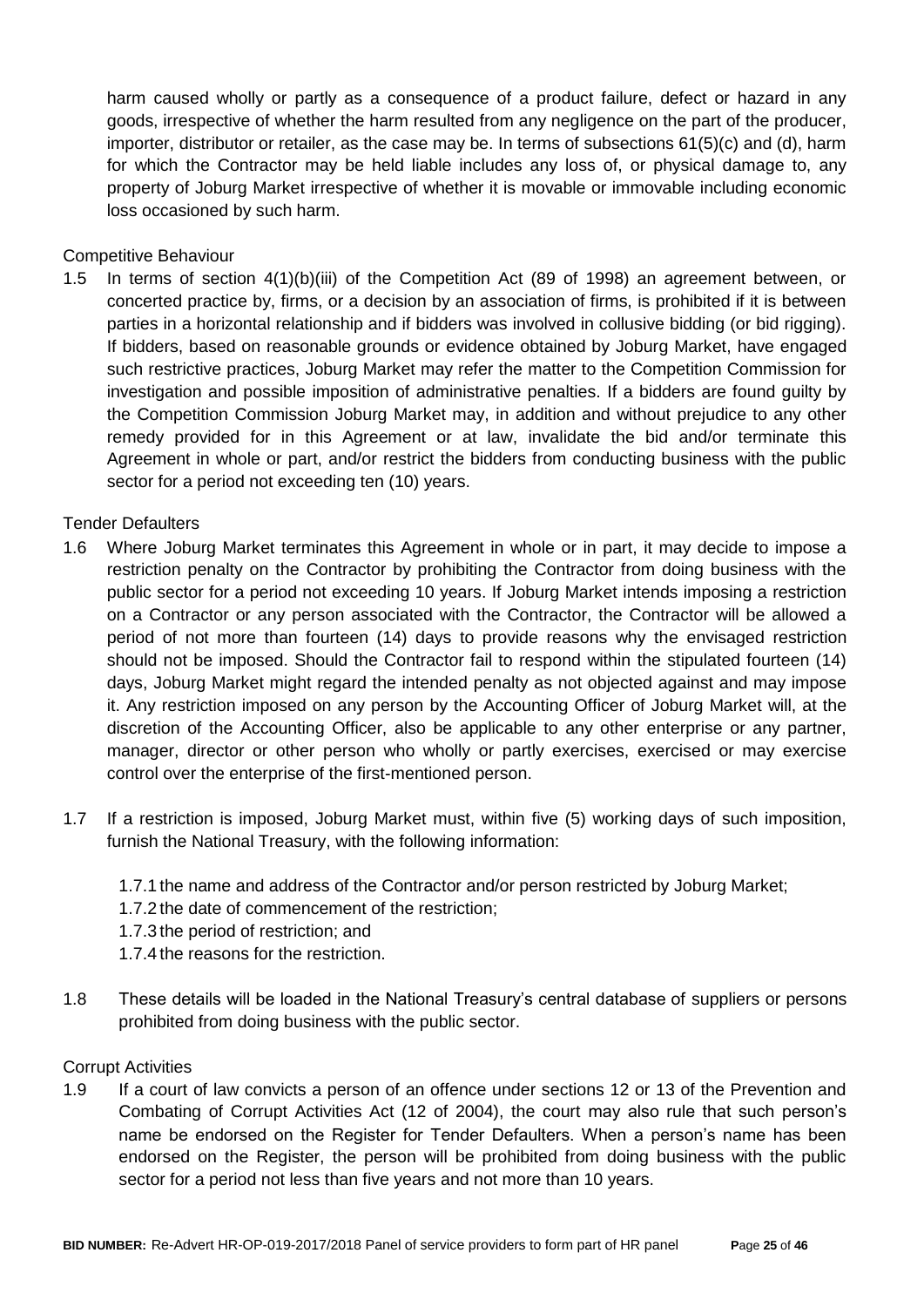### INTERPRETATION AND DEFINITIONS

#### 2. Interpretation

This Agreement shall be governed and interpreted in accordance with the laws of the RSA; and

- 2.1 headings shall be read for the purpose of reference only and shall not be used in the interpretation of nor modify nor amplify the terms of this Agreement.
- 2.2 words importing any gender include the others; the singular include the plural and vice versa and natural persons include created entities, other legal *personae* (corporate or unincorporate) and the state and vice versa.
- 2.3 all provisions of this Agreement are severable from each other and any provision which is or may become unenforceable shall be ineffective to the extent of such unenforceability and shall be treated as if not written and severed without invalidating the remaining provisions of this Agreement (or affecting the validity or enforceability of such provision in any other jurisdiction); the Parties who declare their intention that this Agreement would be executed without such unenforceable provision if they were aware of such unenforceability at the time of execution hereof and that this Agreement should be implemented or continue to be implemented, having regard to each Party's rationale and purpose in entering into this Agreement.
- 2.4 when any number of days is prescribed, these shall business days (unless days are described as calendar days in which event Saturdays, Sundays and public holiday's shall be included) reckoned exclusively of the first and inclusively of the last day.
- 2.5 any reference to any statute, regulation or other legislation shall be a reference to that statute, regulation or other legislation as at the Signature Date, and as amended or substituted from time to time thereafter.
- 2.6 the words "include", "including" and "in particular" shall be construed as being by way of example or emphasis and shall not be construed as, nor shall they take effect as, limiting the generality of any preceding words.
- 2.7 the rule of construction that a contract shall be interpreted against the Party principally responsible for the drafting or preparation of the contract, shall not apply.
- 2.8 any annexures, schedules, and/or documents ("appendices") referred to in this Agreement shall be deemed to be incorporated in and form an integral part hereof; in the event of a conflict between any appendices and this Agreement, the provisions of this Agreement shall prevail.
- 2.9 the termination of this Agreement shall not affect those of the provisions which provide that they shall operate after termination or which of necessity must continue to have effect thereafter notwithstanding that specific clauses do not expressly provide for such continuation.
- 2.10 any substantive provision imposing rights or obligations on a Party, notwithstanding that it is only in a definition clause, shall have effect as if it were a substantive provision in the body of this Agreement.
- 2.11 information supplied in the bidding documents shall be construed as material representations made by the Contractor, which induced Joburg Market to enter into this Agreement.
- 3. Definitions

Unless clearly inconsistent with or otherwise indicated by the context, the following expressions shall bear the meanings assigned to them and cognate expressions shall bear corresponding meanings in this Agreement: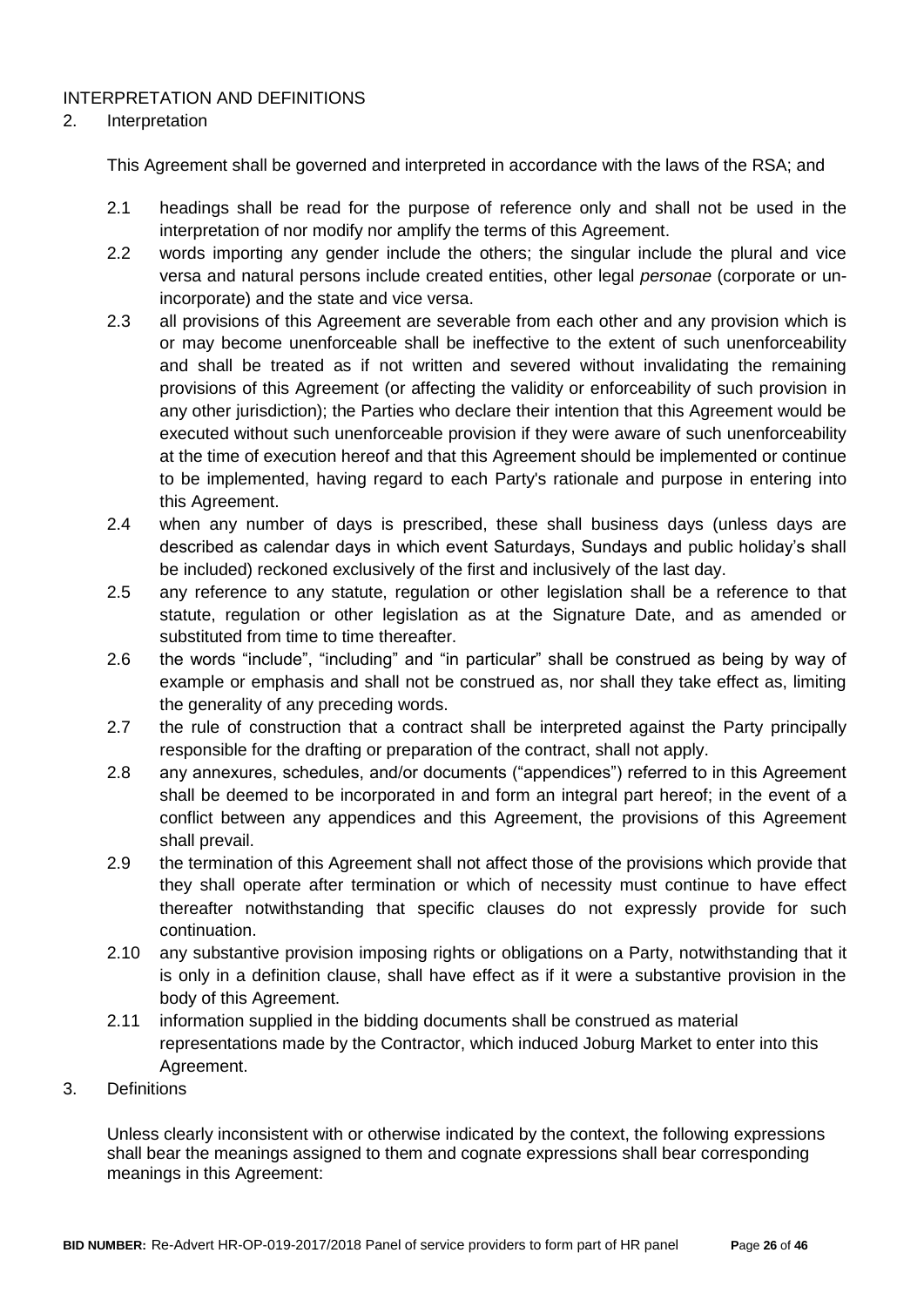- 3.1 "Agreement" means this Agreement entered into between Joburg Market and the Contractor including the appendices and all documents included therein by reference.
- 3.2 "Annexure A" means the Contractor's tender to supply the Product or render the Services or works to Joburg Market in terms of the scope of work and on the terms and conditions, pricing and payment terms set out therein.
- 3.3 "Annexure B" means a copy of Joburg Market Supply Chain Management Policy in terms of which this Agreement and the bid was specified, evaluated, adjudicated and awarded.
- 3.4 "Annexure C" means, if applicable to the subject matter of this Agreement and the Contractor's obligations in terms thereof, the Contractor's Personnel Schedule.
- 3.5 "Annexure D" means, if applicable to services rendered at Joburg Market's premises by the Contractor, the Occupational Health and Safety Act Agreement entered into between the Parties in terms of section 37(2) of that Act.
- 3.6 "Annexure E" means, if applicable in terms of the scope of work, the Contractor's Project Plan delivered to Joburg Market within the time specified therefore.
- 3.7 "Annexure F" means, if applicable to the Product or the subject matter of this Agreement and read conjunctively with the Contractor's obligations in terms of the Consumer Protection Act, the express warranties provided by the Contractor in relation to the Product.
- 3.8 "Annexure G" means a copy of the regulation 36 deviation approved by the Accounting Officer (Chief Executive Officer) of Joburg Market in the event that in the procurement of this Agreement the official procurement processes was dispensed with based on an exceptional circumstance allowed by the SCM Regulatory Framework.
- 3.9 "Closing Time" means the date and hour specified in the bidding documents for the receipt of bids.
- 3.10 "Commencement Date" means, notwithstanding the Signature Date, the date specified in the Contract Schedule.
- 3.11 "Confidential Information" means including this Agreement, Joburg Market's trade secrets, processes, techniques, methods, designs, products and organisational and other structures employed in its business, the contractual and financial arrangements with its suppliers, customers, employees, clients and other business associates, its financial details including its results, details of the prospective and existing clients, customers and employees, its business strategies, general modus operandi, client information including its customer lists and customer contact details, price lists, employee remuneration and salary packages, medical and/or patient information, computer programs and information systems, policies and procedures, diagnostic tools, data, diagrams, reports including incidents, incident reports, electronic and other visual and audio recordings, related statistics, specifications, charts, studies and Intellectual Property, know-how, trade and any other similar information all of which is, by its nature, confidential and/or proprietary to Joburg Market and its business.
- 3.12 "Contractor" means the incorporated entity, consortium, and partnership or individual who is the service provider, supplier or seller in terms of this Agreement, identified as such in the Contract Schedule; howsoever the Contractor may be legally constituted or formed.
- 3.13 "Contract Period" means the period set out in the Contract Schedule.
- 3.14 "Contract Price" means the price payable to the Contractor under this Agreement for the full and proper performance of its contractual obligations specified in the Contract Schedule.
- 3.15 "Corrupt Practice" means the offering, giving, receiving, or soliciting of a thing of value to influence the action of a public official in the procurement process or in the execution of this Agreement.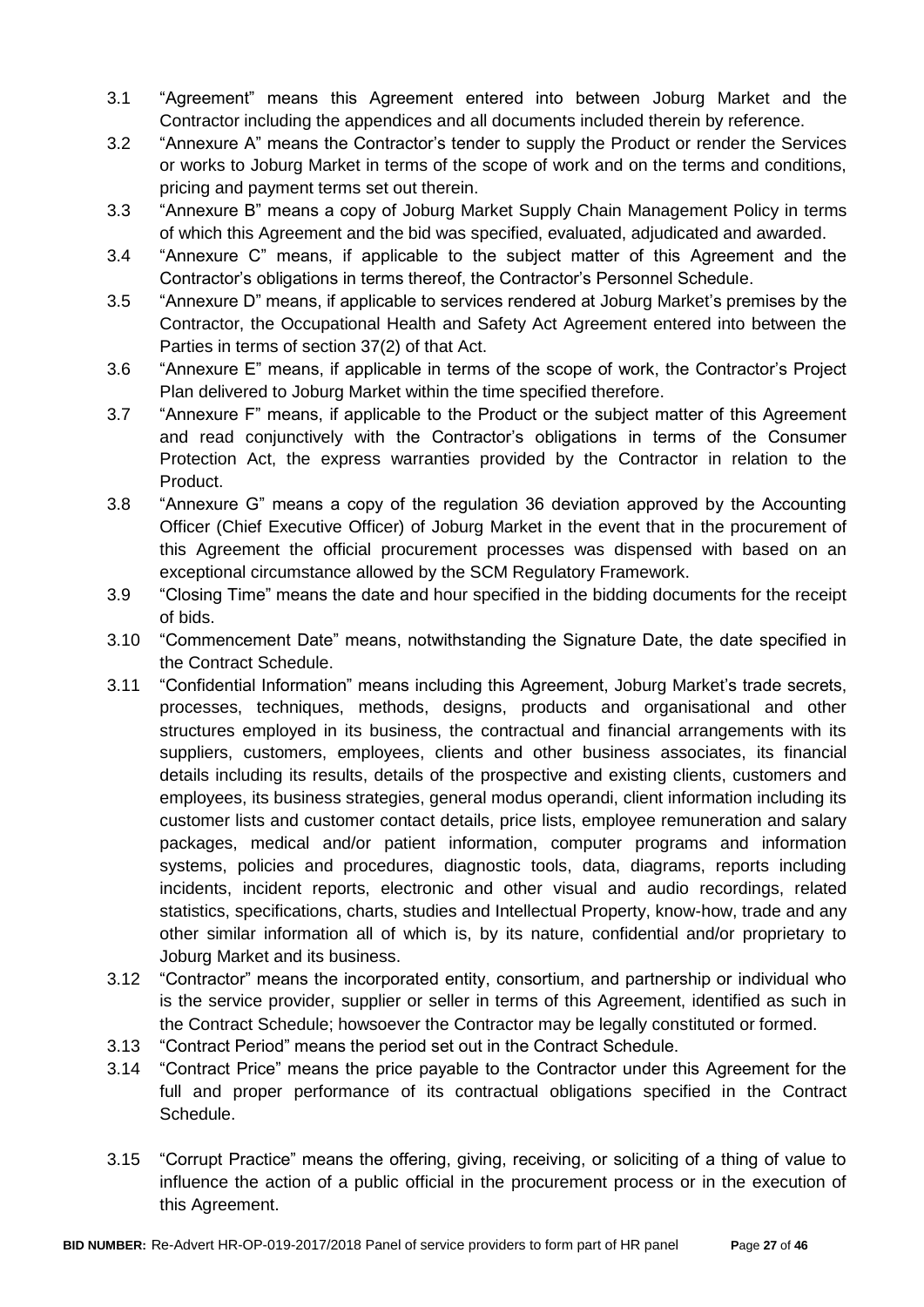- 3.16 "Countervailing Duties" are imposed in cases where an enterprise abroad is subsidised by its government and encouraged to market its products internationally.
- 3.17 "Country of Origin" means the place where the Product was mined, grown or produced or from which the services are supplied.
- 3.18 "CPI" means the headline consumer price index (for all urban areas) annual inflation rate, or such amended or replacement index, as published monthly by Statistics South Africa in Statistical Release P0141, available from <http://www.statssa.gov.za>.
- 3.19 "Default Interest" means interest chargeable in terms of this Agreement to unpaid amounts or outstanding obligations which interest shall be calculated, from the due date until date of payment, on a daily balance and compounded monthly in arrear at an annual rate of two percent (2%) above the prevailing, variable prime rate publicly quoted by ABSA Bank Limited from time to time.
- 3.20 "Delivery" means delivery of the Product (and a reference to the rendering any service or executing any works) inclusive of necessary clearing, documentation, carriage (through whatsoever mode), insurance, licensing, unloading, installation and commissioning in operational working order at the store, site or premises of Joburg Market (which shall, unless the contrary is agreed in writing, be performed, conducted and/or delivered in accordance with Joburg Market's usual policies and procedures), the Contractor bearing all the risks and charges in the Product until completion of delivery is confirmed in writing by Joburg Market.
- 3.21 "Delivery Period" means that period agreed in writing between the Parties in relation to Delivery of the Product or parts thereof by the Contractor, any delay in which shall be deemed a breach of this Agreement and entitle Joburg Market to exercise its remedies in terms of this Agreement or at law.
- 3.22 "Dumping" means a private enterprise resident outside of the RSA market its goods on own initiative in the RSA at lower prices than that of the Country of Origin and which have the potential to harm the local industries in the RSA.
- 3.23 "Fraudulent practice" means a misrepresentation of facts in order to influence a procurement process or the execution of this Agreement to the detriment of any bidder or Joburg Market, and includes collusive practice among bidders (prior to or after bid submission) designed to establish bid prices at artificial non-competitive levels and to deprive the bidder of the benefits of free and open competition.
- 3.24 "Intellectual Property" means collectively, patents, copyright, trademarks, logos, style names, slogans, designs, models, methodologies, inventions, software object code or programme interface and/or structure, and any other type of intellectual property (whether registered or unregistered including applications for and rights to obtain, use or for their protection) which are used or held, whether or not currently, in connection with Joburg Market's business and includes the Confidential Information and, "know-how" being ideas, designs, documents, diagrams, information, devices, technical data, scientific data, secret and other processes and methods used in connection with Joburg Market's business, and, all available information regarding marketing and promotion of the goods and services of Joburg Market, and, all and any modifications or improvements to any of them.
- 3.25 "Joburg Market" means Joburg Market (SOC) Limited (trading as Joburg Market), a corporatized municipal entity incorporated in terms of the laws of the RSA under registration number 2000/023383/07 and with VAT registration number 4840195038, with its *domicilium citandi et executandi* situated at The Office of the CEO, 3<sup>rd</sup> Floor, Main Building, Joburg Market, 4 Fortune Road (off Heidelberg Road), City Deep, 2049, Johannesburg.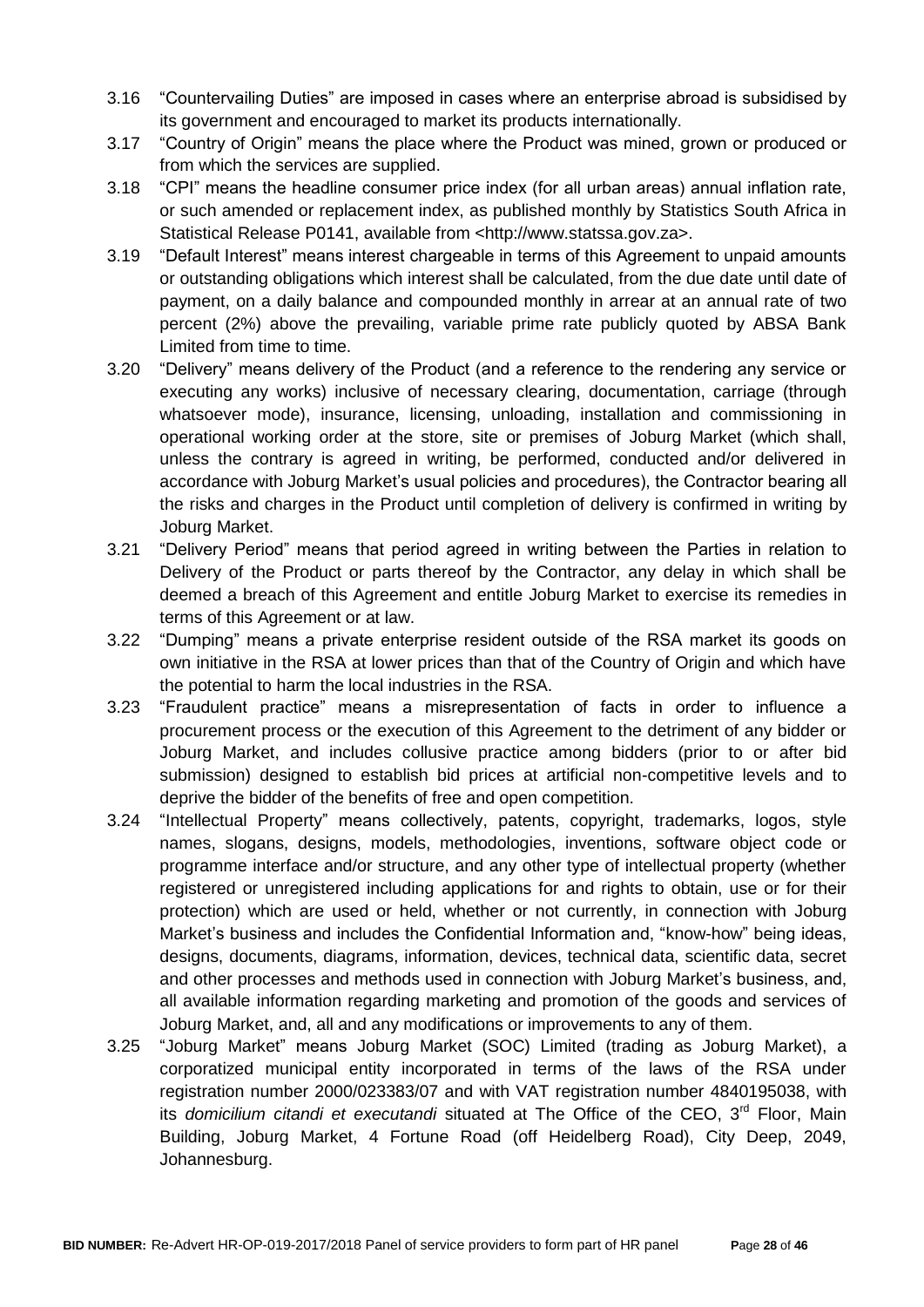- 3.26 "Imported Content" means that portion of the bidding price represented by the cost of components, parts or materials which have been or are still to be imported (whether by the Contractor or its subcontractors) and which costs are inclusive of the costs abroad, plus freight and other direct importation costs such as landing costs, dock dues, import duty, sales duty or other similar tax or duty at the RSA place of entry as well as transportation and handling charges to the factory in the RSA where the Product covered by the bid will be manufactured.
- 3.27 "Local Content" means that portion of the bidding price, which is not included in the imported content provided that local manufacture does take place.
- 3.28 "Order" means an official written order or requisition issued for the supply of the Product.
- 3.29 "Parties" mean the Contractor and Joburg Market and "Party" shall mean that one of them be indicated by the context.
- 3.30 "Product" means, depending on the subject matter of this Agreement, either or both of:
	- 3.30.1 "Goods" e.g. plant, equipment, machinery, manufactured items and/or other materials or combined works that the Contractor is required to supply to Joburg Market including (where usually, logically or of right or common practice) ancillary services such as installation, commissioning, provision of technical assistance, after sales support, warranty services etc. and/or
	- 3.30.2 "Services" e.g. those functional, consulting and/or professional services or combined works the Contractor as service provider is required to render to Joburg Market including (where usually, logically or of right or common practice) ancillary goods such as spare parts, packing, documents, manuals, reports etc.).
- 3.31 "RSA" means the Republic of South Africa as defined in section 1 of the Constitution of the Republic of South Africa (108 of 1996).
- 3.32 "Signature Date" means the date of the on which this Agreement, or any other document in relation thereto, is signed by the Party signing it last in time on the last date in time.
- 3.33 "VAT" means Value-Added Tax defined and levied in terms of the Value-Added Tax Act (89 of 1991) and unless stated to the contrary, all amounts quoted in this Agreement are quoted exclusive of VAT.

### TERMS AND CONDITIONS OF SUPPLY AND/OR SERVICE

- 4. Relationship between the Parties
	- 4.1 The Contractor shall fulfil its obligations in terms of this Agreement as an independent contractor to Joburg Market and not as an employee, labour broker, agent, partner (whether in consortium or joint venture) of Joburg Market; and, neither it nor any of its employees shall hold itself/themselves out as being the same.
	- 4.2 In addition, save as set out herein, neither Party shall be entitled to bind the other Party to any representation, obligation or promise of any nature whatsoever, pledge the credit of the other or incur any liability on behalf of the other Party or purport to do so.

### 5. Good Faith and Commitment to Ethical Conduct

- 5.1 The Parties commit to ethical business conduct and undertake to exercise and display the utmost good faith to one another in giving effect to the terms of this Agreement.
- 5.2 Without limiting the generality of the foregoing the Parties undertake not to accept, offer, induce, permit or promote the acceptance or offering of any gratuity, enticement, incentive or gift that could reasonably be regarded as a bribe or an attempt to otherwise exert undue influence over the recipient.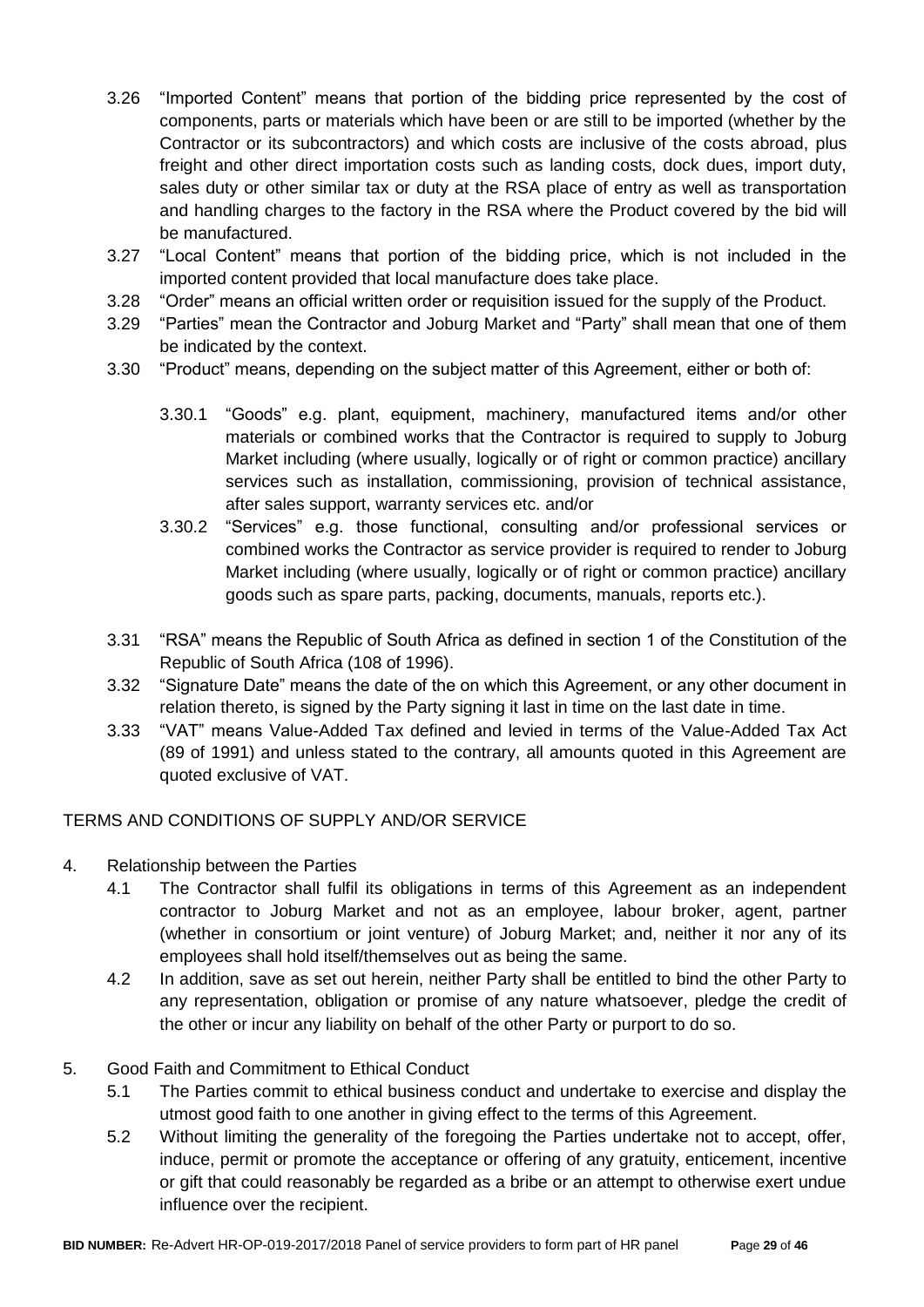- 5.3 The Parties will use their best endeavours to prevent their officers, employees, agents and contractors from doing any of the foregoing; or, to otherwise act in a manner which a reasonable and informed person would regard as unethical or do anything which could reasonably be expected to damage or diminish the reputation or business image of the other.
- 6. Commencement, Duration and Renewal
	- 6.1 This Agreement shall commence on the Commencement Date and endure for the Contract Period, delimited in terms of time and/or the expenditure of a particular amount, as set out in the Contract Schedule.
	- 6.2 In the event that the Contractor's obligations is to be performed in terms of a project plan or in phased or other manner, the same shall be set out in a separate annexure.
	- 6.3 Unless provision is made for renewal in the Contract Schedule, this Agreement shall terminate on the expiry of the Contract Period unless terminated earlier in terms of this Agreement or at law. Any renewal shall be conditional upon the subject matter of this Agreement being susceptible for renewal and, the proper performance by the Contractor of its obligations during the initial Contract Period.
	- 6.4 However, notwithstanding anything to the contrary contained in this Agreement or any terms contained in any document produced whether in relation to this Agreement of otherwise by Joburg Market or the Contractor, any renewal of this Agreement shall at all times:
		- 6.4.1 remain within the discretion and at the option of Joburg Market,
		- 6.4.2 be express and in writing, and
		- 6.4.3 executed no sooner than three (3) months before and no later than the termination date.
- 7. Product Scope / Scope of Work

The relevant part of Annexure A shall apply in relation to the description, quality and quantity of the Product (goods, services, works or any combination thereof) to be delivered to Joburg Market in terms of this Agreement.

- 7.1 The Product shall conform to the standards, specifications and/or scope of work set out in the bidding documents and, where applicable, be packed in a manner designed to prevent damage or deterioration during transit to its final destination / Joburg Market, which packing, marking, case size, weights and documentation both inside and outside the packaging shall:
	- 7.1.1 be sufficient to withstand, without limitation, rough handling during transit and exposure to extreme temperatures, salt and precipitation during transit, and open storage.
	- 7.1.2 take into consideration, where appropriate, the location of the Product's final destination and the absence of heavy handling facilities at all points in transit.
	- 7.1.3 comply strictly with such special requirements expressly provided for in the bidding documents and in any subsequent instructions ordered by Joburg Market.

### Incidental Product / Services

7.2 The bid documents may require that the Contractor provide any or all of the following incidental Product (services, goods or works including materials, notifications, and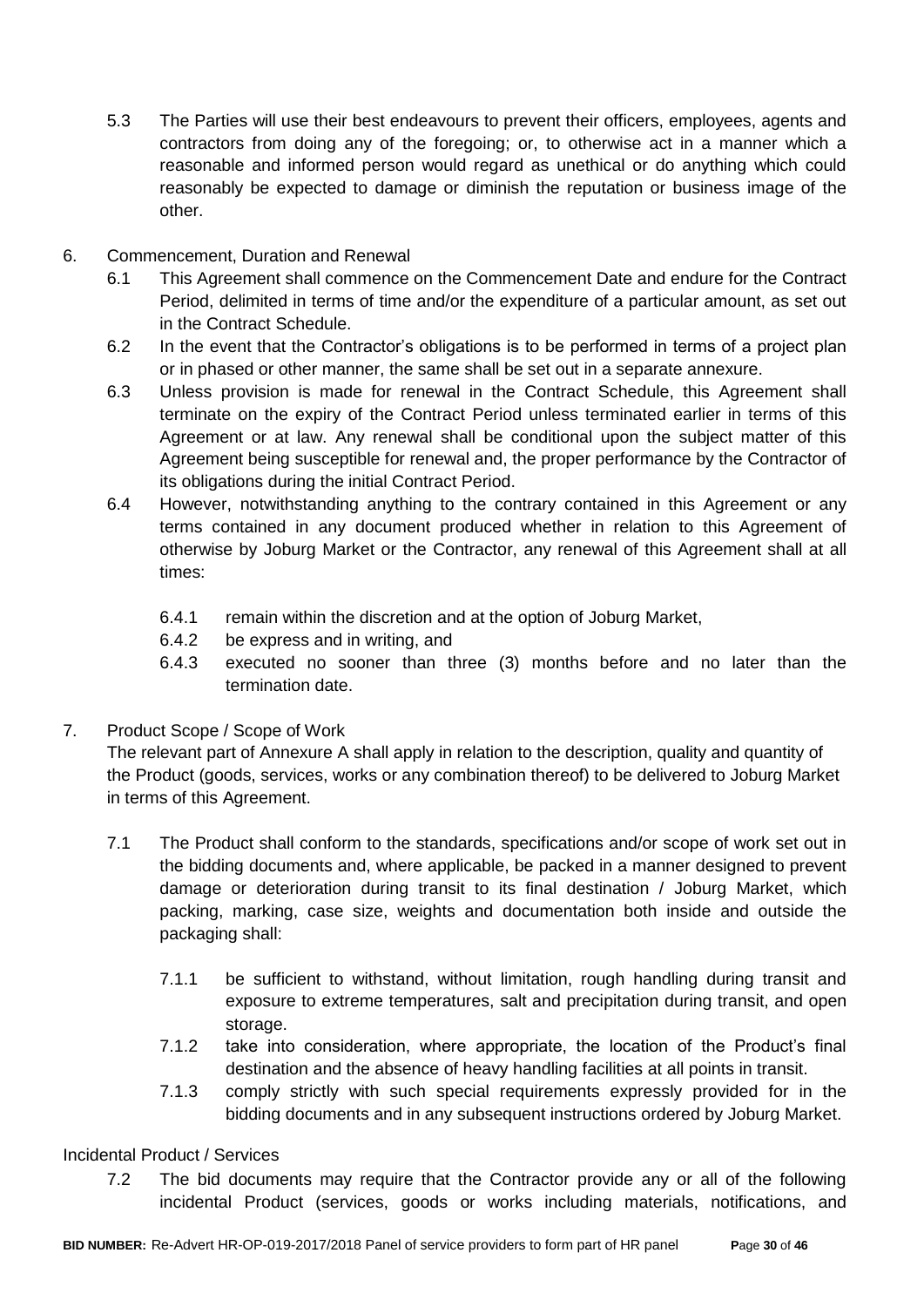information pertaining to spare parts manufactured or distributed by the Contractor or its principal):

- 7.2.1 performance or supervision of on-site assembly and/or commissioning of the Product.
- 7.2.2 furnishing of tools required for assembly and/or maintenance of the Product.
- 7.2.3 furnishing of a detailed operations and maintenance manual for each appropriate unit of the Product.
- 7.2.4 performance or supervision or maintenance and/or repair of the Product, for a period agreed by the Parties, provided that this shall not relieve the Contractor of any warranty obligations under this Agreement.
- 7.2.5 training of Joburg Market's personnel, at the Contractor's plant and/or on-site, in assembly, start-up, operation, maintenance, and/or repair of the Product.
- 7.2.6 such spare parts as Joburg Market may elect to purchase from the Contractor, provided that this election shall not relieve the Contractor of any warranty obligations under this Agreement and advance notification to the discontinuation of any particular model of Product, spare parts etc. in sufficient time to permit Joburg Market to procure needed requirements.
- 7.3 Prices charged by the Contractor for incidental Product and/or services, if not included in the Contract Price, shall be agreed upon in advance by the Parties and shall not exceed the prevailing rates charged to other Parties by the supplier for similar services.
- 8. Product Guarantee
	- 8.1 The Contractor warrants that the Product shall be fit for the intended purpose of use and free of defect, arising from design, materials, or workmanship (except when the design and/or material is required by Joburg Market's specifications) or from any act or omission of the Contractor and that it is new, unused, of the most recent or current model, and incorporates all recent improvements in design and materials unless provided otherwise in the bid documents.
	- 8.2 Unless a more favourable Product warranty is offered by the Contractor or warranty terms are expressly agreed between the Parties (refer annexures and Contract Schedule), this warranty shall remain valid for twelve (12) months after the Product have been delivered to Joburg Market or, for eighteen (18) months after the date of shipment from the port or place of loading in the source country, whichever period concludes earlier.
	- 8.3 Joburg Market shall notify the Contractor in writing of any claims arising under this warranty. Upon receipt of such notice, the Contractor shall, within the reasonable period specified therein and with all reasonable speed, repair or replace the defective goods or parts thereof, without costs to Joburg Market. If the Contractor, having been notified, fails to remedy the defect(s) within the period specified in the notice, Joburg Market may proceed to take such remedial action as may be necessary at the Contractor's risk and expense and without prejudice to any other rights, which Joburg Market may have against the Contractor.
- 9. Contractor Personnel

The Contractor shall employ and provide all qualified and experienced personnel required to perform the Services and shall take all measures necessary and shall provide all materials and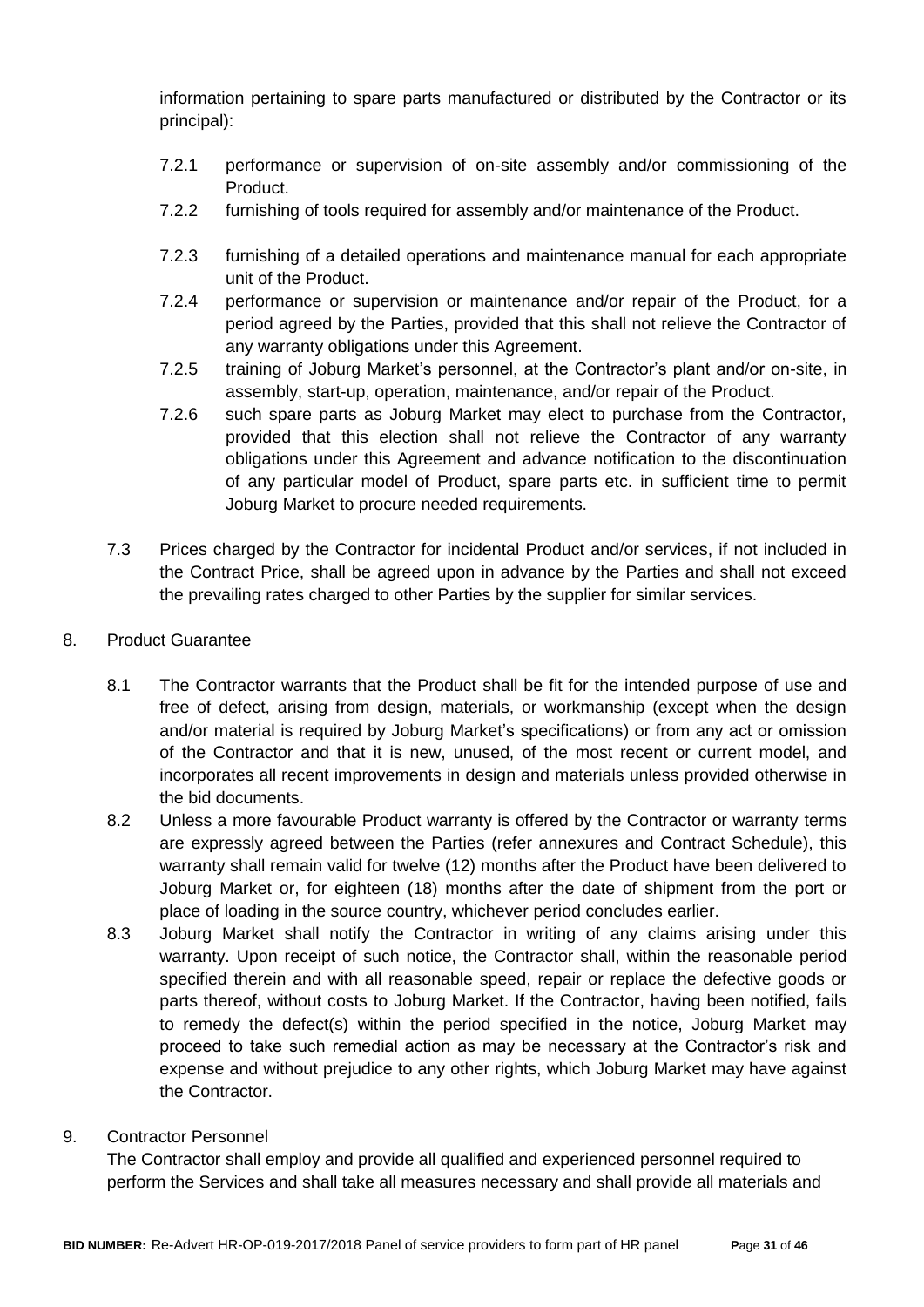equipment necessary to enable personnel to perform their duties in an efficient, workmanlike and professional manner.

Personnel Schedule

- 9.1 If required in terms of this Agreement, the Contractor shall provide key persons or named personnel listed (including titles, job descriptions, qualifications and estimated periods of engagement) in a Personnel Schedule who will perform specific duties for periods of time indicated therein in the delivery of the Product; and shall forward same to Joburg Market for approval within ten (10) days of the Signature Date or the Commencement Date (whichever is the earlier).
- 9.2 If at any time, a key person cannot be made available, the Contractor may engage a replacement who is equally or better qualified to perform the stated duty. Where the fees for the Product are time-based, the fee payable for a person provided as a replacement to a named key person shall not exceed that which would have been payable to the person replaced and the Contractor shall bear all additional costs arising out of or incidental to replacement of personnel.
- 9.3 Where the Contractor proposes to utilise a person not listed in the Personnel Schedule, it shall submit the name, relevant qualifications and experience of the proposed replacement person to Joburg Market for approval. Should Joburg Market not object in writing within ten (10) days of receipt of such notification, the replacement shall be deemed to have been approved by Joburg Market.
- 10. Payment and Pricing

The Contract Price shall be fixed and not vary from the Contractor's tendered prices with the exception of variations allowed in the tender document.

- 10.1 The method and conditions of payment (in South African Rand) to be made to the Contractor under this Agreement shall be specified in relevant part of Annexure A. Unless specified to the contrary in Annexure A, payment shall be made thirty (30) days from the end of the month in which the relevant invoice is received.
- 10.2 Notwithstanding the foregoing, payment shall at all times remain subject to such deductions / penalties as may be allowed in terms of this Agreement and the Contractor upon fulfilment of its obligations furnishing Joburg Market with an valid tax invoice accompanied by a copy of the delivery note, completion certificate or such other document as may be prescribed or customary given the subject matter of the Product delivered.

#### Increases

10.3 The Contractor shall not be entitled to increase its rates or prices to Joburg Market; however, in the event of an annual of multi-year agreement, the Contractor shall be entitled, on the anniversary of the Commencement Date, to increase its rate and/or prices to Joburg Market by an amount not exceeding CPI.

#### Taxes and Duties

10.4 The Contractor shall be entirely liable for all taxes, stamp duties, license fees, and other such levies imposed in relation to the Product / this Agreement, whether levied in the RSA or abroad, until the Product is delivered to Joburg Market.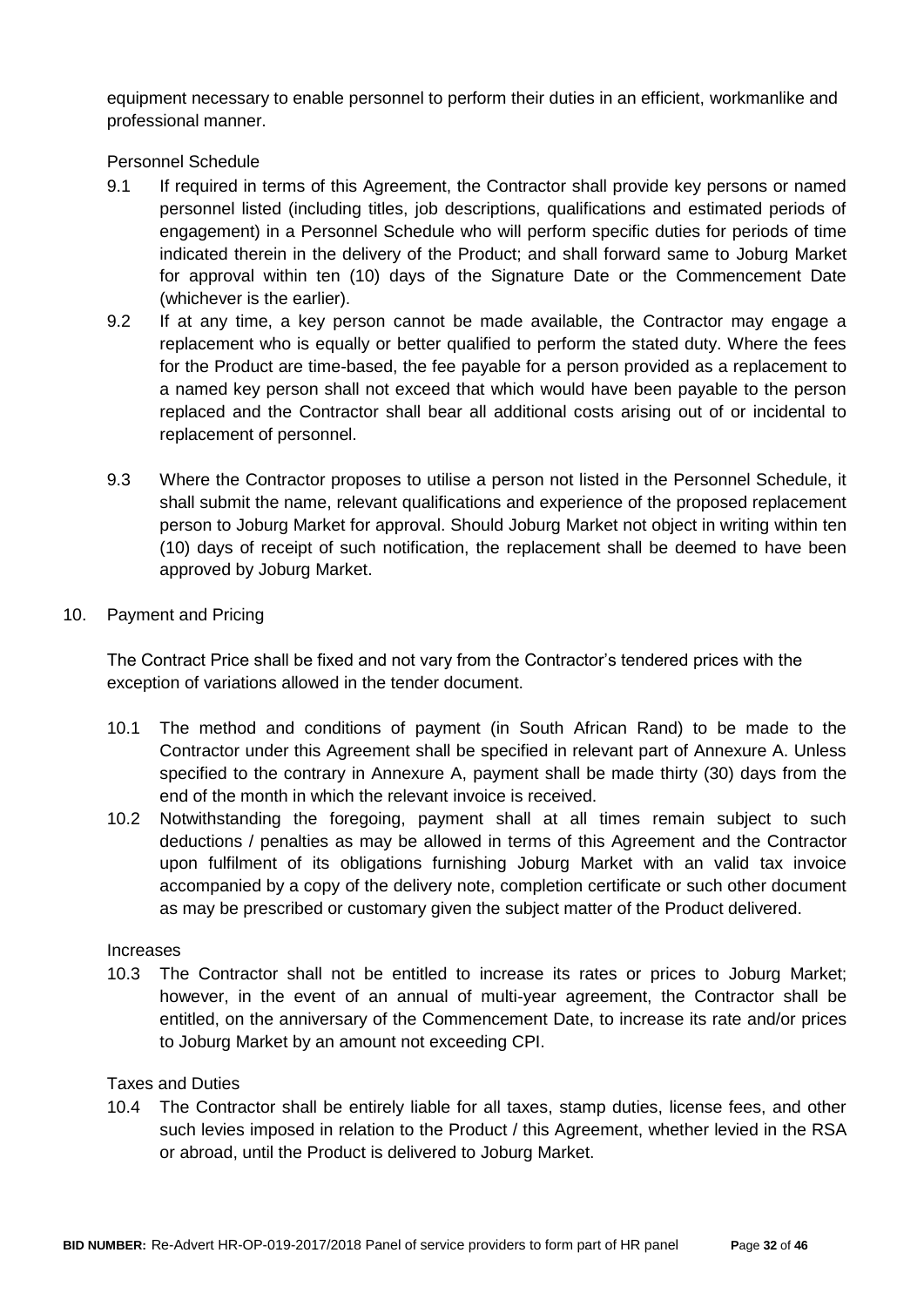Withholding and Set-Off

10.5 The Contractor shall not be entitled because of any (improvement) lien, set-off, counterclaim, abatement or other similar deduction to withhold delivery or hand-over of any of the Product under any circumstances including when same is disputed.

### 11. Performance Security

If specified in the bid documents, Joburg Market may within thirty (30) days of the Signature Date, require the Contractor to furnish Joburg Market with performance security in the amount specified in the bid documents (refer Contract Schedule), the furnishing of which shall be a resolutive condition to the continued operation of this Agreement.

- 11.1 The performance security shall be denominated in South African Rand and shall be a bank guarantee or an irrevocable letter of credit issued by a reputable bank located in the RSA.
- 11.2 The bank guarantee shall be payable to Joburg Market on demand, in whole or in part, as either contractual penalties or, as compensation for any loss resulting from the Contractor's failure to comply with its obligations under this Agreement.
- 11.3 The performance security will be discharged by Joburg Market and returned to the Contractor not later than thirty (30) days following the date of completion of the Contractor's obligations under this Agreement, including any warranty obligations, unless otherwise specified.

### 12. Performance Review and Contractual Penalties

The Contractor's performance of its obligations in terms of this Agreement may be monitored and evaluated by Joburg Market in terms of its performance measurement criteria and contract management systems from time to time against the requirements of this Agreement. In the event that the Contractor's performance is at any time, in Joburg Market's reasonable opinion:

- 12.1 not carried out in accordance with this Agreement and/or any instruction to rectify any performance shortcoming, whether or not the obligation arose as a result of a breach of this Agreement or a performance evaluation, or
- 12.2 of a quality not in conformance with the specifications that places the objectives of this Agreement or Joburg Market's public service delivery mandate at undue risk, or
- 12.3 represents a performance shortcoming or delay or a series or trend of such shortcomings or delays which is likely to continue or recur,

Joburg Market shall at its discretion and with reservation of Joburg Market's rights in terms of this Agreement and its remedies at law to:

12.4 suspend the Contractor and at the Contractor's cost take or cause corrective action and/or take over the rendering of the services / supply of the goods in whole or in part (itself or through another party) to the extent and for the time deemed necessary to remedy or rectify the performance shortcomings or delays, or

without prejudice to claim damages in lieu of the following and/or Joburg Market's right to terminate this Agreement, to deduct from any payments due and payable to the Contractor:

12.5 a contractual penalty, calculated on the delivered price or Contract Price of the delayed goods or underperformed services, per instance, in an amount equal to the Default Interest pro-rated per day of delay or as a percentage of underperformance, and/or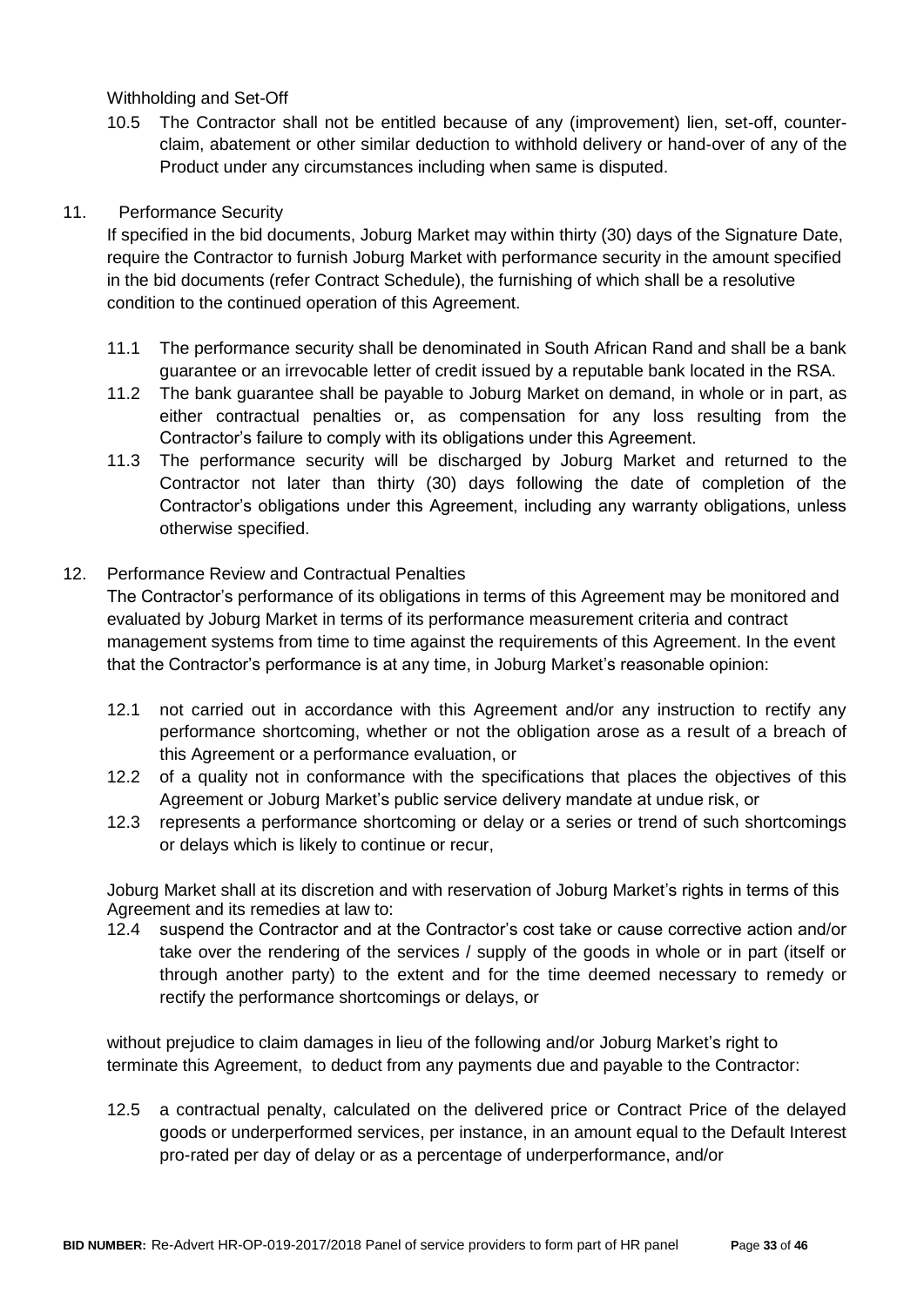- 12.6 calculated as the reasonable cost of repair or replacement, any damage to Joburg Market's property, plant, equipment and/or infrastructure attributable to the wilful or negligent actions and/or omissions of the Contractor.
- 13. Inspections, Tests and Analyses
	- 13.1 All pre-bidding testing will be for the account of the bidder / Contractor. If it is a bid condition that Product to be produced or rendered should at any stage during production or execution or on completion be subject to inspection, the premises of the bidder or Contractor shall be open, at all reasonable hours, for inspection by a representative or nominee of Joburg Market.
	- 13.2 If there are no inspection requirements indicated in the bidding documents but during the Contract Period Joburg Market in its discretion decide that inspections shall be carried out, the Contractor shall make the necessary arrangements, including payment arrangements with the testing and/or certification authority concerned. If the results of the foregoing inspections, tests and/or analyses reflects that the Product is:
		- 13.2.1 in good order and/or complies with the bid requirements, the cost of the inspections, tests and analyses shall be defrayed by Joburg Market, or
		- 13.2.2 defective and/or does not comply with the bid requirements, tests and analyses shall be defrayed by the Contractor.
	- 13.3 Joburg Market shall, irrespective of whether defective and/or non-compliant Product was previously accepted by it, be entitled to reject the same based on the inspections, tests and/or analyses result.
	- 13.4 Any Product may on or after (subject to the Product guarantee) Delivery be inspected, tested or analysed and may be rejected if found not to comply with the requirements of this Agreement. Such rejected Product shall be held at the cost and risk of the Contractor who shall, when called upon, remove them immediately at its own cost and forthwith substitute them with Product which do comply with the requirements of this Agreement. Failing such removal, the rejected Product shall be returned at the Contractor's cost and risk. Should the Contractor fail to provide the substitute supplies forthwith, Joburg Market may, without giving the Contractor further opportunity to substitute the rejected Product, purchase such Product as may be necessary at the expense of the Contractor.
	- 13.5 Joburg Market's right (whether personally or through a third party) to test, inspect, analyse or certify the Product and the remedies set out above, shall be without prejudice to Joburg Market's right to terminate this Agreement for breach, impose contractual penalties or to claim damages in lieu of the penalty.

#### 14. Limited Exclusivity

The appointment of the Contractor by Joburg Market is on an exclusive basis and Joburg Market shall for the duration of this Agreement obtain all of the Product listed in the scope of work from the Contractor, subject thereto that:

- 14.1 the Contractor is not in default of its obligations in terms of this Agreement, failing which the exclusivity afforded to the Contractor shall end and Joburg Market shall be free to conclude contractual arrangements with third parties.
- 14.2 no provision in this Agreement shall prohibit the procurement of similar Product from a national department, provincial department, or a local authority; or, outside of this Agreement in small quantities or to have minor essential Product executed if an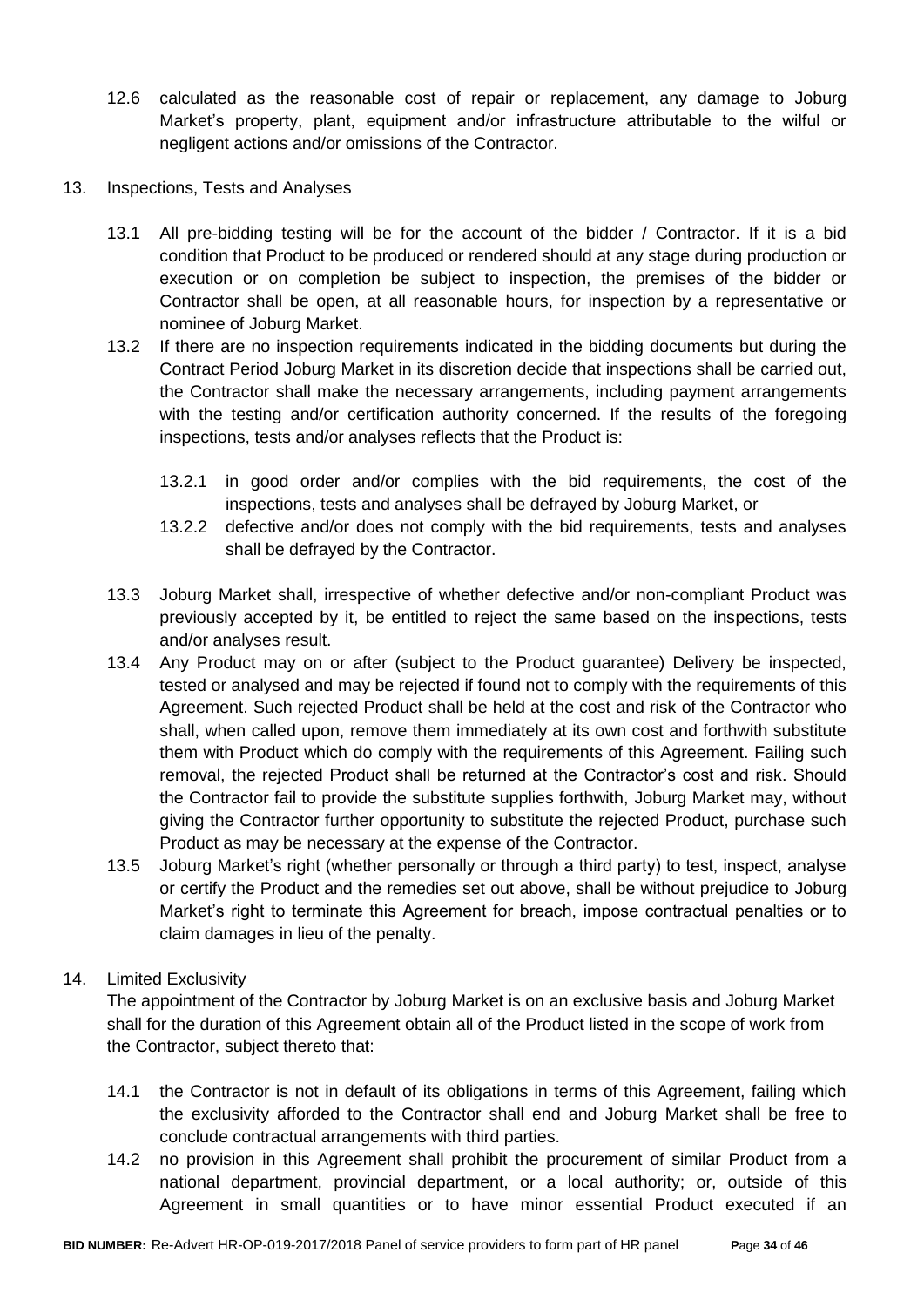emergency arises which in Joburg Market sole discretion cannot timeously be delivered / rendered by the Contractor.

- 15. Intellectual and Property Rights
	- 15.1 In respect of the Product any of the same that are either transferred or rendered to Joburg Market under this Agreement, including without limitation the items listed in the scope of work (if any) or any part of them, the Contractor warrants, to the best of its knowledge, that it has full clear and unencumbered title to all such items, and that at the date of delivery of such items to Joburg Market it will have full and unrestricted rights to sell and transfer the Product. For the avoidance of doubt, it is recorded that any Intellectual Property Rights created prior to the Commencement Date or the Signature Date (whichever is the earlier), shall vest exclusively with the Party who created same and this Agreement does not transfer to the receiving Party title to any Intellectual Property Rights so vested.
	- 15.2 The Contractor hereby indemnifies Joburg Market against losses arising directly out of any claim brought by a third party that operation, possession or use of the Product in accordance with the terms of this Agreement infringes an RSA patent or copyright or is subject to claims of misappropriation of trade secrets protected by RSA law. Where any Product become the subject of any such claims, the Contractor may, in consultation with Joburg Market, choose to either at the Contractor 's cost to:
		- 15.2.1 obtain the right of use of the Product if commercially practicable, or
		- 15.2.2 replace or modify the Product to avoid the claim of infringement, or
		- 15.2.3 require that Joburg Market cease use of the item of Product and return it to the Contractor / supplier, in which case the Contractor shall refund Joburg Market the consideration paid by Joburg Market for that item of Product and any additional costs incurred by Joburg Market in relation to such return including the costs of obtaining reasonably similar replacement Product.
	- 15.3 This indemnity shall not apply if such claim is made by a parent, subsidiary or affiliate of Joburg Market or Joburg Market's holding company, or results from any modification, alteration, repair or addition made by Joburg Market to the Product to the extent that if it were removed, the infringement or violation would cease, or arises out of the use by Joburg Market of the Product in combination with any other product, service or materials.
- 16. Confidentiality, Non-Disclosure and Use of Contract Documents
	- 16.1 All of Joburg Market's Confidential Information, Intellectual Property and know-how received by or exchanged with the Contractor, shall be kept confidential and not disclosed by the Contractor to any person other than a person employed by the Contractor in the performance of this Agreement. Disclosure to employed persons shall be made in confidence and shall extend only as far as may be necessary for purposes of such performance and the Contractor shall take all reasonable steps to minimise the risk of disclosure.
	- 16.2 Notwithstanding the foregoing, the Contractor may disclose Confidential Information to its own professional advisers and, if required to do so by law or any applicable regulatory requirement or requested to do so by any regulatory body to whose jurisdiction the Contractor is subject or with whose instruction it is customary to comply.
	- 16.3 All documents produced in the course of this Agreement or in relation thereto, shall remain or become, as the case may be, the property of Joburg Market and Joburg Market shall be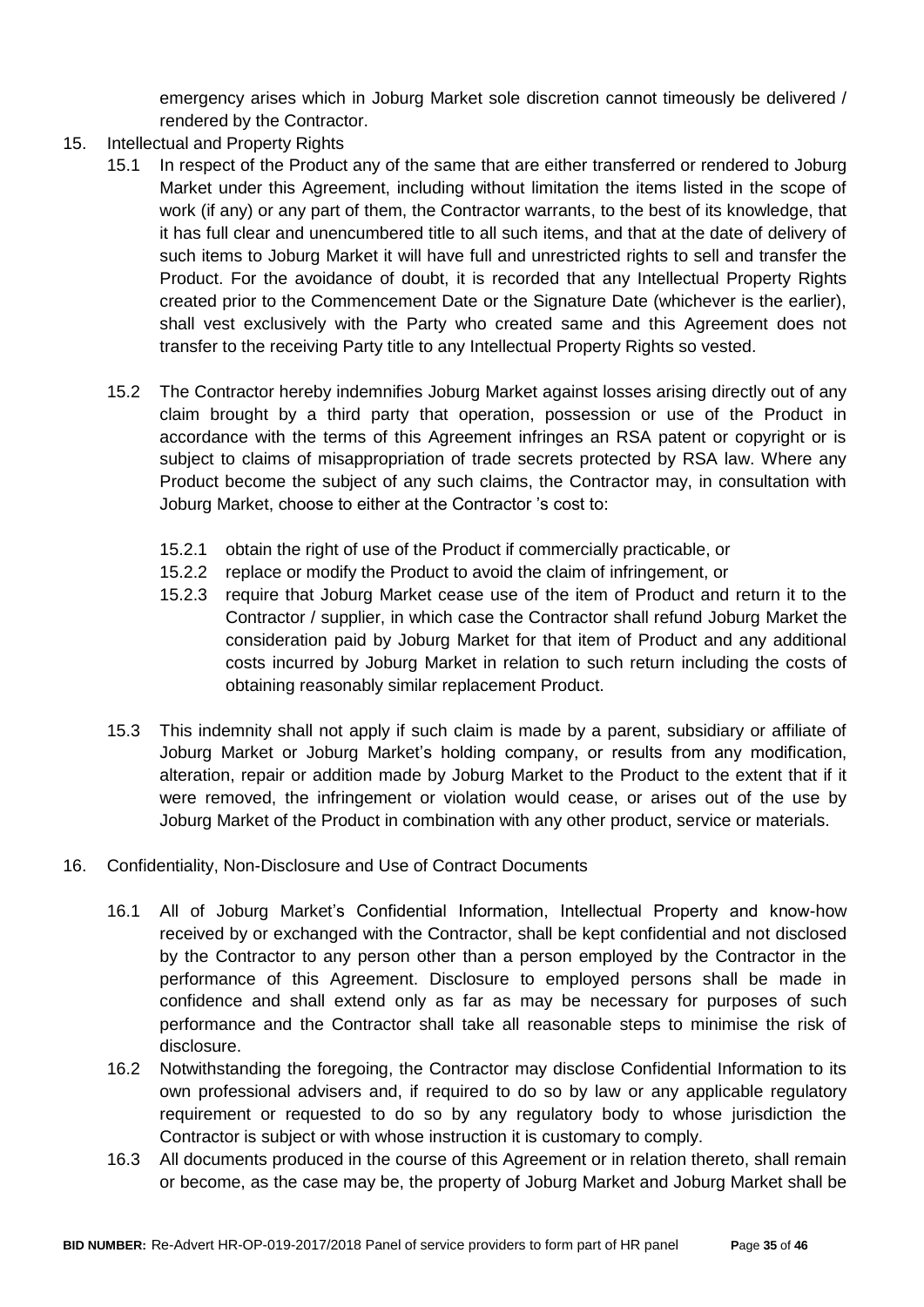entitled to require the return (all copies) to Joburg Market on completion of the Contractor's performance

16.4 The Contractor's confidentiality and non-disclosure obligations shall endure indefinitely beyond the termination of this Agreement until such Confidential Information enters the public domain.

### 17. Restraint

17.1 The Contractor undertakes in favour of Joburg Market that it shall not during the currency of this Agreement nor for a period of one year after its termination (for whatsoever reason) in any manner entice away, offer employment to or employ whether directly or indirectly, alone or jointly any of Joburg Market's employees in any capacity including that of advisor, agent, consultant, director, employee, financier, manager, member of a close corporation, member of a voluntary association, partner, proprietor, or trustee unless the express, prior written consent of Joburg Market is obtained thereto.

### 18. Cession and Assignment

18.1 The Contractor shall not without Joburg Market's prior written consent being obtained, which consent shall not unreasonably be withheld, be entitled to cede, assign, transfer, make over or otherwise part with or encumber its rights and/or obligations under this Agreement. When requesting such consent, or at any time thereafter, the Contractor shall notify Joburg Market in writing of all subcontracts awarded under this Agreement. Such notification shall not relieve the Contractor from its liability or obligation under this Agreement.

### 19. National Industrial Participation (NIP) Programme

19.1 The NIP Programme administered by the Department of Trade and Industry shall be applicable to all contracts that are subject to the NIP obligation.

### 20. Indemnity and Insurance

- 20.1 The Contractor hereby indemnifies Joburg Market and agrees to keep it indemnified and hold it harmless against any loss or claim, including claims for damage to equipment or property or, personal injury resultant disability or, loss of profit, income or opportunity, howsoever caused and whether general or special, direct or consequential (collectively "any loss"), either on or about the premises of Joburg Market, including by or in relation to third parties arising out of this Agreement or the Product delivered, rendered or manufactured pursuant thereto.
- 20.2 The Contractor shall maintain a paid up policy of public liability insurance suited to the risks inherent to its business and the possible exposures it may encounter in the execution of this Agreement. The Contractor shall be obliged to notify Joburg Market of any claims made against the said policy.
- 21. Impossibility of Performance
	- 21.1 No Party shall be responsible to the other for its failure to perform or any delay in performing any obligation under this Agreement in the event and to the extent that such failure or delay is caused by impossibility of performance ("Force Majeure"). For the purposes of this Agreement, Force Majeure shall mean any circumstance which is beyond the reasonable control of the Party giving notice of Force Majeure ("the affected Party"), which may include but will not be limited to war (whether declared or not), revolution, invasion, insurrection, riot, civil commotion, mob violence, sabotage, blockage, embargo, boycott, the exercise of military or usurped power, fire, explosion, theft, storm, flood,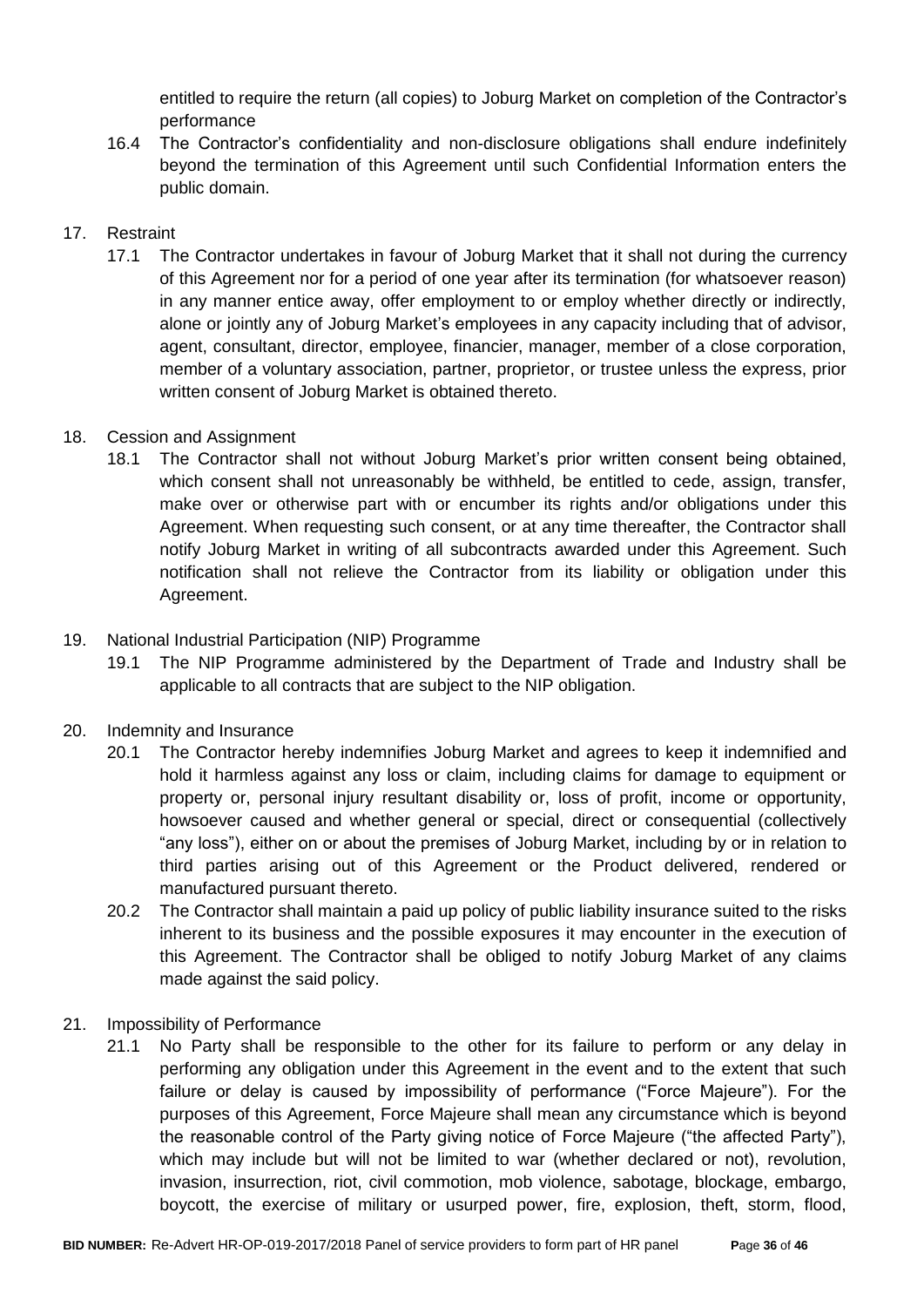drought, wind, lightening or other adverse weather condition, epidemic, quarantine, accident, acts or restraints of government imposition, or restriction of or embargoes in imports or exports.

- 21.2 Notwithstanding the foregoing, the following shall in no circumstances be treated as an event of Force Majeure:
	- 21.2.1 a labour dispute, strike or lockout that could have been averted had the Contractor reasonably acceded to the demands made of it.
	- 21.2.2 economic distress and/or inability to meet a payment because of a lack of funds or exchange rate fluctuation.
	- 21.2.3 breakdown or damage to Contractor equipment and/or other machinery.
- 21.3 The affected Party shall give notice to the Party not so affected ("the other Party") immediately upon the occurrence of an event of Force Majeure. If the event that the Force Majeure is of such a nature that it will:
	- 21.3.1 result in impossibility of performance of an obligation going to the root of the agreement, the other Party shall be entitled on receipt of notice of the Force Majeure event to terminate this Agreement upon notice to the Affected Party but shall not be entitled to recover any damages, which it may suffer as a result of premature termination.
	- 21.3.2 not result in impossibility of performance of the obligation in question but will delay its performance, the affected Party shall be entitled to such extension of time in which to perform that obligation as may be reasonable in the circumstances, taking into account the interests of both Parties, provided that if any Force Majeure event persists for a period in excess of three Months the other Party shall be entitled to terminate this Agreement forthwith but shall not be entitled to recover any damages which it may suffer as a result of such premature termination.
- 22. Breach and Early Termination
	- 22.1 Should a Party breach any of its obligations in terms of this Agreement and fail to remedy such breach within ten (10) days from receipt of a written notification calling upon such Party to do so, the aggrieved Party shall, without prejudice to any other right or remedies which it may have, be entitled to cancel this Agreement without further notice being required.
	- 22.2 Notwithstanding the foregoing and in addition to any other recourse Joburg Market may have, Joburg Market shall be entitled (without prior notice to remedy any particular breach having been given or being required) to cancel this Agreement forthwith on written notice should any of the following events occur:
		- 22.2.1 The Contractor and/or its officials, employees and/or representatives commit any crime of which dishonesty is an element against Joburg Market or maliciously destroys the property of Joburg Market or take any violent, abusive, coercive or threatening action against any person whilst on the Property or in relation to customers, Contractors or suppliers of Joburg Market or collude in such conduct.
		- 22.2.2 The Contractor repudiates this Agreement by acting, or omitting to act, in a manner that reasonably demonstrates to Joburg Market the Contractor's intention not to be bound by this Agreement.
		- 22.2.3 Any composition, compromise or arrangement with the creditors of the Contractor and/or procedure taken in relation to the suspension of payments, moratorium of any indebtedness, winding-up, dissolution, administration or re-organisation by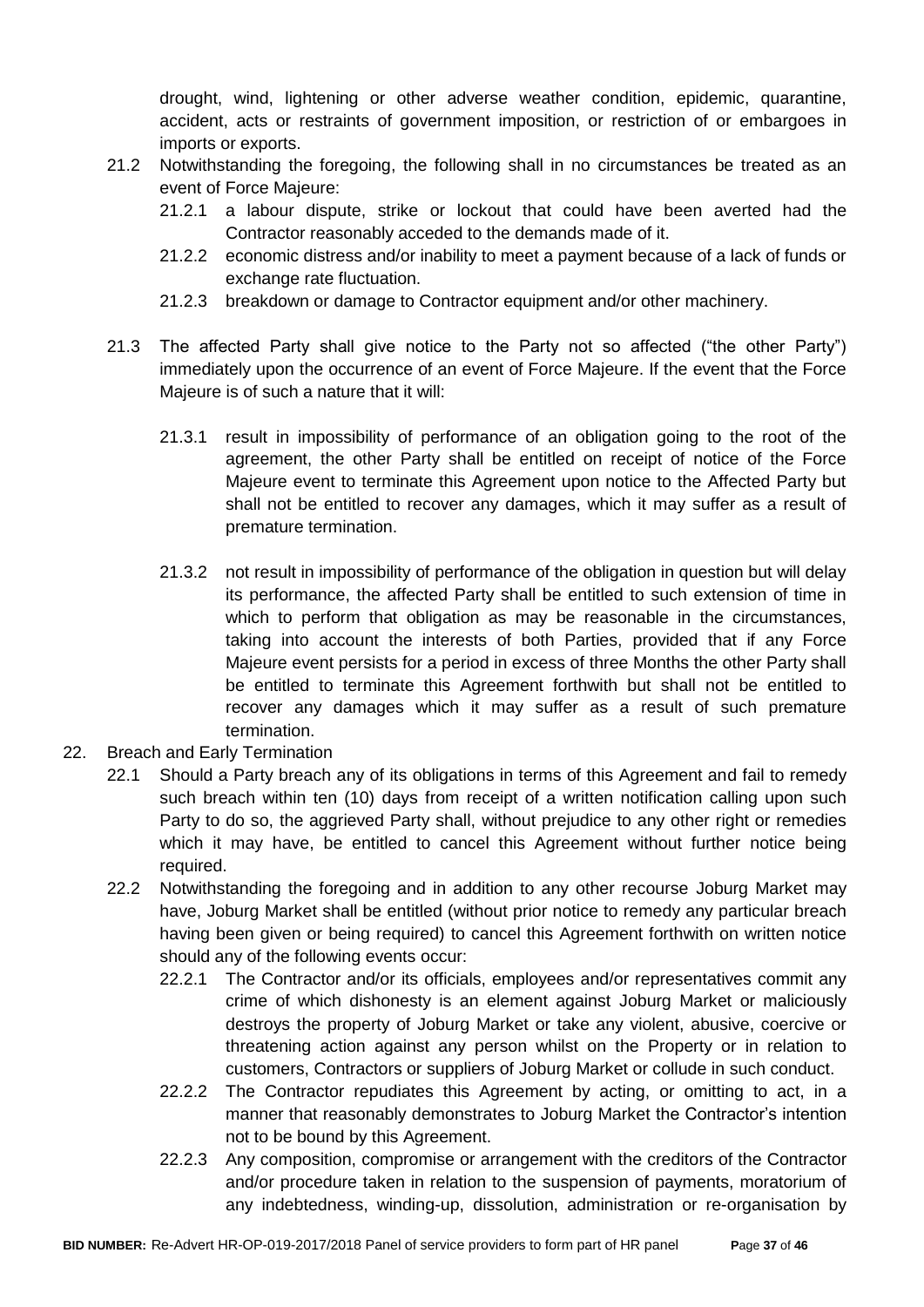way of arrangement or otherwise of the Contractor including the appointment of a liquidator, administrator, judicial manager other than where such action is dismissed, withdrawn or discharged within ten (10) days of being brought or, if demonstrated to the satisfaction of Joburg Market, within that ten-day period, that such action is frivolous or vexatious and is being contested by the Contractor.

22.2.4 The Contractor suspends or ceases to carry on, or threatens to suspend or cease to carry on, all or a material part of its business activities or, whether or not it has acted as aforesaid, abandons any works at Joburg Market's premises or the particular site of work.

### 23. Dispute Resolution

Save in respect of those provisions of this Agreement which provide for their own remedies or disputes which would be incompatible with arbitration, any dispute which arises and cannot be resolved by the operational personnel of the Parties shall be resolved through a process of alternative dispute resolution in accordance with the procedure set out below:

#### **Mediation**

23.1 In the event that the operational personnel of the Parties, acting within the scope of their (delegated) authority, are unable to resolve a dispute, that dispute shall be referred to a joint committee comprising of the Chief Executive Officer of each of the Parties (or their suitably authorised alternate or nominee) who will use their reasonable commercial endeavours to resolve the dispute within twenty (20) days of the dispute having been referred to them; however, should the joint committee be unable to resolve a dispute within that time period, any Party shall have the right to demand that the dispute be referred for determination by an arbitrator agreed on by the Parties.

#### **Prescription**

23.2 The Parties agree that upon the failure to reach a mediated resolution that a written demand given by either Party to submit such a dispute in terms of this clause to arbitration is to be deemed a legal process for interrupting extinctive prescription in terms of the Prescription Act (68 of 1969).

#### Arbitrator

- 23.3 The arbitrator shall be, if the matter in dispute is principally:
	- 23.3.1 an accounting matter independent auditors agreed between the Parties or, failing such agreement within five (5) business days after the arbitration has been demanded, at the request of either of the Parties shall be nominated by the president for the time being of the South African Institute of Chartered Accountants (or its successor body), whereupon the Parties shall forthwith appoint such person as the arbitrator,
	- 23.3.2 any other matter an impartial attorney or advocate of not less than ten (10) years' standing agreed between the Parties or, failing such agreement within five (5) business days after the arbitration has been demanded, at the request of either of the Parties shall be nominated by the president for the time being of the Law Society of the Northern Provinces (or its successor body), whereupon the Parties shall forthwith appoint such person as the arbitrator,
- 23.4 Should the Parties to the dispute fail to agree whether the dispute is principally an accounting or any other matter within five (5) business days after the arbitration was demanded, the matter shall be deemed to be any other matter and the provisions in relation to "any other matter" shall apply.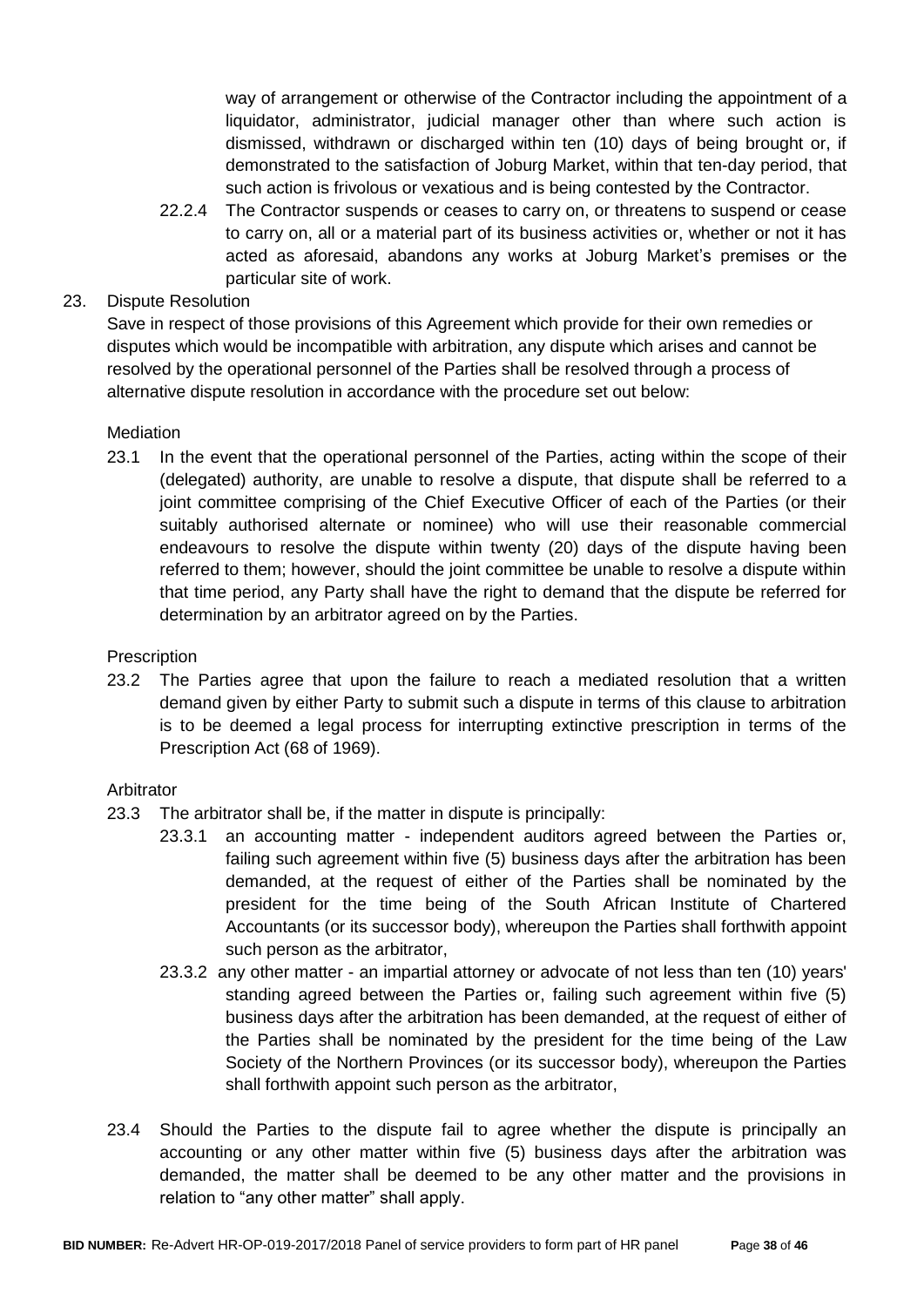- 23.5 Should any person appointed to do so fail or refuse to nominate an arbitrator, either Party may approach any court having jurisdiction to make such appointment and, to the extent necessary, such court is expressly empowered to do so.
- 23.6 The arbitrator shall:
	- 23.6.1 have power to open up, and review any certificate, opinion, decision, requisition or notice relating to all matters in dispute submitted to him and to determine all such matters in the same manner as if no such certificate, opinion, decision or notice had been issued.
	- 23.6.2 be obliged to give his award in writing fully supported by reasons and shall have the power to give default judgment if any Party fails to make submissions on due date and/or fails to appear at the arbitration.

Arbitration

- 23.7 The arbitration shall be conducted in accordance with, save as set out herein, the Commercial Rules of the Arbitration Foundation of Southern Africa:
	- 23.7.1 held with only the Parties and their representatives present thereat at Johannesburg unless mutual agreement on an alternative place is reached between the Parties; and
	- 23.7.2 where possible, be concluded in twenty (20) days after it has been demanded and the Parties shall use their reasonable commercial endeavours to procure the expeditious completion of the arbitration.
- 23.8 The evidence, representations, transcript and information generally made available during the course of the arbitration and/or arbitrator's award constitute Confidential Information and shall be treated as such.
- 23.9 The costs of the arbitrator and the incidental costs of the arbitration shall be borne equally by the Parties to the dispute subject thereto that the arbitrator shall be competent to make any interim and/or final order as to the costs, or parts thereof, as he deems appropriate.
- 23.10 The award of the arbitrator shall be final and binding on the Parties and any Party shall be entitled to apply to a competent court to have the award made an order of court.
- 23.11 Nothing under this heading shall prevent any Party from seeking urgent relief in the High Court of South Africa.
- 24. Notices and Domicilia
	- 24.1 Any notice or communication required or permitted to be given in terms of this Agreement shall be valid and effective only if in writing. The addresses of the Parties set out in the Contract Schedule shall be the Parties' chosen as its *domicilium citandi et executandi.*
	- 24.2 A Party may by notice to the other Party change the physical address chosen as its *domicilium citandi et executandi* to another physical address provided that the change shall become effective on the tenth day from the deemed receipt of the notice by the other Party.
	- 24.3 Any notice to a Party, and it shall be competent to give notice by fax and email, unless the contrary is proved, deemed to have been received if delivered by:
		- 24.3.1 registered post to the Party's postal address, on the tenth (10th) Day after posting;
		- 24.3.2 hand to a responsible person during ordinary business hours at the Party's physical address, on the date of delivery; or
		- 24.3.3 fax to its usual fax number, on the date of dispatch.
		- 24.3.4 email to its usual email address, on the date of dispatch.
	- 24.4 Notwithstanding anything to the contrary herein contained a written notice or communication actually received by a Party shall be an adequate written notice or communication to it notwithstanding that it was not sent to or delivered at its chosen *domicilium citandi et executandi* or its usual fax number or email address.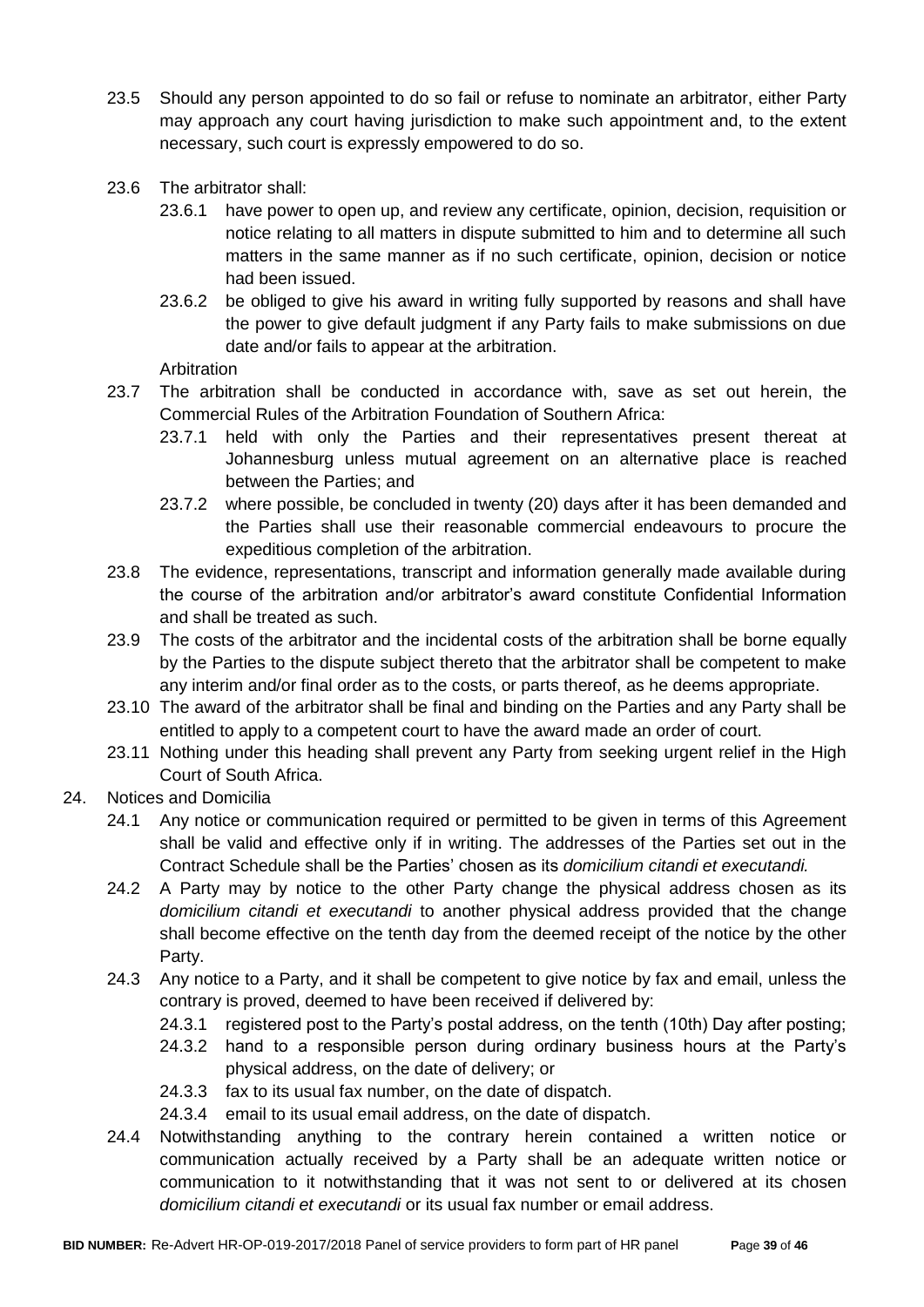#### 25. Counterparts

- 25.1 This Agreement may be executed in one or more counterparts, each of which shall be deemed an original, and all of which together shall constitute the same agreement as at the Signature Date of the Party last signing one of the counterparts.
- 26. Legal Advice and Costs
	- 26.1 The Parties acknowledge that the provisions of this Agreement are fair and reasonable in the circumstances and in accordance with the Party's intentions and they had been free to secure legal and professional advice as to the nature and effect of the provisions of this Agreement and that it had either taken such advice or dispensed with the necessity of doing so and, each Party will bear its own costs incidental to the negotiation and preparation of this Agreement
	- 26.2 In the event of a dispute arising between the Parties, the guilty Party shall be liable to the innocent Party for any costs, including attorney and client costs, the cost of expert witnesses, advocates costs as on brief and any other professional costs incurred by a Party arising out of the breach by a guilty Party of any of the provisions of this Agreement.
- 27. General
	- 27.1 This Agreement constitutes the whole agreement between the Parties and supersedes any other discussions, agreements and/or understandings regarding the subject matter hereof. To the extent permissible by law no Party shall be bound by any express or implied term, representation, warranty, promise or the like not recorded herein, whether it induced the contract and/or whether it was negligent or not.
	- 27.2 No amendment or consensual cancellation of this Agreement or any provision or term hereof or of any agreement or other document executed pursuant to or in terms of this Agreement and no settlement of any disputes arising under this Agreement and no extension of time, waiver or relaxation or suspension of or agreement not to enforce or to suspend or postpone the enforcement of any of the provisions or terms of this Agreement or of any agreement or other document issued pursuant to or in terms of this Agreement shall be binding unless recorded in a written document signed by the Parties.
	- 27.3 No extension of time or waiver or relaxation of any of the provisions or terms of this Agreement or any agreement or other document issued or executed pursuant to or in terms of this Agreement, shall operate as an estoppel against any Party in respect of its rights under this Agreement, nor shall it operate so as to preclude such Party thereafter from exercising its rights strictly in accordance with this Agreement.
	- 27.4 The Parties are in express agreement that it is not the intention of any Party to violate any public policy, statutory or common law, and that if any sentence, paragraph, clause or combination of the same is in violation of the law of the RSA, such sentence, paragraph, clause or combination of the same alone shall be void in the jurisdiction where it is unlawful, and the remainder of such clause and this Agreement shall remain binding upon the Parties hereto.

I Letterman the state of the undersigned hereby certify that I've read the content of the general conditions of contract and accept the conditions herein.

\_\_\_\_\_\_\_\_\_\_\_\_\_\_\_\_\_\_\_\_\_\_\_\_\_\_\_\_\_\_\_\_\_\_\_\_\_\_\_ \_\_\_\_\_\_\_\_\_\_\_\_\_\_\_\_\_\_\_\_\_\_\_

\_\_\_\_\_\_\_\_\_\_\_\_\_\_\_\_\_\_\_\_\_\_\_\_\_\_\_\_\_\_\_\_\_\_\_\_\_\_\_ \_\_\_\_\_\_\_\_\_\_\_\_\_\_\_\_\_\_\_\_\_\_\_

**Signature Date**

**Position Name of Bid**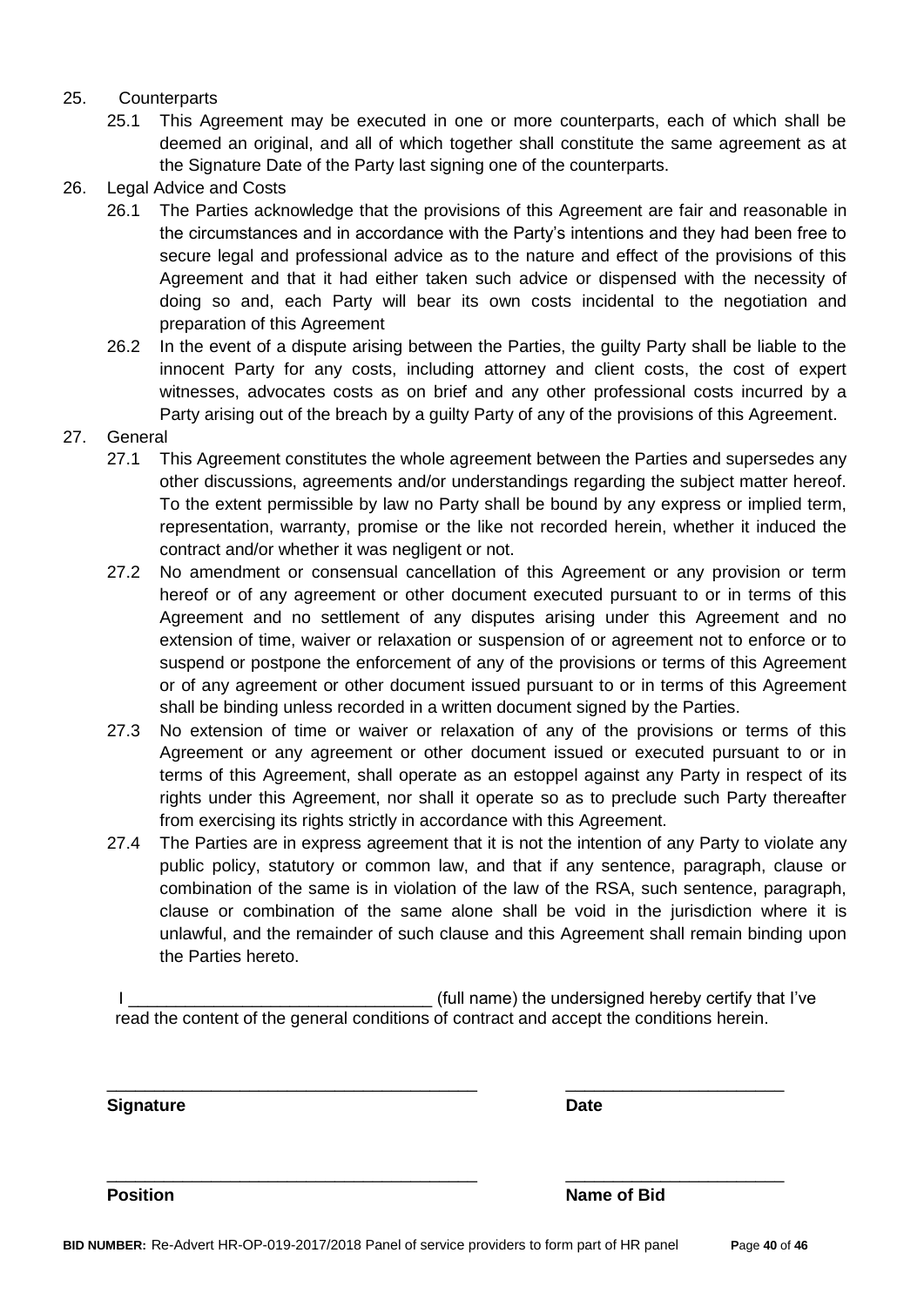### **1. BACKGROUND**

- 1.1 Joburg Market (JM) Human Resource Department acknowledges the importance of establishing a panel of Service Providers for training and Development in the organisation. JM annually identifies employees' skills gap and develop a comprehensive skills plan for the organisation. JM would like to appoint the external service providers to establish a comprehensive panel of service providers.
- 1.2 The panel of service provider will assist in expediting the implementation of the skills training and development plan. The tender will be awarded to a panel of service providers depending on the scope of work to be performed.

### **2. SCOPE OF WORK**

2.1 The successful service providers would be required to provide some or all of the following services relevant to municipality and retail and wholesale activities:

#### *Table1*

| <b>DESCRIPTION</b>                                                    | INDICATE<br><b>AREA</b><br><b>OF</b><br><b>TRAINING</b><br>(TICK<br><b>INTERVENTION</b><br><b>OFFERED</b><br><b>APPROPRIATE DESCRIPTION)</b> |
|-----------------------------------------------------------------------|----------------------------------------------------------------------------------------------------------------------------------------------|
| <b>COMPLIANCE AND REGULATORY TRAINING</b>                             |                                                                                                                                              |
| <b>GENERIC TRAINING</b>                                               |                                                                                                                                              |
| <b>FINANCIAL MANAGEMENT</b>                                           |                                                                                                                                              |
| TECHNICAL DEVELOPMENT TRAINING                                        |                                                                                                                                              |
| PERSONAL DEVELOPMENT TRAINING                                         |                                                                                                                                              |
| ORGANIZATIONAL DEVELOPMENT                                            |                                                                                                                                              |
| <b>SPECIALIZED</b><br><b>OPERATIONAL</b><br>TRAINING<br><b>SKILLS</b> |                                                                                                                                              |
| <b>LEADERSHIP TRAINING</b>                                            |                                                                                                                                              |

#### **2.1.1 PROFILE**

**Bidders are requested to compile a list of their accredited skills programmes and/or qualifications, per area of specialisation or description and attach proof of accreditations or registration with South African accreditation and/or authorisation bodies:**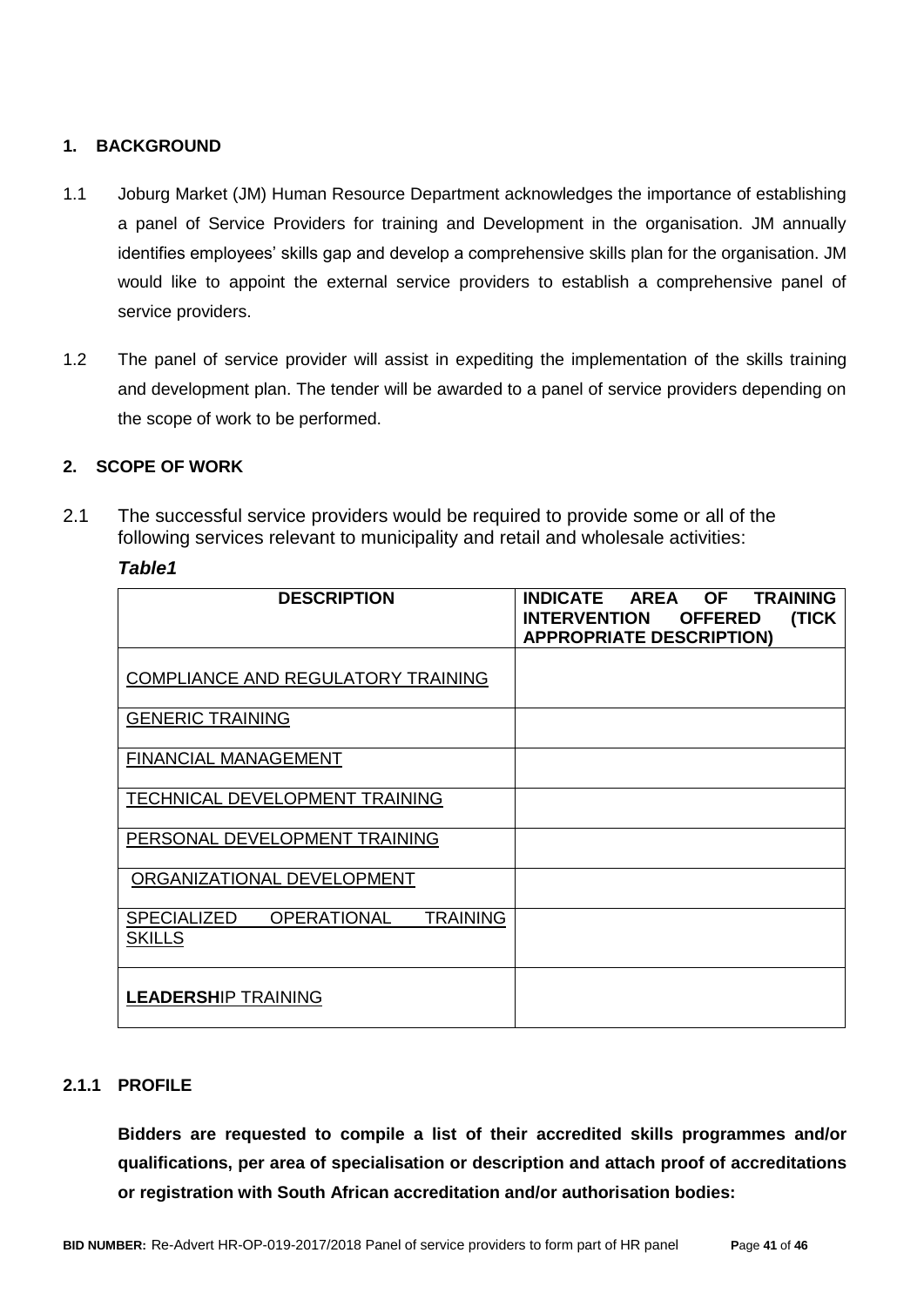## *Table 2*

| <b>DESCRIPTION</b>                          | Course name | <b>NQF level</b> | Accreditation<br>or | Training        |
|---------------------------------------------|-------------|------------------|---------------------|-----------------|
| Training area (e.g.<br>Generic<br>training, |             |                  | authorization body  | accreditation   |
| Financial                                   |             |                  | (e.g. SET A, SAOA,  | validity period |
| Management, etc.)                           |             |                  | $etc.$ )            |                 |
|                                             |             |                  |                     |                 |
|                                             |             |                  |                     |                 |
|                                             |             |                  |                     |                 |
|                                             |             |                  |                     |                 |
|                                             |             |                  |                     |                 |
|                                             |             |                  |                     |                 |

NB: bidders may provide additional /separate list should the above table (table 2) not have sufficient space.

**Bidders are requested to compile a list of their non-credit bearing skills programmes and training intervention per area of specialisation or description and attach contactable references supporting capability of delivering such training.** 

### *Table 3*

| <b>DESCRIPTION</b>                | Course name | Years of experience  | Contactable reference |
|-----------------------------------|-------------|----------------------|-----------------------|
| Training<br>area<br>(e.g.         |             | this<br>facilitating | attached (Yes or No)  |
| training,<br>Generic              |             | intervention         |                       |
| Financial Management,<br>$etc.$ ) |             |                      |                       |
|                                   |             |                      |                       |
|                                   |             |                      |                       |
|                                   |             |                      |                       |
|                                   |             |                      |                       |
|                                   |             |                      |                       |
|                                   |             |                      |                       |
|                                   |             |                      |                       |

NB: bidders may provide additional /separate list should the above table (table 3) not have sufficient space.

ALL ACCREDITATIONS AND CONTACTABLE REFERENCES LISTED MUST BE ATTACHED

### **2. 2 REPORTING REQUIREMENTS AND PROGRESS MEETINGS**

- 2.2.1 It is envisaged that Joburg Market will require closeout report for in-house training and/or progress meeting for lengthy skills programmes with the appointed provider to discuss the project process and options to be investigated.
- 2.2.2 Progress meeting feedback shall be held as and when necessary, but at least twice (mid- and end of programme). The venue of these meetings will be at Joburg Market, Main Building, 04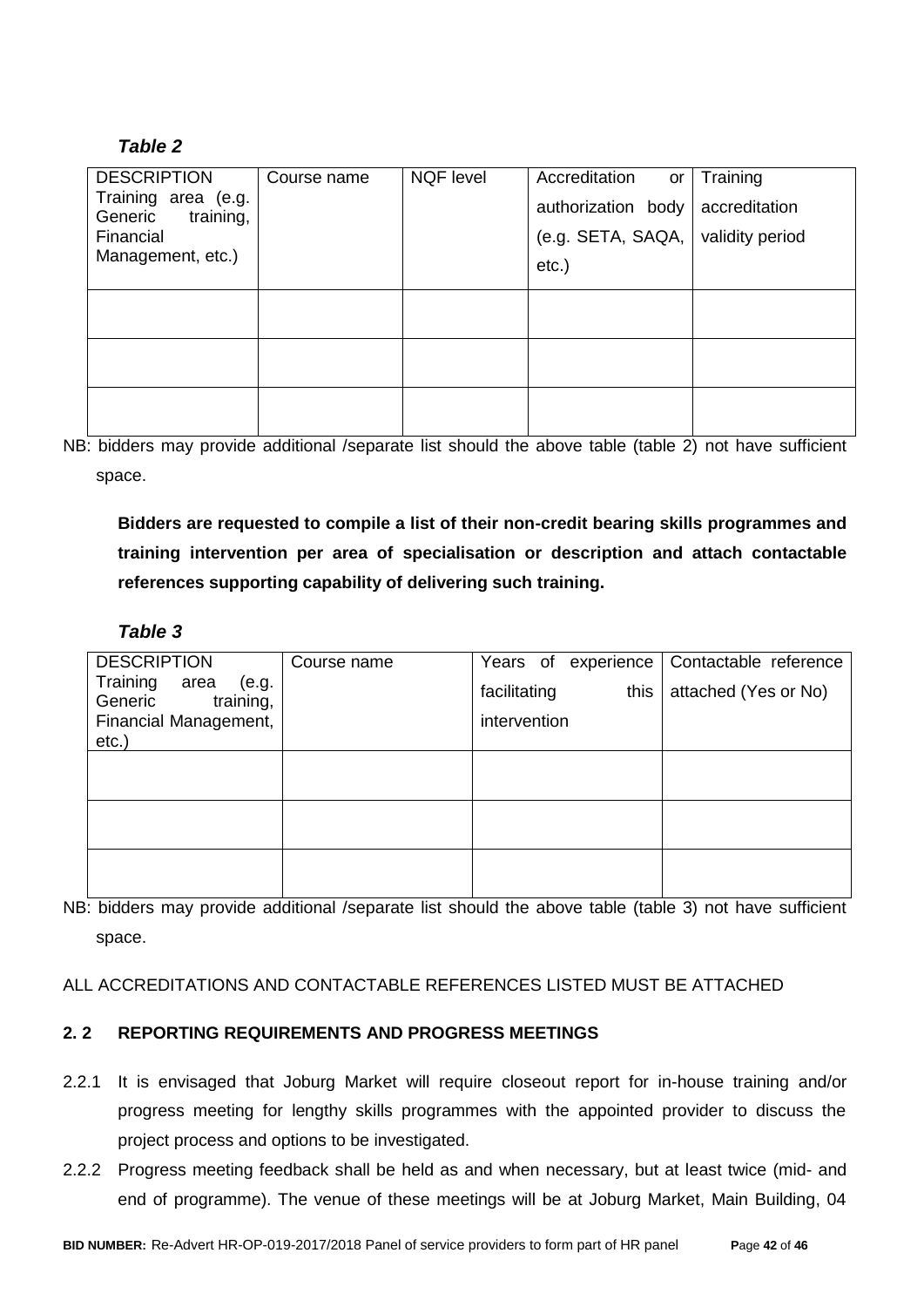Fortune Road, Johannesburg. Representatives from the service provider's organisation shall be obliged to attend at their own costs.

- 2.2.3 Utilised service provider shall submit copies of attendance report and certificate of attendance or competence.
- 2.2.4 The challenges experienced shall be submitted to the Senior Manager: Human Resource of Joburg Market in a form of electronic and written report.

### **2.3 COMPANY EXPERIENCE**

- 2.3.1 Service provider should have at least three (3) years' experience in implementing the listed training intervention.
- 2.3.2 The service provider should be able to:
- 2.3.2.1Provide proof of accreditation to conduct and assess learners in credit bearing training interventions.
- 2.3.2.2Provide proof of contactable reference to implement non-credit bearing skills programmes and training interventions in the public and/or private sector.
- 2.3.2.3Provide a list of training interventions relevant to municipality and retail and wholesale activities.
- 2.3.3 Service Provider must attach proof of three (3) contactable references per description indicating that similar interventions were executed.

### **3. PAYMENTS**

3.1 Joburg Market will not make an upfront payment to a successful service provider. Payment will only be made according to the phases of the project plan that will be agreed upon by both parties and upon receipt of an original invoice.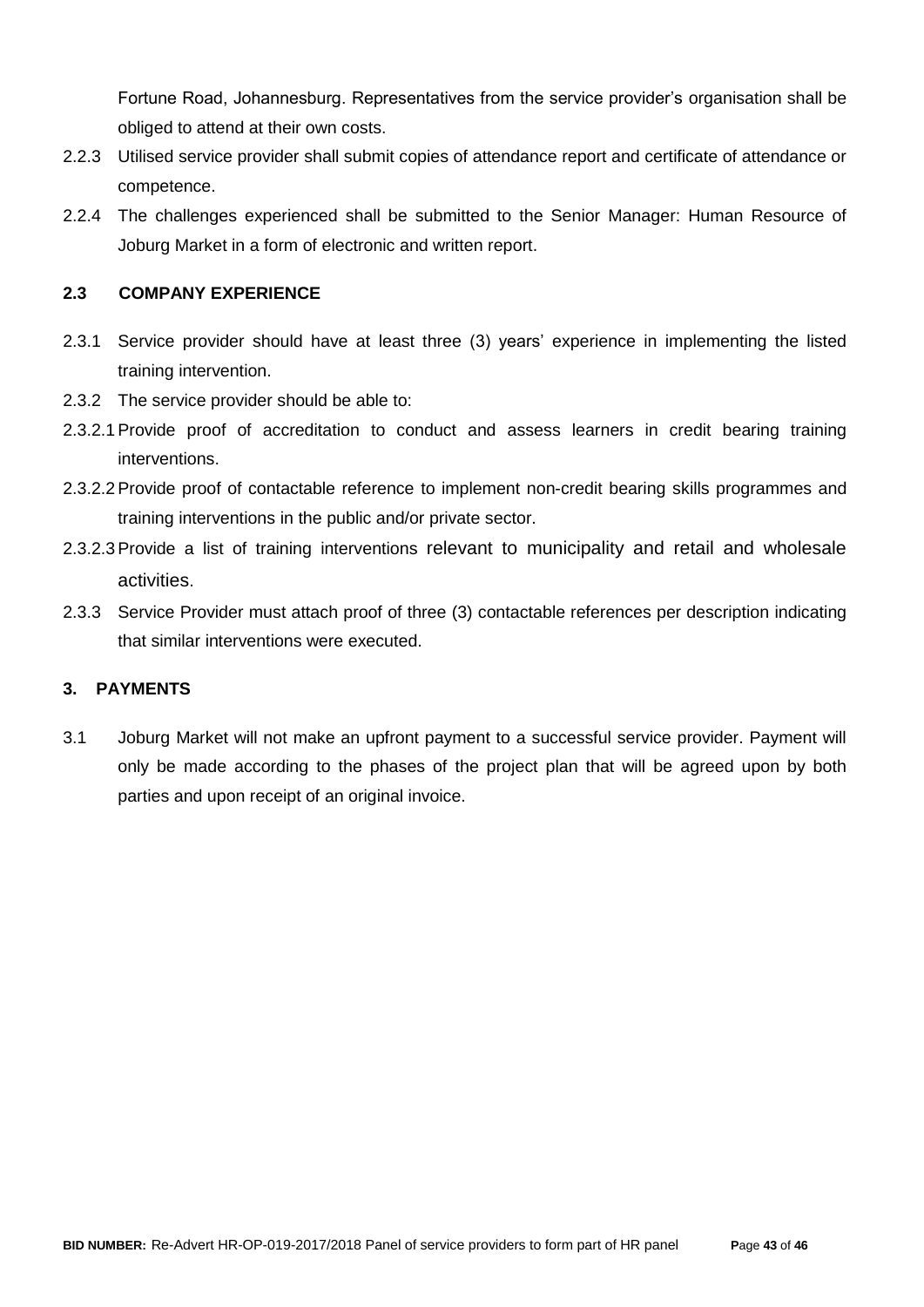#### **4. MINIMUM REQUIREMENTS**

Please note that failure to meet the requirements or to lodge the following documentation and/or proof thereof will lead to an immediate disqualification:

#### **4.1** Mandatory Requirements

a) Registration on the National Treasury Central Database illustrating required compliance 1,2 and 3 below

Or

- 1. Submissions of a valid Tax Clearance Certificate, Master Registration Number or alternatively supply the unique pin number to access the Tax compliance status
- 2. Proof of company registration documents.
- 3. Certified I.D. copies for directors/shareholders and share certificates, certification not older than three months

#### **Including the following**

- b) Completed and signed MBD 1,4,6.1, 8 and 9
- c) General Condition of Contract (GCC) must be signed
- d) Initial / sign for ALL alterations in the tender document, failure to do so **may** lead to a disqualification
- e) Signed JV agreement for Joint Venture companies

Note: Joint Ventures must submit a consolidated BBBEE certificate

**4.2** Additional Requirements

#### **These documents may be submitted with the bid but will be required prior to award**

- a) Rates and taxes account not older than three months or signed lease agreement
- b) Proof of JV bank account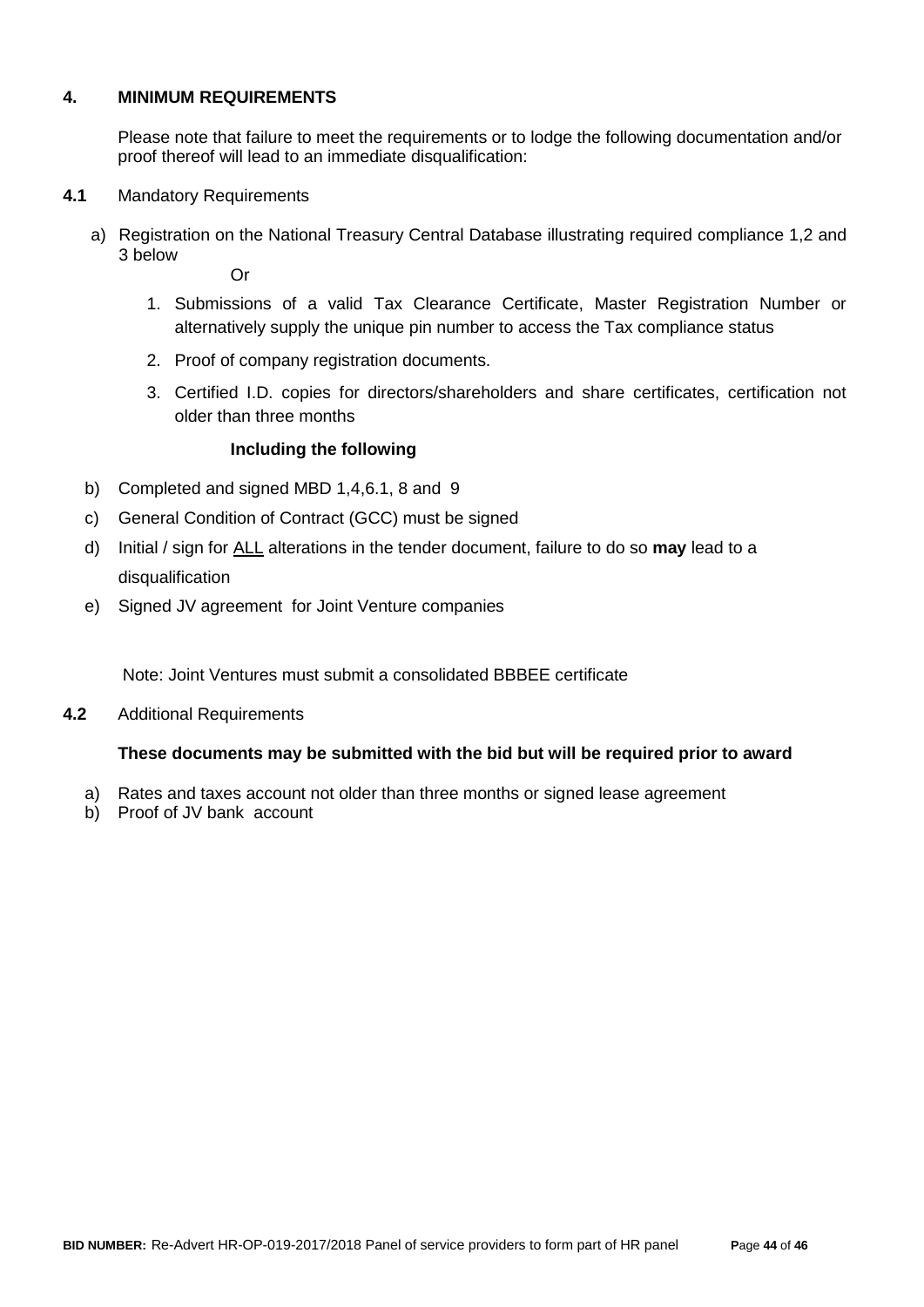### **5. EVALUATION CRITERIA**

NOTE: For purpose of comparison and in order to ensure a meaningful evaluation, bidders must submit detailed information in substantiation of compliance to the evaluation criteria mentioned (e.g. details of relevant previous work undertaken, letters from previous /current clients, proof of ownership of manufacturing facility, etc.)

Minimum Required Score for functionality is: bidder scoring less than **80** points will not be considered for further evaluation. Service Providers that qualified pre-evaluation in terms of the functionality cut-off points of **100** points will then be evaluated in terms of price and preference points

| <b>CRITERION</b>                                                                                                                                                                                                                           | <b>WEIGHTING</b> |
|--------------------------------------------------------------------------------------------------------------------------------------------------------------------------------------------------------------------------------------------|------------------|
| Bidders provided company experience related to implementing training<br>interventions (Attach a list/letters of contactable references of interventions<br>completed including a description of the intervention as prescribed in table 1) | 100              |
| <b>TOTAL</b>                                                                                                                                                                                                                               | 100              |

A bidder/s that score less than **80** out of **100** in respect of functionality will be regarded as submitting a non-responsive bid and will be disqualified.

| <b>Description</b>                                                                                            | <b>Company experience</b>                                                                                                                                                                                                                       | <b>Points</b> | <b>Maximum</b><br><b>Points</b> |
|---------------------------------------------------------------------------------------------------------------|-------------------------------------------------------------------------------------------------------------------------------------------------------------------------------------------------------------------------------------------------|---------------|---------------------------------|
| <b>Bidders provided</b><br>company experience<br>related to<br>implementing training<br>interventions (Attach | Bidder has experience in implementing credit bearing or<br>non- credit bearing training interventions for five (5)<br>years and more as prescribed in table 1 (Attach a list/<br>reference letters of at least three contactable<br>references) | 100           | 100                             |
| a list/letters of<br>contactable<br>references of<br>interventions                                            | Bidder has experience in implementing credit bearing or<br>non- credit bearing training interventions for four (4)<br>years as prescribed in table 1(Attach a list/reference<br>letters of at least three contactable references)               | 90            |                                 |
| completed including a<br>description of the<br>intervention as<br>prescribed in table 1)                      | Bidder has experience in implementing credit bearing or<br>non- credit bearing training interventions for three (3)<br>years as prescribed in table 1(Attach a list/reference<br>letters of at least three contactable references               | 80            |                                 |

Service Providers that qualified pre-evaluation in terms of the functionality cut-off points of 80 points will then be evaluated in terms 80/20 preference point system. (Note points for functionality and price will not be combined as previously done).

**Note:** A bidder/s that scores less than 100 points in respect of functionality, or submits solutions that are not according to requirements will be regarded as submitting a non-responsive bid and will be disqualified.

Bidder/s that meets the minimum required percentage or minimum points will be subject price and preference points evaluation as per the PPPFA Act, No.5 of 2000 amended and its associated Regulations,2017 issued by the National Treasury.